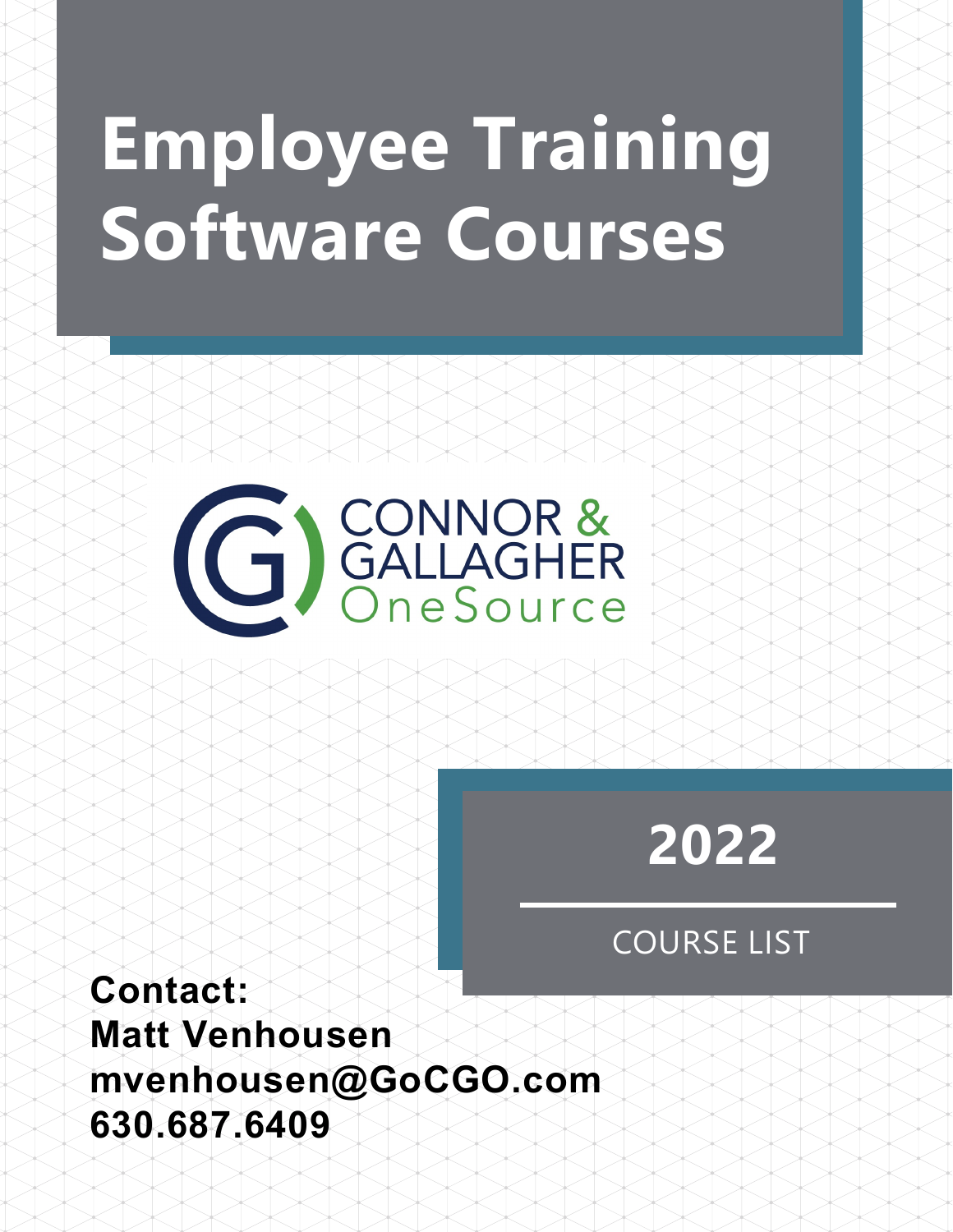## **CONTENTS**

| Coronavirus Prevention & Response Page 6                |  |
|---------------------------------------------------------|--|
|                                                         |  |
|                                                         |  |
|                                                         |  |
|                                                         |  |
|                                                         |  |
|                                                         |  |
|                                                         |  |
|                                                         |  |
|                                                         |  |
|                                                         |  |
|                                                         |  |
|                                                         |  |
|                                                         |  |
|                                                         |  |
| Personal Protective Equipment (PPE) Page 24             |  |
| Powered Industrial Trucks & Aerial Lifts Page 25        |  |
|                                                         |  |
| Workplace Harassment & Violence - California Page 29    |  |
| Workplace Harassment & Violence - Connecticut Page 31   |  |
| Workplace Harassment & Violence - Delaware Page 33      |  |
| Workplace Harassment & Violence - Illinois Page 35      |  |
| Workplace Harassment & Violence - International Page 37 |  |
| Workplace Harassment & Violence - Maine  Page 39        |  |
| Workplace Harassment & Violence - New York Page 41      |  |
| Workplace Harassment & Violence - Washington  Page 43   |  |
| Workplace Harassment & Violence - Other States Page 45  |  |
|                                                         |  |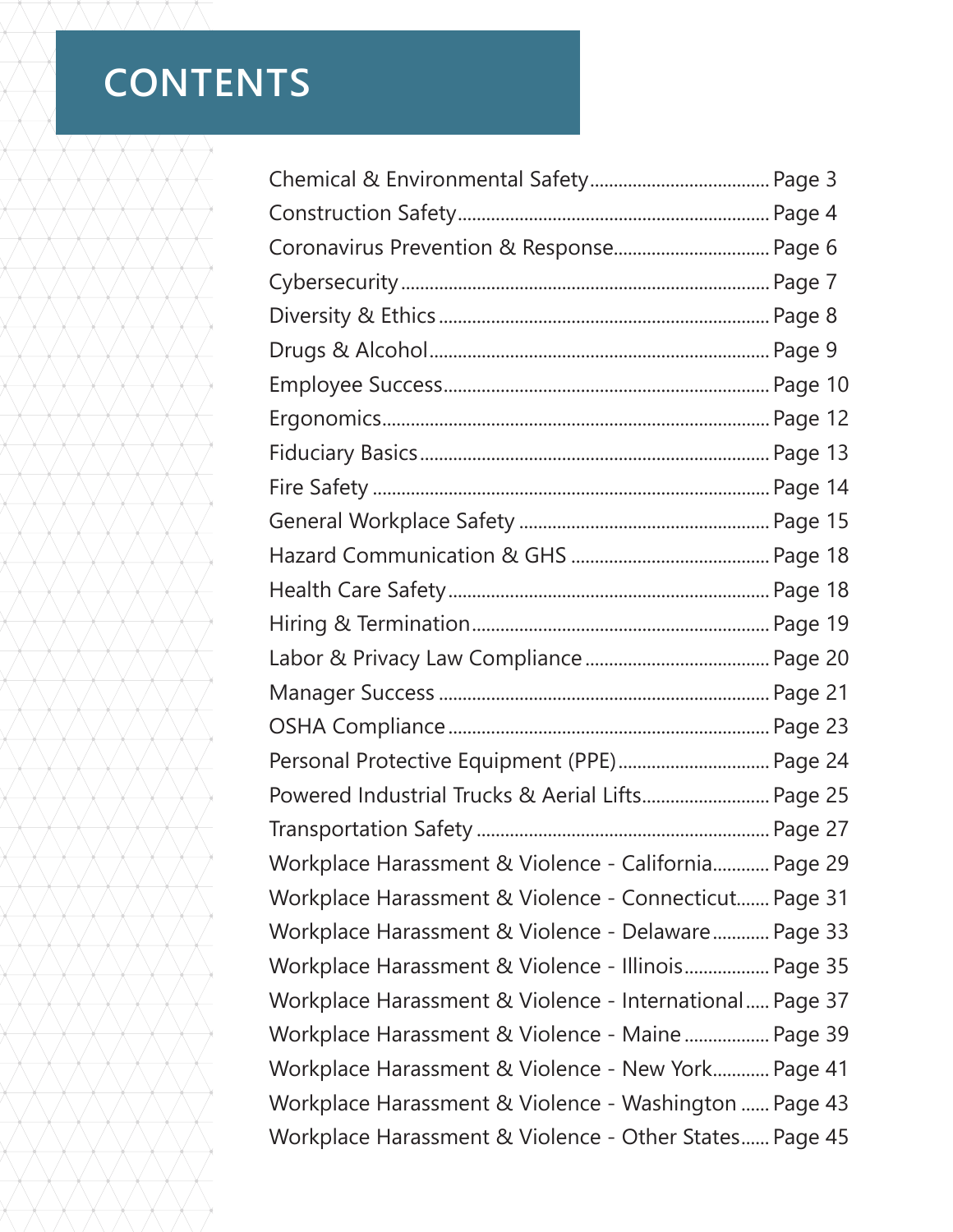#### Asbestos Awareness Basics for Employees

Employers are required to provide basic awareness training for employees who may have to work around asbestos- containing materials. This program covers topics where training is required by various government safety regulations, and forms the core of the twohour asbestos awareness training requirement mandated by OSHA.

> *Estimated Completion Time: 18 minutes Languages Offered: English Target Audience: Employees Closed Captioning/Transcript: Yes*

#### Hazardous Spill Cleanup Training for Employees

This training is designed to help employees who seldom face a hazardous spill deal with a cleanup situation. Topics covered include the Hazard Communication Plan, the Emergency Response Plan, five levels of OSHA's Hazmat training, initial spill response, spill containment, instruments used to identify chemicals, and additional hazards of a spill site.

> *Estimated Completion Time: 16 minutes Languages Offered: English Target Audience: Employees Closed Captioning/Transcript: No*

#### Stormwater Pollution Awareness for Employees

Pollution spread by contaminated stormwater is a serious problem. This training provides workers with a basic understanding of the company's Stormwater Pollution Prevention Plan.

> *Estimated Completion Time: 13 minutes Languages Offered: English Target Audience: Employees Closed Captioning/Transcript: No*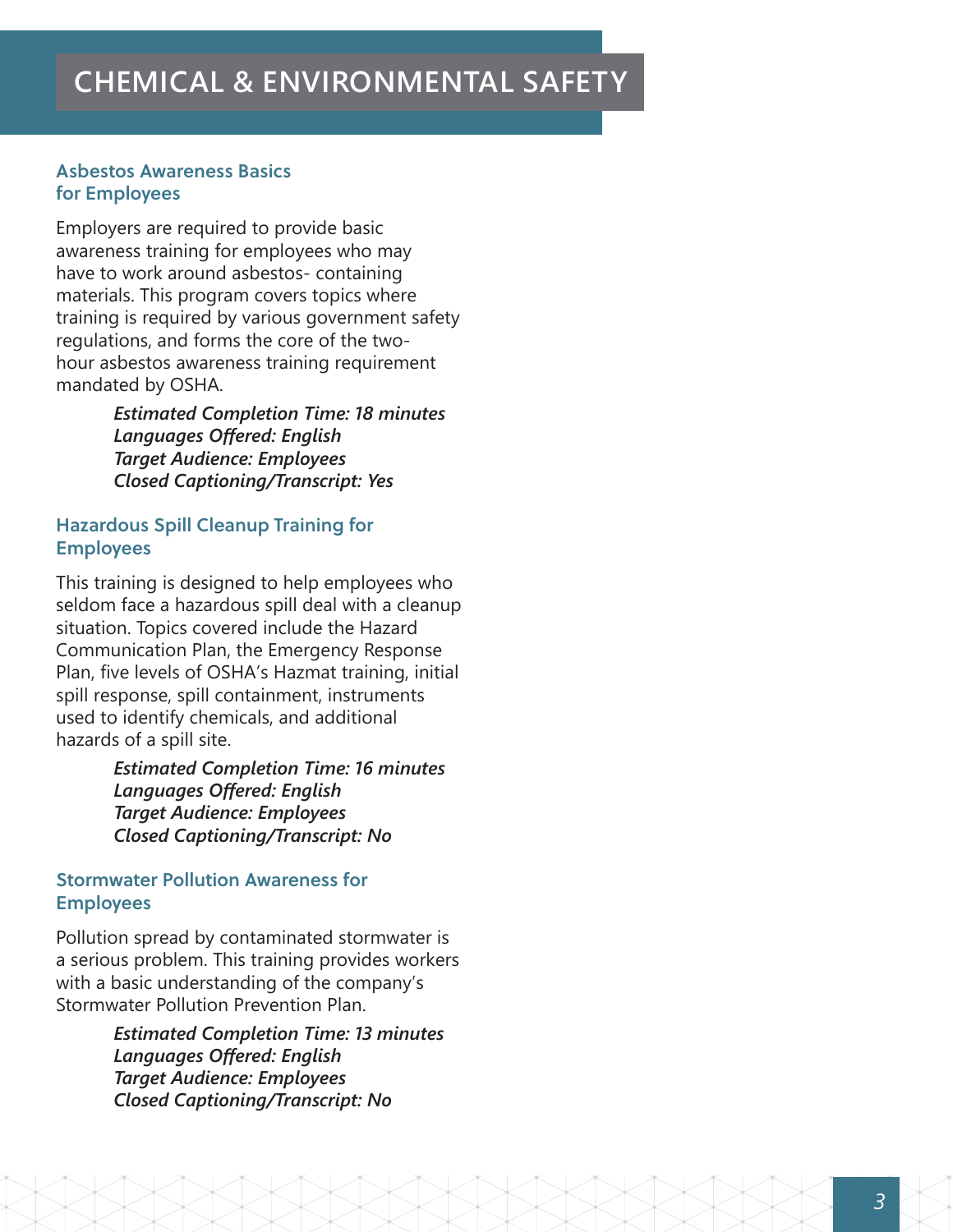## **CONSTRUCTION SAFETY**

#### Caught-In or Between Hazard Safety for Construction Employees

This safety training identifies the hazards of different surfaces and provides practical information to help employees prevent slips, trips and falls in and around all types of construction sites.

> *Estimated Completion Time: 13 minutes Languages Offered: English & Spanish Target Audience: Employees Closed Captioning/Transcript: No*

#### Cold Stress Prevention for Construction **Employees**

Cold and wet weather can have a negative effect on the body, threatening worker safety. This employee training explains the signs and treatment of cold stress conditions like hypothermia, frostbite and trench foot.

> *Estimated Completion Time: 8 minutes Languages Offered: English Target Audience: Employees Closed Captioning/Transcript: Yes*

#### Crane Signal Person Basic Training for Construction Employees

In this training, workers will learn the two standardized hand signals described in ASME B3.5 and OSHA 29 CFR 1926.

> *Estimated Completion Time: 17 minutes Languages Offered: English Target Audience: Employees Closed Captioning/Transcript: Yes*

#### Crystalline Silica Safety for Construction Employees

This training discusses key requirements of OSHA's crystalline silica standards, as well as work practices employees should follow to protect themselves from crystalline silica.

#### *Estimated Completion Time: 15 minutes*

*Languages Offered: English & Spanish Target Audience: Employees Closed Captioning/Transcript: No*

#### Hand And Power Tool Safety In Construction **Environments**

This program shows how tool accidents can be significantly reduced by applying good general safety rules, and reviews what hazards are associated with the specific types of tools we use.

> *Estimated Completion Time: 17 minutes Languages Offered: English & Spanish Target Audience: Employees Closed Captioning/Transcript: Yes*

#### Personal Fall Arrest Systems Training for Construction Employees

In this training session, workers learn about the proper selection and use of fall arrest equipment. Topics include the three components of a personal fall arrest system, calculating total fall distance, safe use of self- retracting lifelines, and survival and rescue after a fall event.

> *Estimated Completion Time: 14 minutes Languages Offered: English & Spanish Target Audience: Employees Closed Captioning/Transcript: Yes*

#### Rigging & Lifting Tips for Construction Employees

This training focuses on productivity, technique and getting more out of rigging and lifting equipment.

> *Estimated Completion Time: 27 minutes Languages Offered: English Target Audience: Employees Closed Captioning/Transcript: No*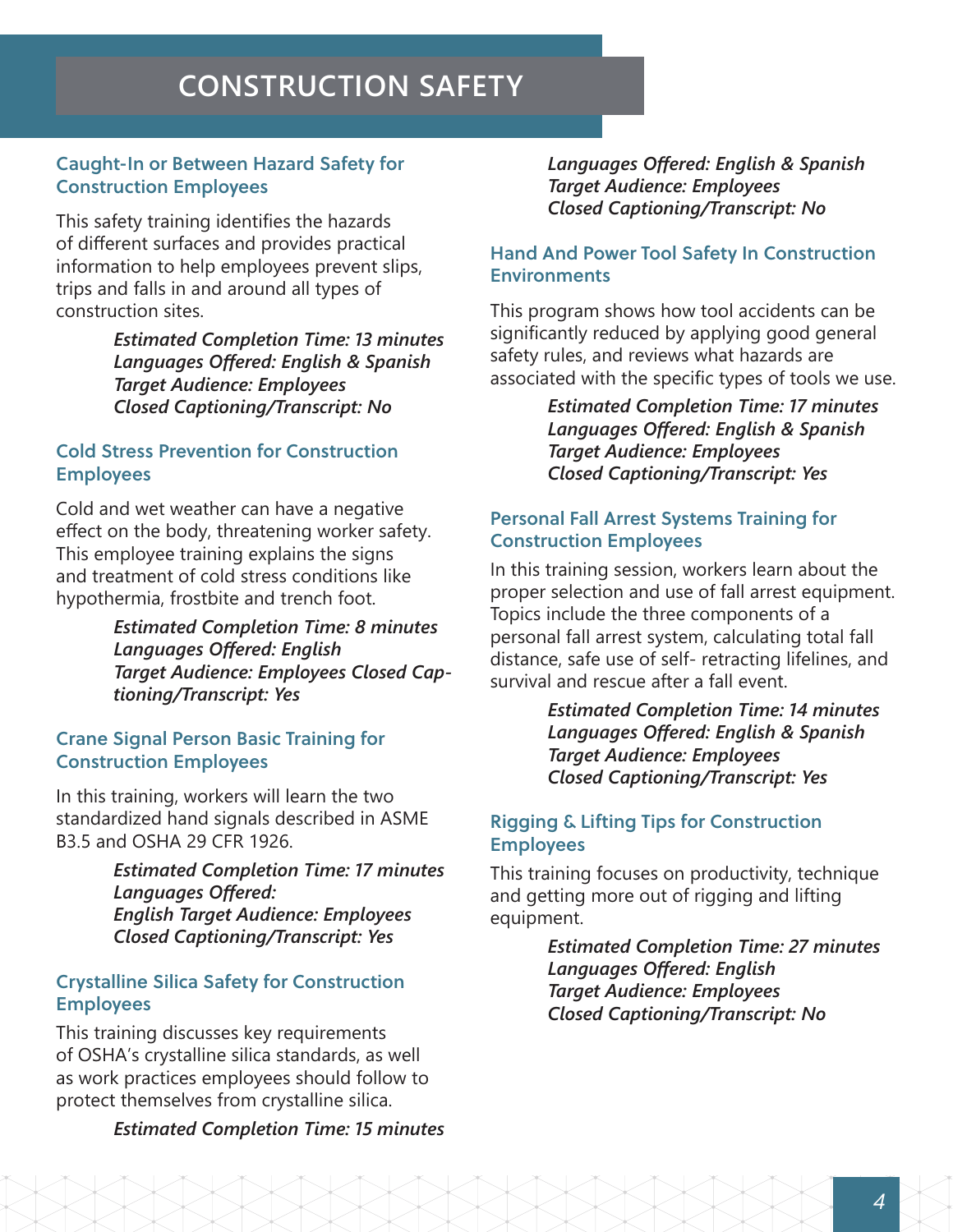#### Safety Orientation for Construction Employees

This course covers how construction workers can keep themselves and their colleagues safe. Topics include personal protective equipment, ladder safety, use of machinery and equipment, material handling, good housekeeping, fire prevention, fall protection, personal fall arrest systems and preventing heat illnesses.

> *Estimated Completion Time: 28 minutes Languages Offered: English Target Audience: Employees Closed Captioning/Transcript: Yes*

#### Slips, Trips and Falls in Construction Environments

This course is designed to help construction workers understand the mechanics of slips, trips and falls, the types of hazards that lead to them and the safe practices and equipment that they can use to stay safely on their feet. Topics include our center of gravity, three types of walking surfaces, how slips, trips and falls occur, good housekeeping and maintenance, wearing proper footwear and how to respond to a fall properly.

> *Estimated Completion Time: 18 minutes Languages Offered: English & Spanish Target Audience: Employees Closed Captioning/Transcript: Yes*

#### Small Hydraulic Crane Safety for Construction Employees

This training about different types of rigs covers hitch angles and their effects, inspection of slings, records requirements, tie-down and lifting chain, rigging hardware and more.

> *Estimated Completion Time: 23 minutes Languages Offered: English & Spanish Target Audience: Employees Closed Captioning/Transcript: No*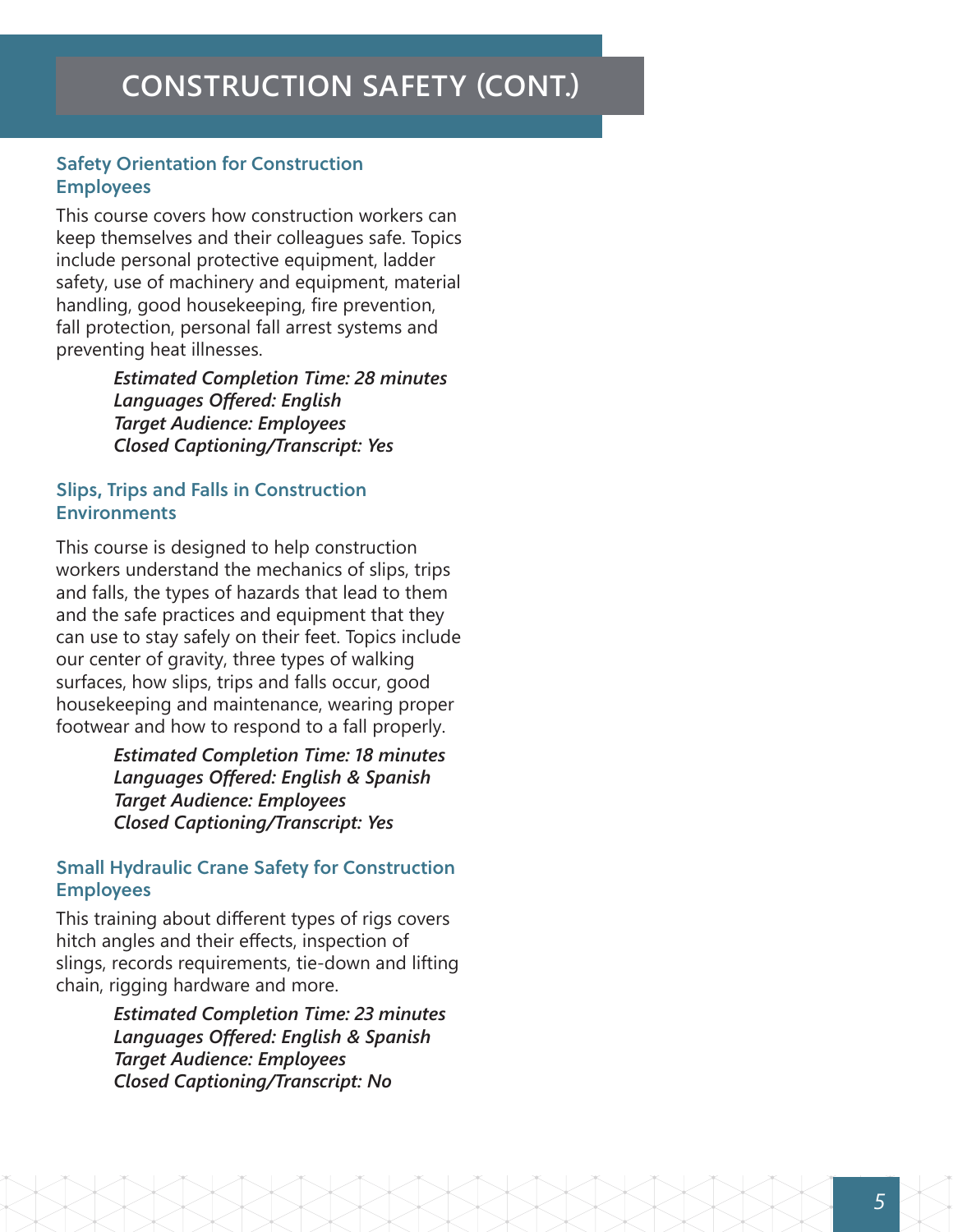#### COVID-19: Staying Safe at Work for Employees

This course covers employees' general responsibilities when returning to a worksite during the coronavirus (COVID-19) pandemic. Topics include physical distancing, putting on and taking off PPE, personal and workspace cleaning, and more. This course does not cover state-specific requirements.

> *Estimated Completion Time: 22 minutes Languages Offered: English Target Audience: Employees Closed Captioning/Transcript: Yes*

#### COVID-19: Staying Safe at Work for Managers

This course covers employers' general responsibilities when returning employees to a worksite during the coronavirus (COVID-19) pandemic. Topics include creating a screening process, adopting an infection control plan and training program, and more. This course does not cover state-specific requirements.

*Estimated Completion Time: 21 minutes Languages Offered: English Target Audience: Managers Closed Captioning/Transcript: Yes* Remote Employees: Safety, Health and **Security** 

This course informs remote employees of the physical and cybersecurity hazards found in home work environments, safe work practices to follow, and how to maintain a "workplace mindset."

> *Estimated Completion Time: 19 minutes Languages Offered: English Target Audience: Employees Closed Captioning/Transcript: Yes*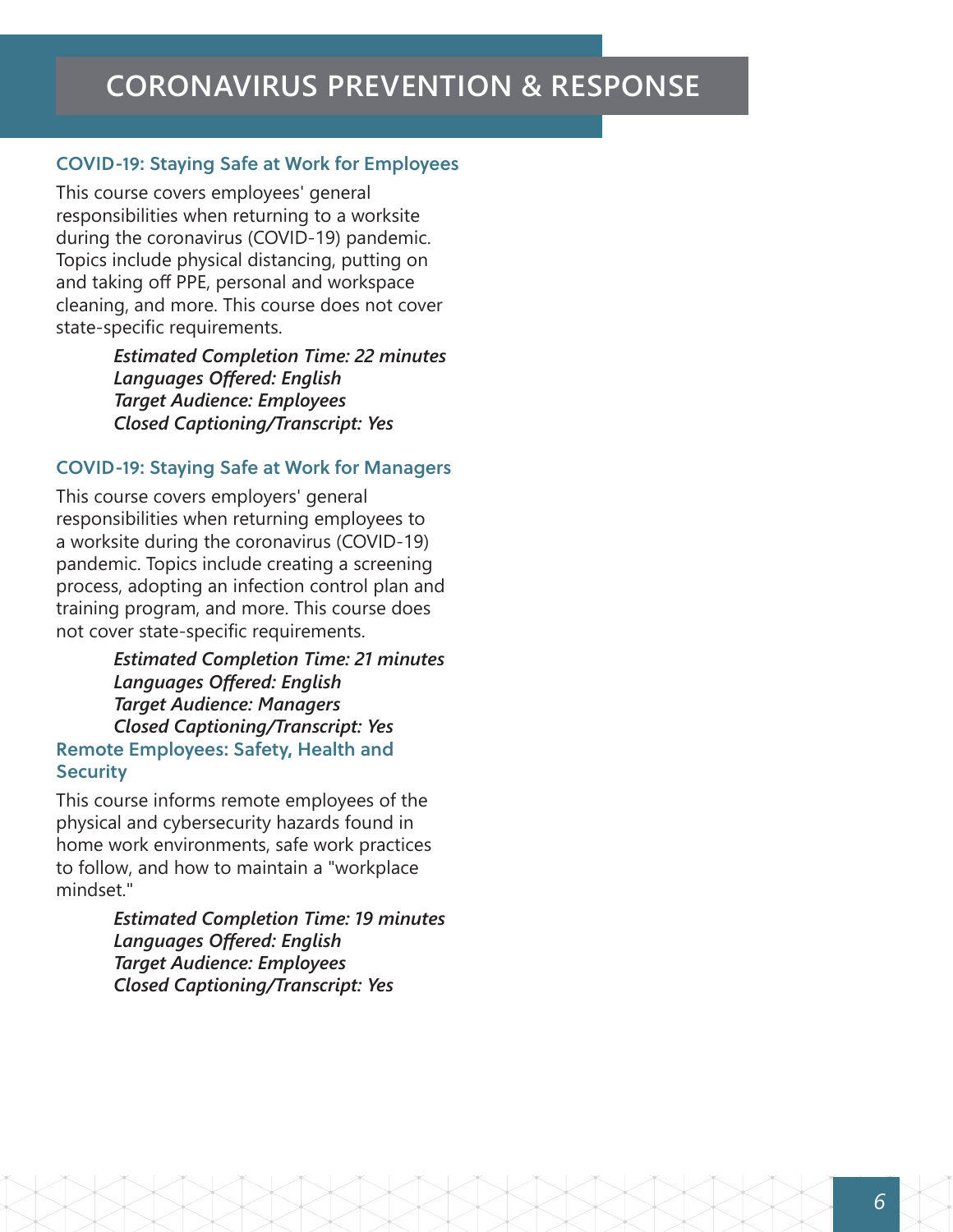## **CYBERSECURITY**

#### Data Privacy & Information Security

This course covers data privacy, general data protection regulation (GDPR), information security and asset protection. Employees will understand their responsibilities in protecting personal and confidential information, and keeping information systems secure.

> *Estimated Completion Time: 45 minutes Languages Offered: English Target Audience: Managers & Employees Closed Captioning/Transcript: Yes*

#### End User Cyber Security Fundamentals Series – Browsing

This series presents information on fundamental end user focused security areas, each covering multiple topics in short 10-15 minute information-packed sessions. Each session is intended to provide critical information that will quickly enhance your basic understanding about how to improve your organization's overall security posture. This session's topic is browsing.

> *Estimated Completion Time: 17 minutes Languages Offered: English Target Audience: Managers & Employees Closed Captioning/Transcript: Yes*

#### End User Cyber Security Fundamentals Series – Mobile Devices

This series presents information on fundamental end user focused security areas, each covering multiple topics in short 10-15 minute information-packed sessions. Each session is intended to provide critical information that will quickly enhance your basic understanding about how to improve your organization's overall security posture. This session's topic is mobile devices.

> *Estimated Completion Time: 16 minutes Languages Offered: English Target Audience: Managers & Employees Closed Captioning/Transcript: Yes*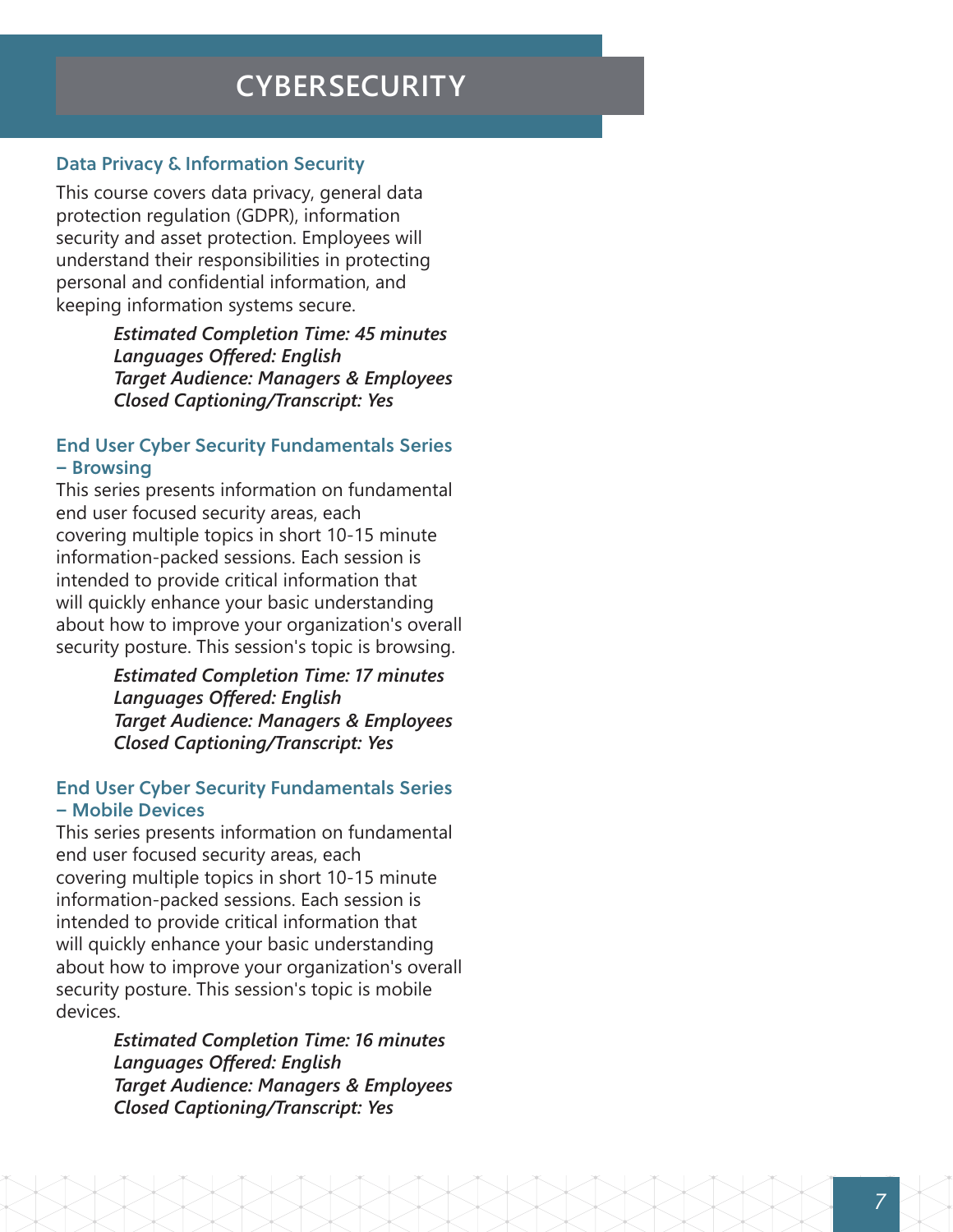## **DIVERSITY & ETHICS**

#### Common Sense & Critical Thinking: Tolerance, Diversity & Stereotypes

This brief program shows ways to identify and stop stereotyping. Using common sense, critical thinking and common courtesy, employees can gain opportunities to learn and thrive from the similarities and differences in people. Topics include why people hate, how common sense can help overcome stereotyping and learning how diversity is a good thing.

> *Estimated Completion Time: 3 minutes Languages Offered: English Target Audience: Managers & Employees Closed Captioning/Transcript: Yes*

#### Discrimination & Workplace Sensitivity

This training will provide an in-depth analysis of the prohibited workplace practices that violate federal discrimination laws. Specifically, the training is designed to provide employers and employees with a greater understanding as to what constitutes unlawful discrimination and what steps can be taken to promote a more culturally sensitive working environment. This training program is offered for purposes of educating recipients in helping them better understand and prevent discrimination.

> *Estimated Completion Time: 32 minutes Languages Offered: English Target Audience: Managers & Employees Closed Captioning/Transcript: Yes*

#### Diversity & Inclusion Training for Employees

This course explains workplace diversity and provides practical steps to help individuals choose inclusive actions, improve cultural competency and address personal biases.

> *Estimated Completion Time: 35 minutes Languages Offered: English Target Audience: Managers & Employees Closed Captioning/Transcript: Yes*

#### Workplace Ethics for Employees

Employees all share the responsibility to act ethically and speak up if they see coworkers behaving badly. With this scenario-based training, employees learn to recognize behaviors that may do harm, determine whether they are personally responsible for taking action, and select a solution that protects the integrity of the organization.

> *Estimated Completion Time: 16 minutes Languages Offered: English Target Audience: Employees Closed Captioning/Transcript: No*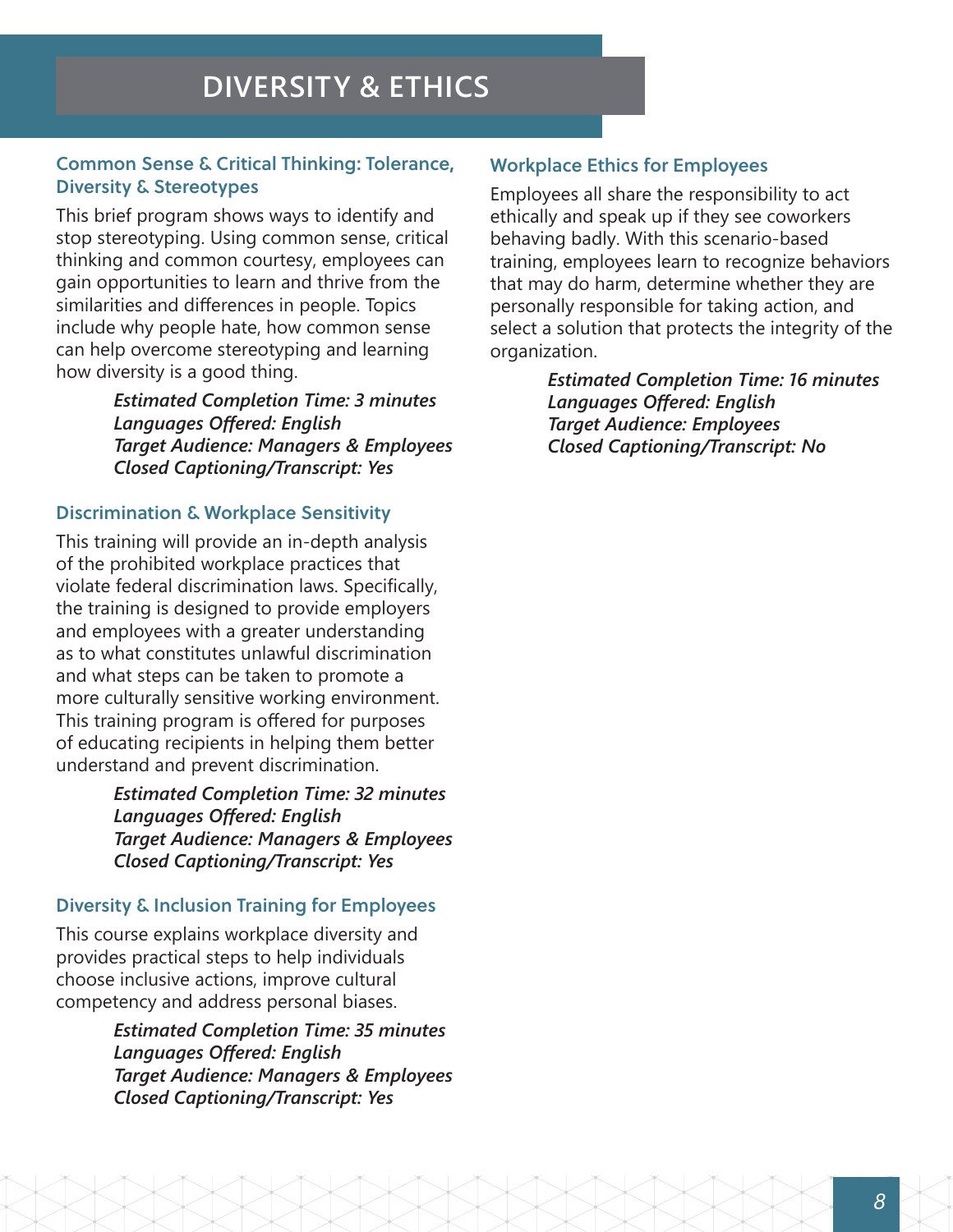#### Dealing with Drug & Alcohol Abuse for Employees

An estimated one out of every 10 workers has a substance abuse problem, risking workplace safety, worker productivity and company reputation. This training discusses the forms of substance abuse that are often found in the workplace, how they can affect an employee's work situation, and what employees themselves can do to help keep their workplace drug and alcohol free.

> *Estimated Completion Time: 19 minutes Languages Offered: English & Spanish Target Audience: Employees Closed Captioning/Transcript: No*

#### Dealing with Drug & Alcohol Abuse for **Managers**

An estimated one out of every 10 workers has a substance abuse problem, risking workplace safety, worker productivity and company reputation. This training discusses the forms of substance abuse that are often found in the workplace, how managers can detect substance abuse problems, and what they should and should not do if they discover a worker with a substance abuse problem.

> *Estimated Completion Time: 19 minutes Languages Offered: English & Spanish Target Audience: Managers Closed Captioning/Transcript: No*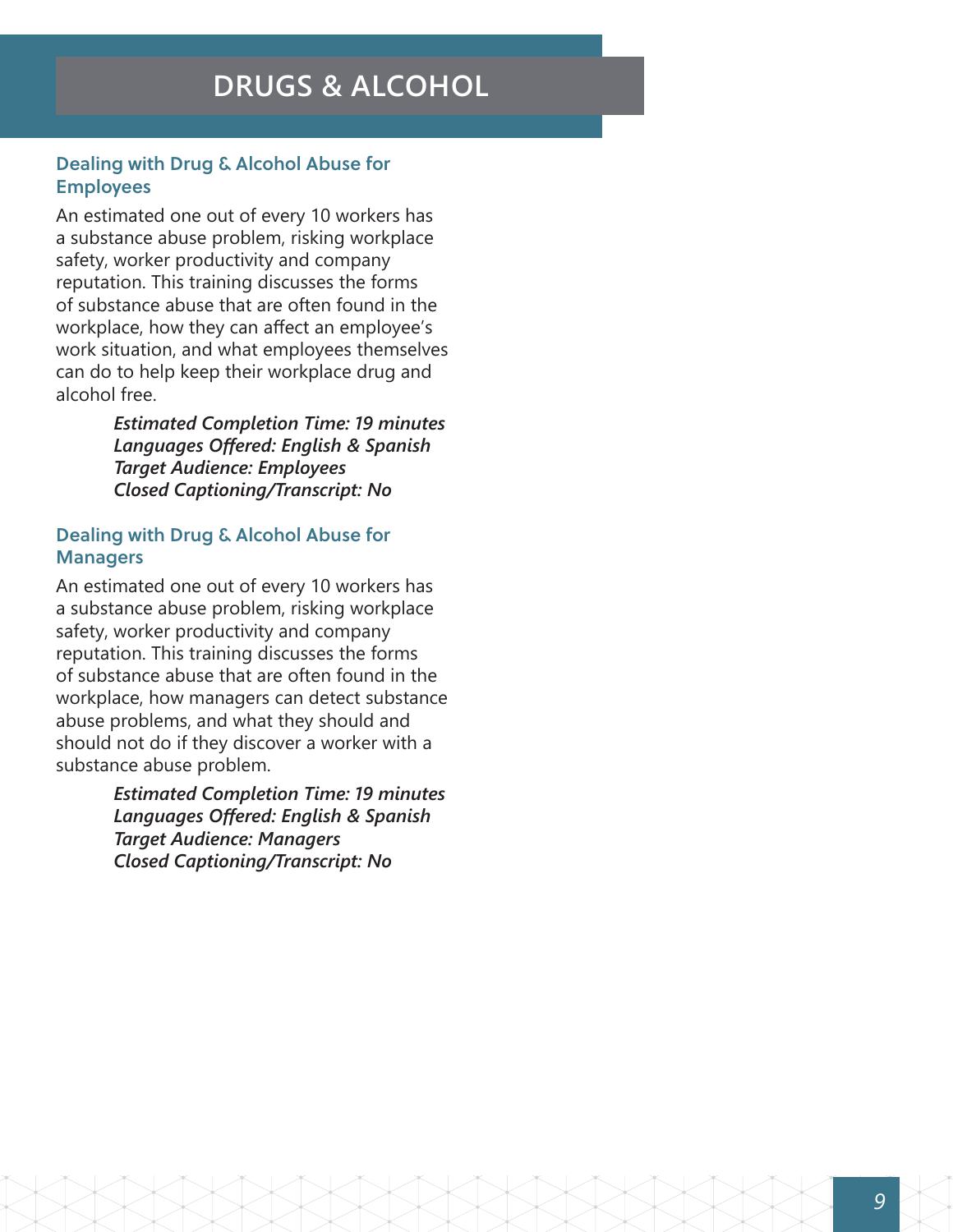## **EMPLOYEE SUCCESS**

#### Communication Skills Training for Employees

Effective communication is the difference between productivity and chaos in the workplace. There are basic skills you must learn and apply to ensure your message is understood every time. This video goes over practical techniques to improve all your communication skills--written, oral, electronic and face-to-face.

> *Estimated Completion Time: 30 minutes Languages Offered: English Target Audience: Employees Closed Captioning/Transcript: No*

#### Customer Service Values for Employees

Through a series of dramatizations, this session introduces five values of great customer service: respect, personalizing, paying attention, showing you care and advocating. The video also gives detailed practical advice to show how these values can be integrated into employees' daily work.

> *Estimated Completion Time: 24 minutes Languages Offered: English Target Audience: Employees Closed Captioning/Transcript: Yes*

#### Customer Service: Difficult Customers

This video will show the actions and behaviors that could frustrate a customer and techniques to handle a perceived difficult customer. The best way to handle a difficult customer is to put the word "difficult" in perspective. A customer perceived as difficult may be more in the eyes of the customer service representative or company than the customer. Customers react to stress and disappointment in a variety of ways. They need someone who will provide a quick resolution.

*Estimated Completion Time: 6 minutes Languages Offered: English Target Audience: Employees Closed Captioning/Transcript: Yes* 

#### Customer Service: How to Excel

Statistically, consumers are engaged, informed, and have limited time to make purchases. Do not lose them due to poor customer service, poor telemarketing techniques, poor order processing or poor technical support. Topics include learning how easy the internet makes complaining and how companies can excel using great customer service.

> *Estimated Completion Time: 5 minutes Languages Offered: English Target Audience: Employees Closed Captioning/Transcript: Yes*

#### Customer Service: Skills Required

The skilled individual is adaptable, articulate, attentive, caring, compassionate, confident, curious, flexible, friendly, goal-oriented, helpful, kind, motivated, patient, persuasive, a problemsolver and tenacious. Topics include knowing the importance of emotional intelligence, the training needed to be a customer service agent, and the qualities one needs to possess to be a good customer service agent.

> *Estimated Completion Time: 6 minutes Languages Offered: English Target Audience: Employees Closed Captioning/Transcript: Yes*

#### Common Sense & Critical Thinking: Mental & Physical Health

This video lists a commonsense guide to good mental health and wellness. It covers basics such as good nutrition and exercise to more complex topics such as relationships and handling conflicts. These tips enable people to benefit both on and off the job. Topics include guides to good mental health and wellness, following a good nutrition and exercise plan, handling relationships, and conflicts on and off the job.

> *Estimated Completion Time: 6 minutes Languages Offered: English Target Audience: Employees Closed Captioning/Transcript: Yes*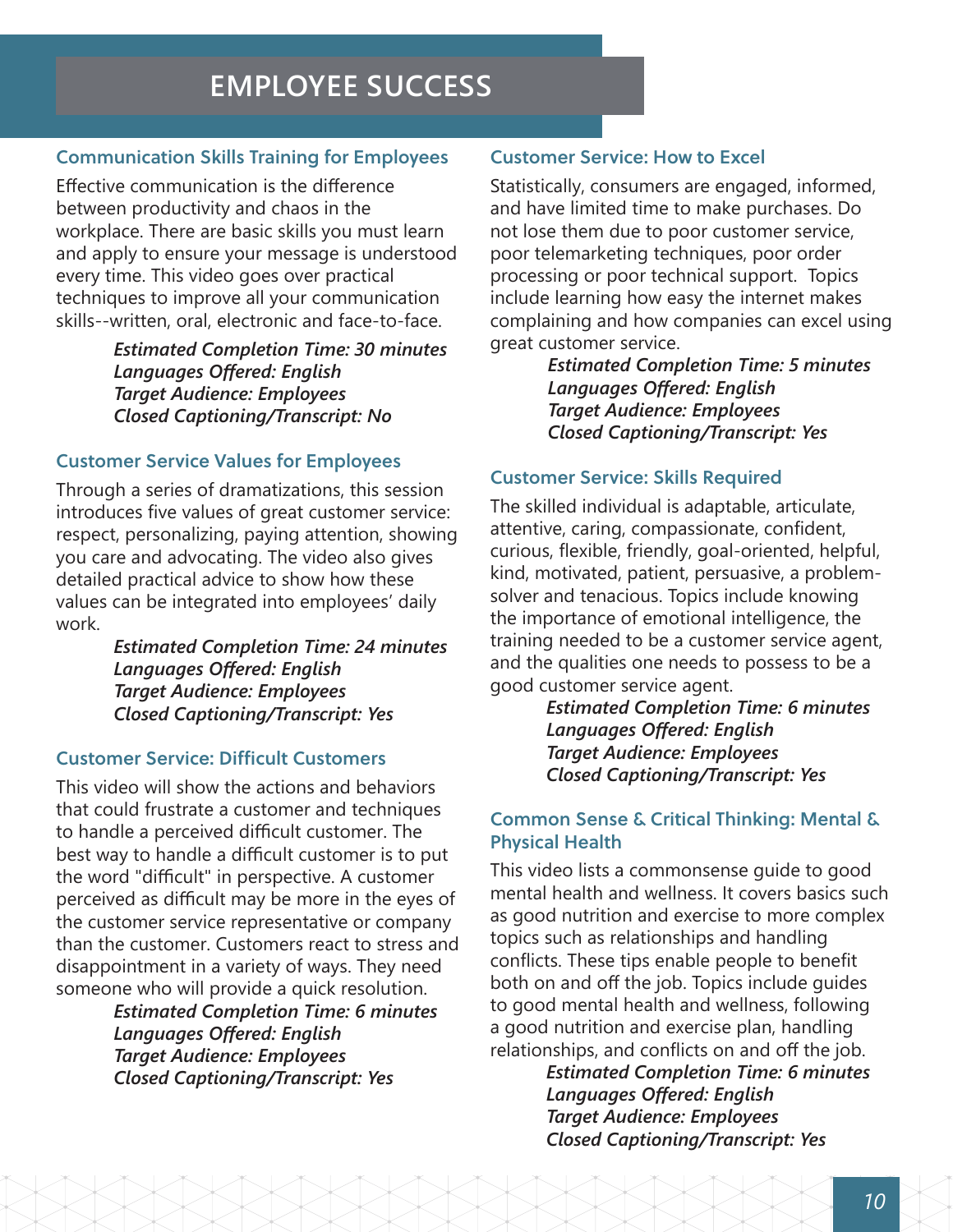## **EMPLOYEE SUCCESS (CONT.)**

#### How to Achieve Peak Performance

Quickly discover how to become the peak performer you are meant to be. In this video, you'll learn: how to overcome obstacles; when, and under what conditions, you work at your peak; how to work more efficiently--whether you're a "collaborator" or a "lone ranger"; and how to create a work environment that helps you thrive.

> *Estimated Completion Time: 30 minutes Languages Offered: English Target Audience: Employees Closed Captioning/Transcript: No*

#### Sleep Management Techniques for Employees

This course discusses sleep management practices and habits employees can develop to lead safer, healthier and more productive lives. Topics include the various stages of sleep, the importance of managing your sleep, practices and habits for good sleep hygiene, methods for combatting the risks of odd-hour shift work, and drowsy driving.

> *Estimated Completion Time: 18 minutes Languages Offered: English Target Audience: Employees Closed Captioning/Transcript: Yes*

#### Social Media Responsibility for Employees

Social media is everywhere, including our workplaces. While it can serve useful business purposes, it can also open the door to hackers, circulate rumors and abusive comments, create public relations nightmares, and be a drag on productivity. This video will help you avoid these dangers while sending an important message to your employees: "Do your own stuff on your own time, and think before you post."

> *Estimated Completion Time: 14 minutes Languages Offered: English Target Audience: Employees Closed Captioning/Transcript: No*

#### Stress Management Techniques for Employees

Workplace stress can mean absenteeism, employee turnover, lower productivity and higher medical expenses. This training identifies workplace stressors as well as stress-busting techniques employees can easily put to use. Viewers will learn how to deal with disorganized co-workers, deflect complainers, control their emotions and more.

> *Estimated Completion Time: 21 minutes Languages Offered: English Target Audience: Employees Closed Captioning/Transcript: No*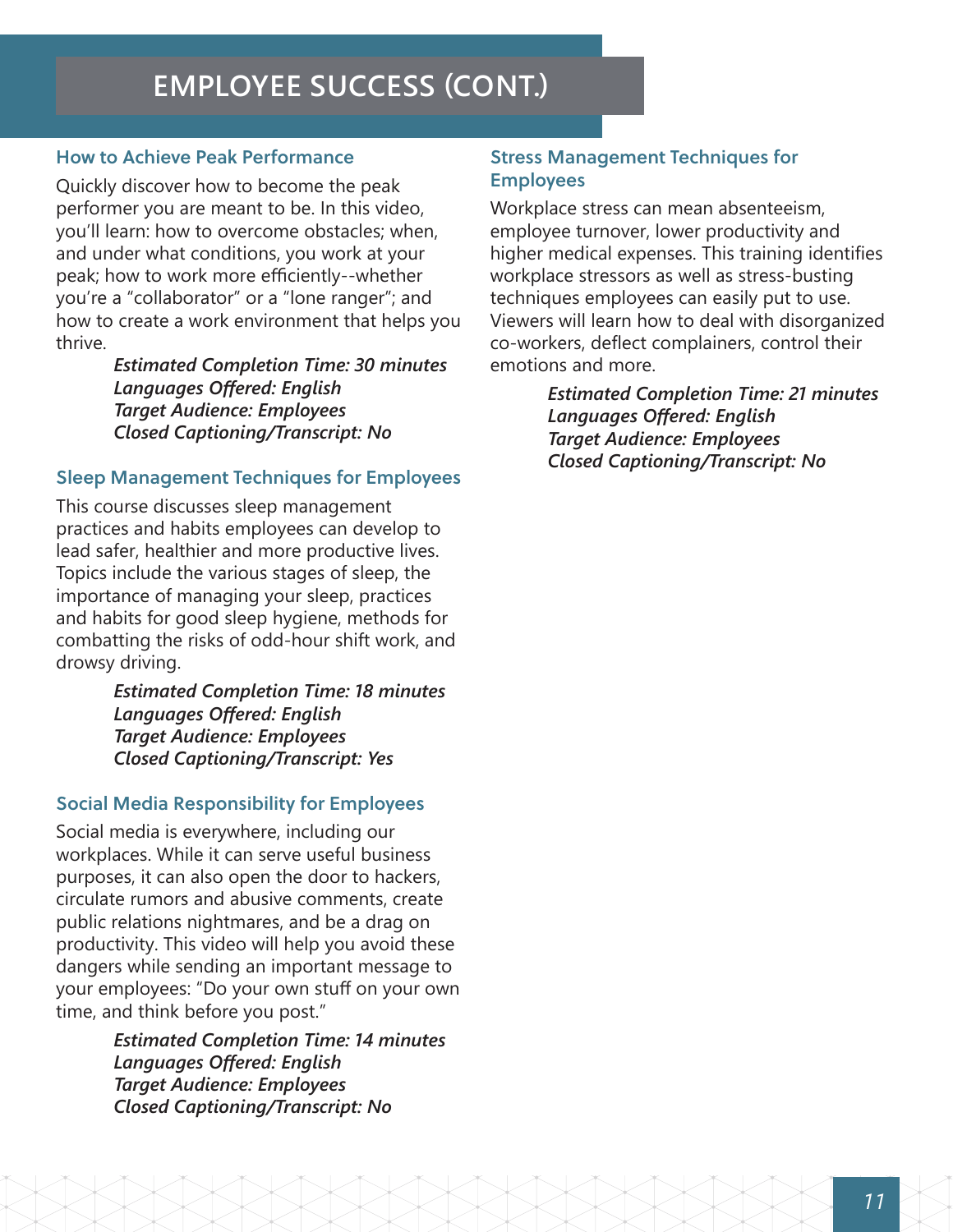## **ERGONOMICS**

#### Adjusting Workstations & Postures

This course demonstrates how to adjust a workstation to maximize neutral postures and minimize pain, discomfort, and strain.

> *Estimated Completion Time: 13 minutes Languages Offered: English Target Audience: Managers & Employees Closed Captioning/Transcript: No*

#### Back Injury Prevention Tips for Employees

This training explains how to avoid painful back injuries by lifting and carrying objects properly and maintaining your back's natural "S" curve while sitting or standing.

> *Estimated Completion Time: 12 minutes Languages Offered: English & Spanish Target Audience: Employees Closed Captioning/Transcript: Yes*

#### Ergonomics Basics for Employees

Using proper work practice controls can prevent musculoskeletal disorders. This session addresses how workers can use these controls to reduce, control or eliminate ergonomic risk factors.

> *Estimated Completion Time: 12 minutes Languages Offered: English Target Audience: Employees Closed Captioning/Transcript: No*

#### Industrial Ergonomics for Employees

The physical stresses and strains that industrial jobs can cause can lead to severe, even disabling, injuries. These ergonomic injuries- -including carpal tunnel syndrome, tendinitis and lower back pain--often result in missed work time, reduced productivity and increased expenses. Areas covered in this training include understanding ergonomic injuries, preventing hand and wrist problems, avoiding injuries to the arm and shoulder, taking care of the neck and back, and how to lift safely.

> *Estimated Completion Time: 14 minutes Languages Offered: English Target Audience: Employees Closed Captioning/Transcript: No*

#### Lifting Safety for Employees

Presented by a back-injury prevention speaker, this engaging video training shows your employees how to lift smarter and safer.

> *Estimated Completion Time: 13 minutes Languages Offered: English Target Audience: Employees Closed Captioning/Transcript: No*

#### Material Handling Safety for Employees

This training discusses safe work practices workers must follow to prevent injuries and property damage while transporting loads throughout the workplace.

> *Estimated Completion Time: 13 minutes Languages Offered: English & Spanish Target Audience: Employees Closed Captioning/Transcript: No*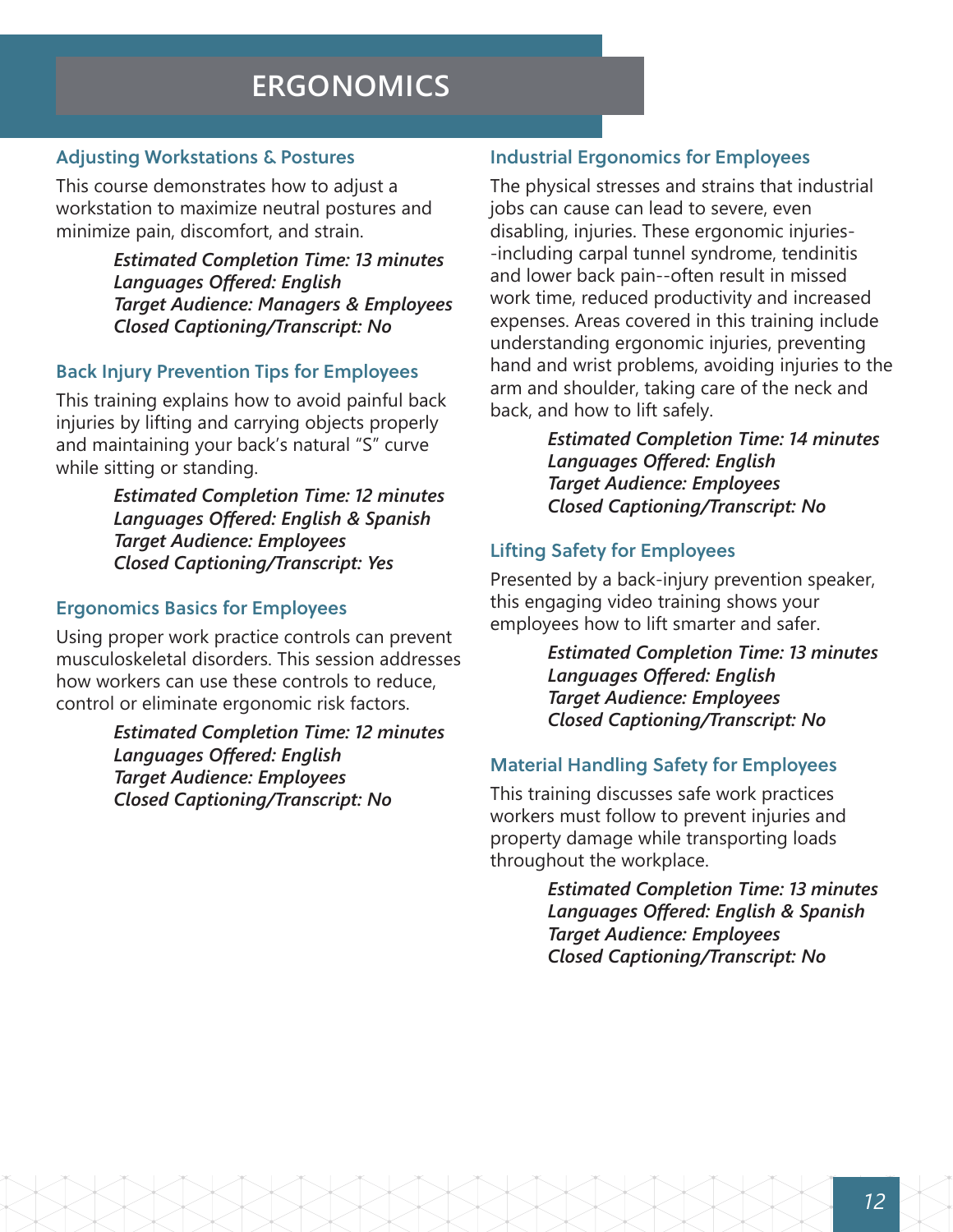#### Fiduciary Basics - Defined Benefit Pension Plans

This training will provide an introduction to pension plan sponsors about their legal obligations under the Employee Retirement Income Security Act of 1974 (ERISA) and related laws. Specifically, the training is designed to educate pension plan sponsors about what it means to be a pension plan fiduciary; to train plan sponsors to identify who within the organization is a fiduciary; and to understand what continuing obligations a fiduciary has to the pension plan once it is established.

> *Estimated Completion Time: 9 minutes Languages Offered: English Target Audience: Managers & Employees Closed Captioning/Transcript: No*

#### Fiduciary Basics - Health Plans

This training will provide an introduction to group health plan sponsors about their legal obligations under the Employee Retirement Income Security Act of 1974 (ERISA) and related laws. Specifically, the training is designed to educate group health plan sponsors about what it means to be a health plan fiduciary; to train plan sponsors to identify who within the organization is a fiduciary; and to understand what continuing obligations a fiduciary has to the health plan once it is established.

> *Estimated Completion Time: 12 minutes Languages Offered: English & Spanish Target Audience: Employees Closed Captioning/Transcript: Yes*

#### Fiduciary Basics - Retirement Plans

This training will provide an introduction to retirement plan sponsors about their legal obligations under the Employee Retirement Income Security Act of 1974 (ERISA) and related laws. Specifically, the training will educate retirement plan sponsors about what it means to be a retirement plan fiduciary; to train plan sponsors to identify who within the organization is a fiduciary; and to understand what continuing obligations a fiduciary has to the retirement plan once it is established.

> *Estimated Completion Time: 10 minutes Languages Offered: English Target Audience: Employees Closed Captioning/Transcript: No*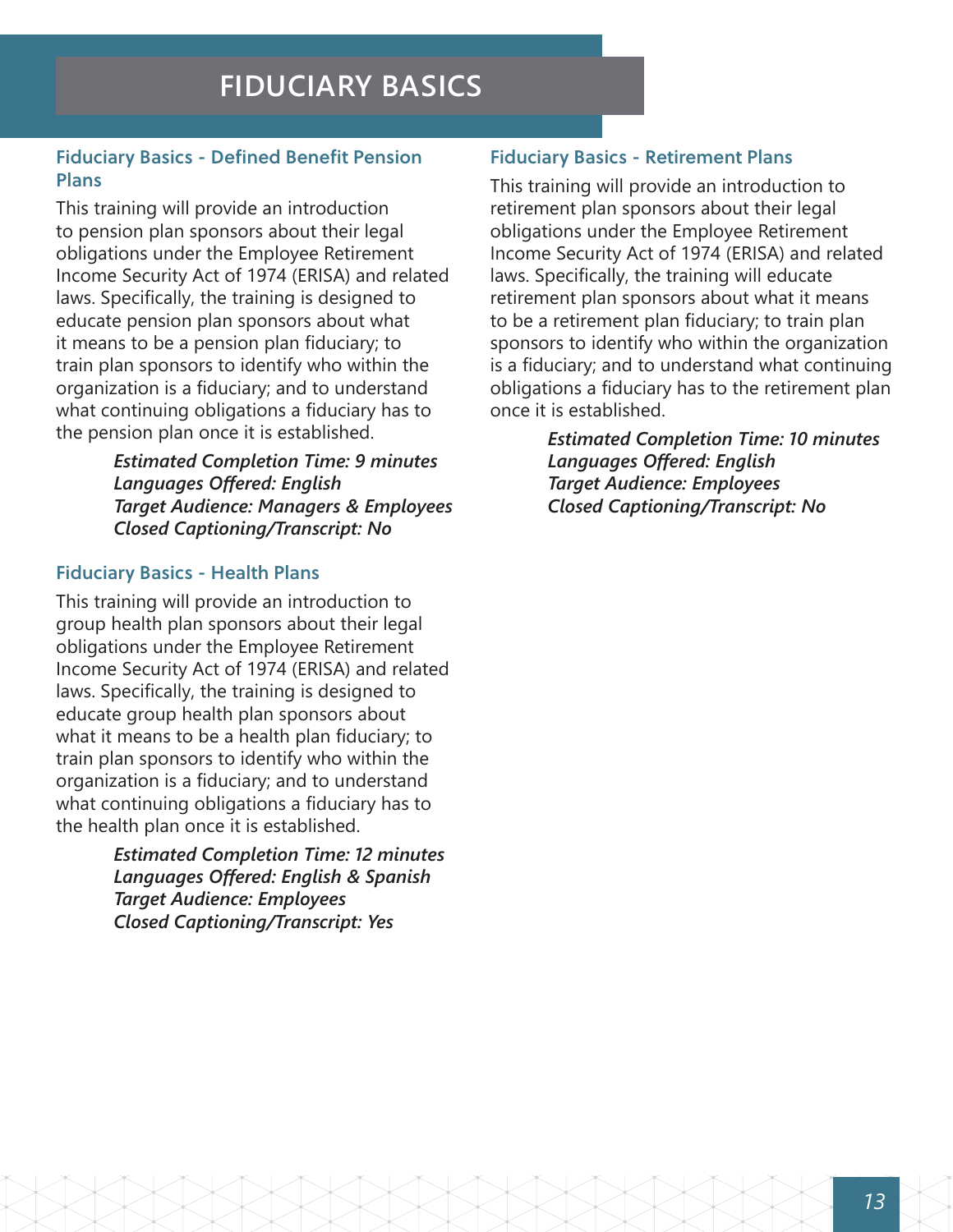## **FIRE SAFETY**

#### Fire Extinguisher Tips for Employees

This video training discusses the different types of fire extinguishers, how to decide whether to use a fire extinguisher, and how to use fire extinguishers properly.

> *Estimated Completion Time: 11 minutes Languages Offered: English Target Audience: Employees Closed Captioning/Transcript: Yes*

#### Fire Prevention & Response Tips for Employees

This training discusses how workers can prevent fires and how to respond should one occur. Topics include classes of fire, good housekeeping, storage of flammable materials, hot-work precautions and responding to fires.

> *Estimated Completion Time: 11 minutes Languages Offered: English Target Audience: Employees Closed Captioning/Transcript: No*

#### Fire Prevention Tips for Hot-Work Employees

This video training discusses safe work practices to prevent the ignition of vapors, liquids and solids during "hot work." The session also reviews the responsibilities of workers involved in hotwork tasks.

> *Estimated Completion Time: 9 minutes Languages Offered: English Target Audience: Employees Closed Captioning/Transcript: Yes*

#### Fire Safety for Industrial Employees

This course shows employees how to reduce the risk of a workplace fire and how to respond if a fire breaks out. Topics include the classes of fire, good housekeeping, handling and storing hazardous materials, static electricity, the emergency action plan, evacuation procedures, fire extinguishers, and treating fire-related injuries.

> *Estimated Completion Time: 19 minutes Languages Offered: English Target Audience: Employees Closed Captioning/Transcript: No*

#### Fire Safety for Office Employees

This course discusses how to eliminate the factors that contribute to the ignition of fires and how to respond if a fire were to break out. Topics include good housekeeping, controlling electrical fire hazards, emergency action plans, evacuation procedures, classes of fire and their extinguishing agents, the importance of using the appropriate fire extinguisher, using the PASS system to extinguish a fire, and treating fire-related injuries.

> *Estimated Completion Time: 16 minutes Languages Offered: English Target Audience: Employees Closed Captioning/Transcript: No*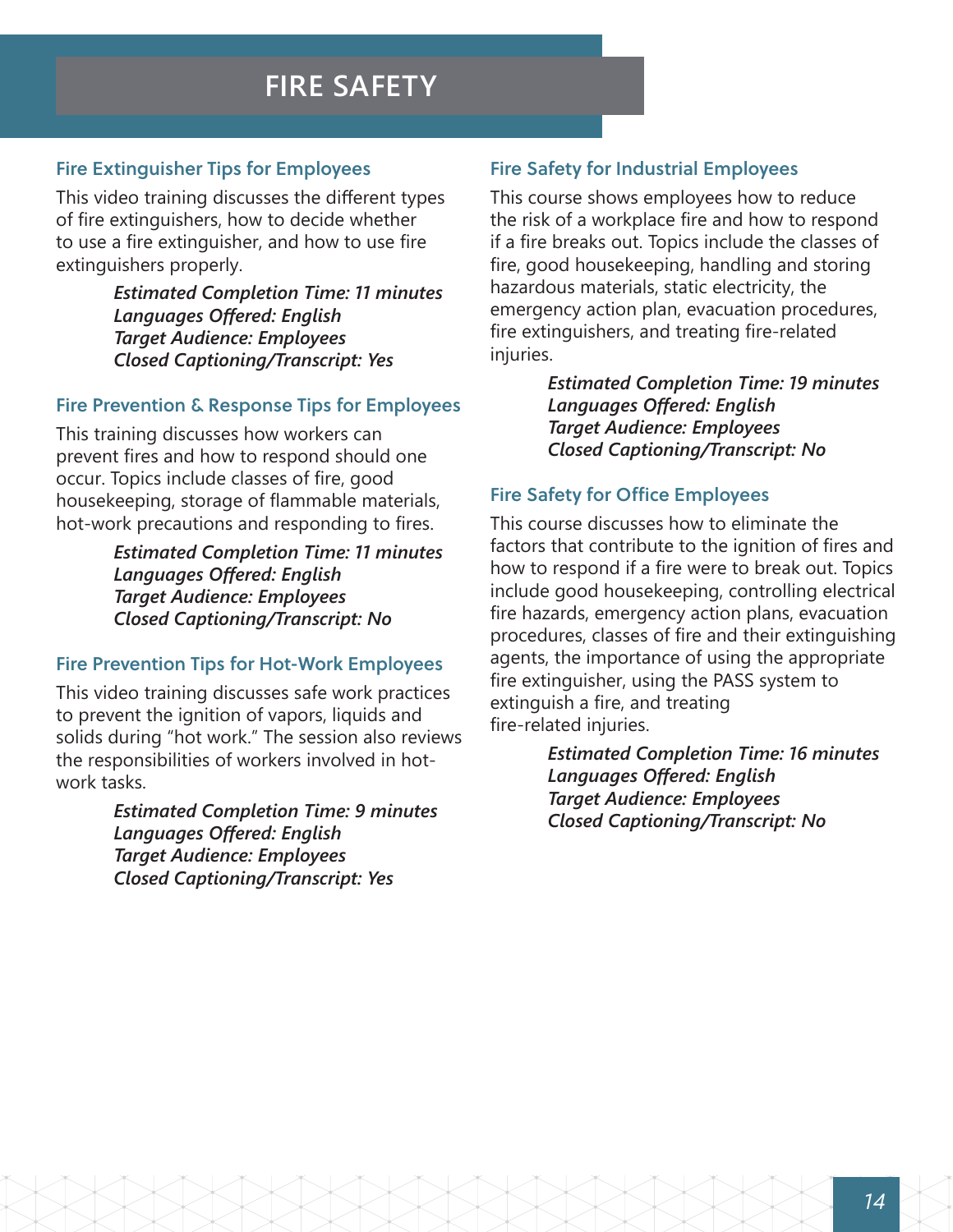#### Accident Investigation Techniques for **Managers**

This training on accident investigations explains the steps to a thorough investigation, including investigative goals, securing an accident scene, interviews and more.

> *Estimated Completion Time: 12 minutes Languages Offered: English Target Audience: Managers Closed Captioning/Transcript: No*

#### Battery Charging Safety for Employees

This training video examines personal protective equipment use and general safety rules when engaging in electric battery charging operations.

> *Estimated Completion Time: 9 minutes Languages Offered: English Target Audience: Employees Closed Captioning/Transcript: Yes*

#### Compressed Air Safety for Employees

This training demonstrates the hazards of compressed air. Workers will learn about cleaning with compressed air, compressed air injuries, inspection and maintenance of compressed air equipment, and components of compressed air systems.

> *Estimated Completion Time: 17 minutes Languages Offered: English Target Audience: Employees Closed Captioning/Transcript: No*

#### Compressed Gas Cylinder Safety for Employees

This safety training video reviews practices that can help workers prevent injuries and property damage when working with or around compressed gas cylinders. Topics include preparing to handle cylinders, safe transportation and handling, securing cylinders, proper hook-up, testing for leaks, and cylinder storage.

#### *Estimated Completion Time: 17 minutes*

*Languages Offered: English Target Audience: Employees Closed Captioning/Transcript: Yes*

#### Electric Shock Prevention Tips for Employees

This training provides an overview of how electricity works, explaining safe practices to prevent electric shock-related injuries and fatalities. Topics include common electrical terminology, avoiding contact with energized parts, ground fault circuit interrupters and responding to a shock event.

> *Estimated Completion Time: 12 minutes Languages Offered: English Target Audience: Employees Closed Captioning/Transcript: No*

#### Electrical Safety for Non- Electrician Employees

This training for general employees is designed to raise awareness about electrical hazards and help prevent common electrical injuries. Topics covered include basic electrical terms and definitions, common electrical hazards, and safety practices to prevent injury.

> *Estimated Completion Time: 16 minutes Languages Offered: English Target Audience: Employees Closed Captioning/Transcript: Yes*

#### Emergency Response

This safety training video discusses the actions employees can take to stay safe during various types of emergencies. Topics include, fire response, responding to chemical leaks & spills, severe weather & earthquakes, and medical emergencies.

> *Estimated Completion Time: 14 minutes Languages Offered: English & Spanish Target Audience: Employees Closed Captioning/Transcript: Yes*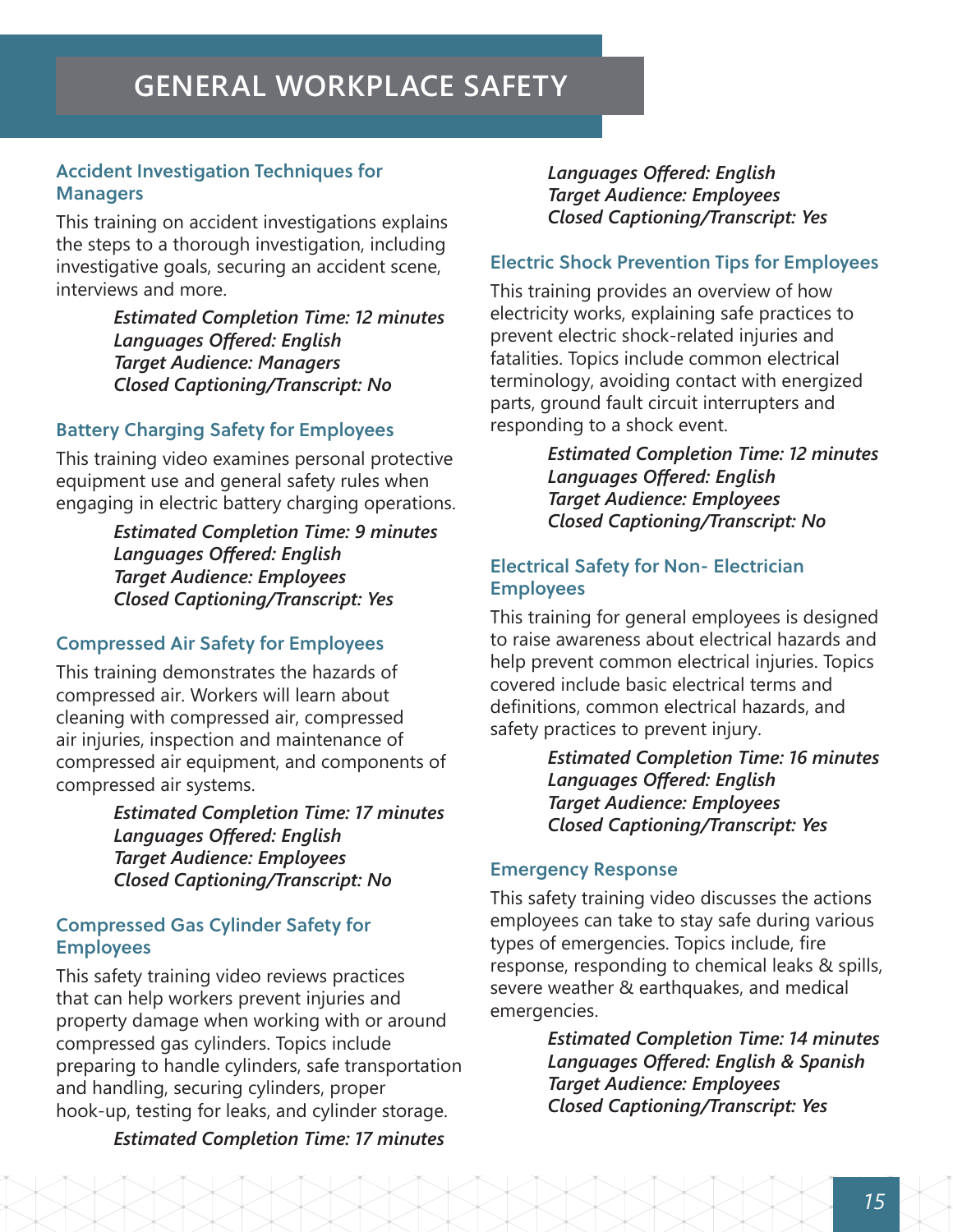### **GENERAL WORKPLACE SAFETY (CONT.)**

#### First Aid Response for Employees

This training, narrated by experienced EMT and author Martin Lesperance, shows employees how to respond in a variety of emergency situations.

> *Estimated Completion Time: 23 minutes Languages Offered: English Target Audience: Employees Closed Captioning/Transcript: No*

#### Good Housekeeping Tips for Employees

This training discusses the importance of good housekeeping to worker safety. It explains practices employees should follow to maintain a tidy and well-organized work area.

> *Estimated Completion Time: 10 minutes Languages Offered: English & Spanish Target Audience: Employees Closed Captioning/Transcript: No*

#### Heat-Related Illness Prevention for Employees

Working in hot environments can cause dangerous heat stress. In this session, workers learn about heat-related illnesses, ways to prevent them, and what to do if they or their coworkers experience heat stress on the job.

> *Estimated Completion Time: 17 minutes Languages Offered: English & Spanish Target Audience: Managers Closed Captioning/Transcript: No*

#### Ladder Safety for Employees

Ladders bring portability and flexibility to any job that extends above the ground. But if not used correctly, ladders can be dangerous. This video includes information on stepladders, extension ladders, and articulated or multi-purpose ladders, covering such topics as how to select the right ladder for the job, how to inspect a ladder for damage, how to set up a ladder properly, and how to climb and work on a ladder safely.

> *Estimated Completion Time: 15 minutes Languages Offered: English Target Audience: Employees*

#### *Closed Captioning/Transcript: No*

#### NFPA 70E 2018 Training for Employees

This video explains important changes and updates contained in the 2018 NFPA 70E, reviewing how electrical workers can be protected from both the shock hazard and arc flash hazard presented by exposed energized parts.

> *Estimated Completion Time: 27 minutes Languages Offered: English Target Audience: Employees Closed Captioning/Transcript: Yes*

#### Office Injury Prevention for Employees

This session addresses common office safety issues, teaching employees proper work practices to avoid injury.

> *Estimated Completion Time: 18 minutes Languages Offered: English Target Audience: Employees Closed Captioning/Transcript: No*

#### Safety Awareness for New Employees

This video for new employee training addresses important safety issues across a range of industries. Content is divided into concise chapters that look at commonly encountered workplace hazards. Employees learn how to protect themselves, so they can start working safely right away.

> *Estimated Completion Time: 33 minutes Languages Offered: English & Spanish Target Audience: Employees Closed Captioning/Transcript: No*

#### Safety Essentials for New Employees

New employees might not be fully aware of hazards in their workplace that can cause injury or death. This training video discusses many of the fundamentals new hires need to stay safe in their jobs. Topics covered include personal protective equipment (PPE), moving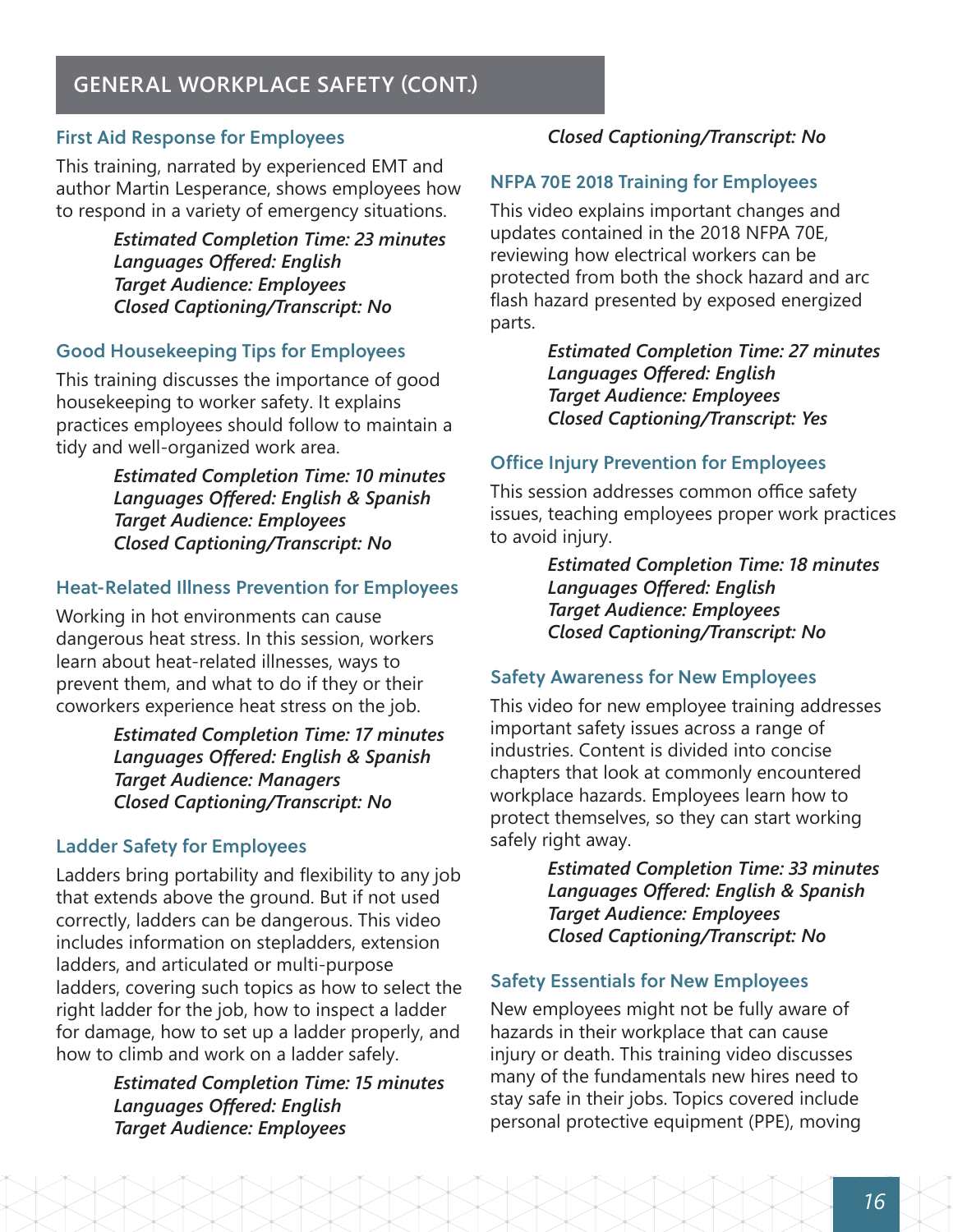### **GENERAL WORKPLACE SAFETY (CONT.)**

equipment and moving machine parts, chemical hazards, confined space entry, lockout/tagout, bloodborne pathogens and emergency response.

> *Estimated Completion Time: 15 minutes Languages Offered: English 7 Spanish Target Audience: Employees Closed Captioning/Transcript: No*

#### Safety Orientation for Employees

This course contains ten fundamental safety orientation topics for new employees. Topics include personal protective equipment (PPE), slips and falls, injury reporting, hazard communication and much more.

> *Estimated Completion Time: 42 minutes Languages Offered: English Target Audience: Employees Closed Captioning/Transcript: No*

#### Safety Responsibility for Employees

This training shows how to prevent outside forces like time, emotions, peer pressure or distractions from taking control of our safety.

> *Estimated Completion Time: 9 minutes Languages Offered: English Target Audience: Employees Closed Captioning/Transcript: Yes*

#### Slip, Trip & Fall Prevention for Employees

This program outlines common safe practices for workers to prevent slips, trips and falls. Topics include the effects of gravity, friction and momentum; the importance of wearing proper footwear; and other tips to prevent slips and trips.

> *Estimated Completion Time: 11 minutes Languages Offered: English & Spanish Target Audience: Employees Closed Captioning/Transcript: No*

#### Top 10 Causes of Workplace Injuries

This video goes over the top 10 causes of worker injuries and deaths. Employees will learn about how these hazardous situations can be prevented.

> *Estimated Completion Time: 20 minutes Languages Offered: English Target Audience: Employees Closed Captioning/Transcript: No*

#### Utility Knife Safety for Employees

Simple utility knives are convenient and uncomplicated devices; yet, they cause thousands of injuries every year. In this training, employees learn about the safe use of utility knives, including differences in types of knives, techniques for cutting safely, and how to change blades without getting injured.

> *Estimated Completion Time: 9 minutes Languages Offered: English Target Audience: Employees Closed Captioning/Transcript: No*

#### Walking & Working Surface Safety for Employees

Slips, trips and falls in the workplace cause injuries and fatalities every year. The principles behind OSHA's regulations on walking and working surfaces can help workers understand and avoid the hazards of slips, trips and falls.

> *Estimated Completion Time: 21 minutes Languages Offered: English Target Audience: Employees Closed Captioning/Transcript: Yes*

#### Winter Walking Safety for Employees

Winter is prime season for walking- related injuries. In this session, viewers learn about winter walking hazards and techniques to minimize the effects of a fall.

> *Estimated Completion Time: 10 minutes Languages Offered: English Target Audience: Employees Closed Captioning/Transcript: Yes*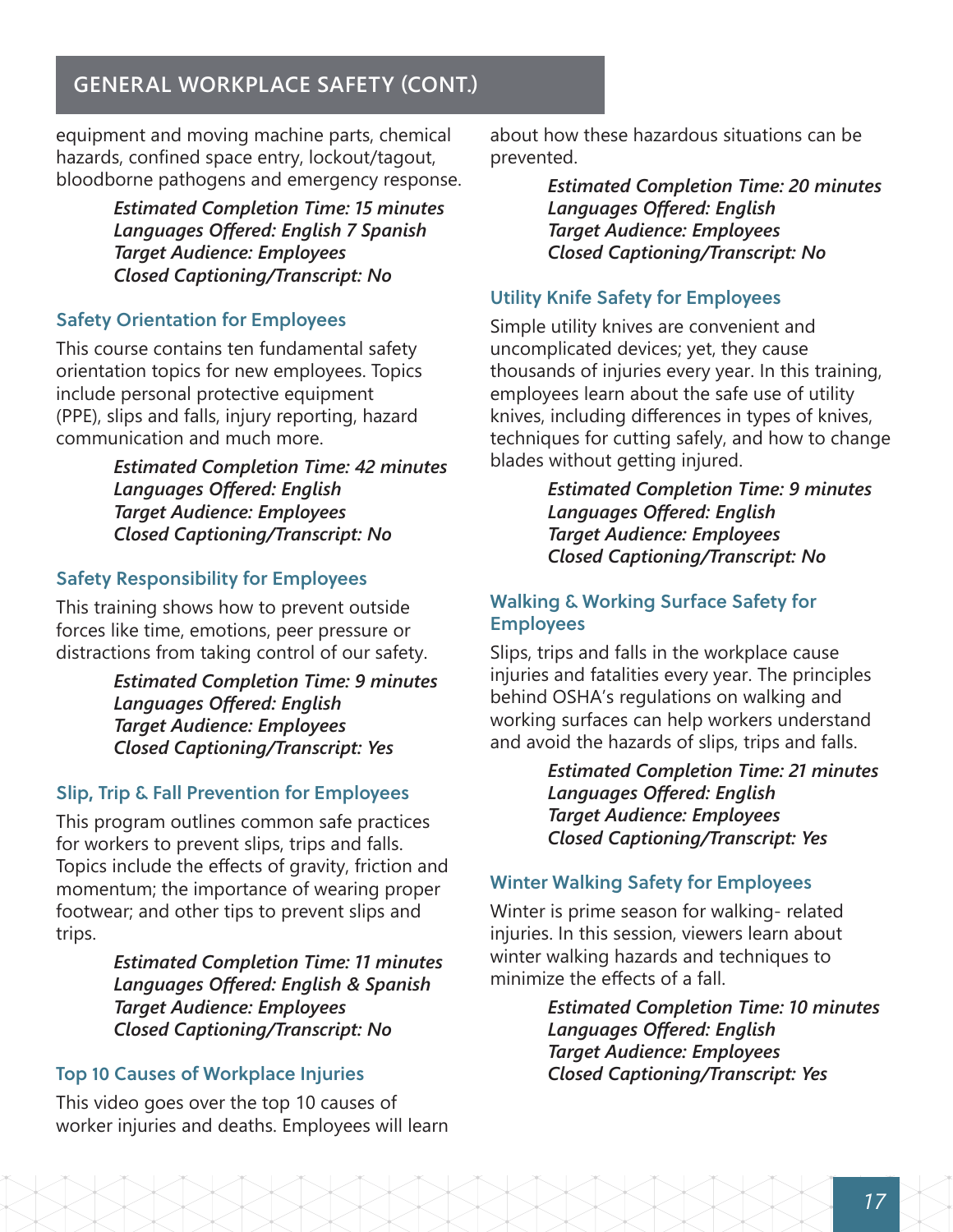## **HAZARD COMMUNICATION & GHS**

#### Hazard Communication & GHS Training for Employees

This training session helps employees understand key elements of the GHS, including the written hazard communication plan, physical and health hazard classes, pictograms, signal words and other information found on GHS container labels, and the 16 sections of a Safety Data Sheet.

> *Estimated Completion Time: 23 minutes Languages Offered: English Target Audience: Employees Closed Captioning/Transcript: No*

## **HEALTH CARE SAFETY**

#### Back Safety for Health Care Employees

This video training instructs employees on how the back works, provides an overview of body mechanics, and explains how each employee can make the proper decision when lifting anything, even in unusual situations.

> *Estimated Completion Time: 9 minutes Languages Offered: English Target Audience: Employees Closed Captioning/Transcript: No*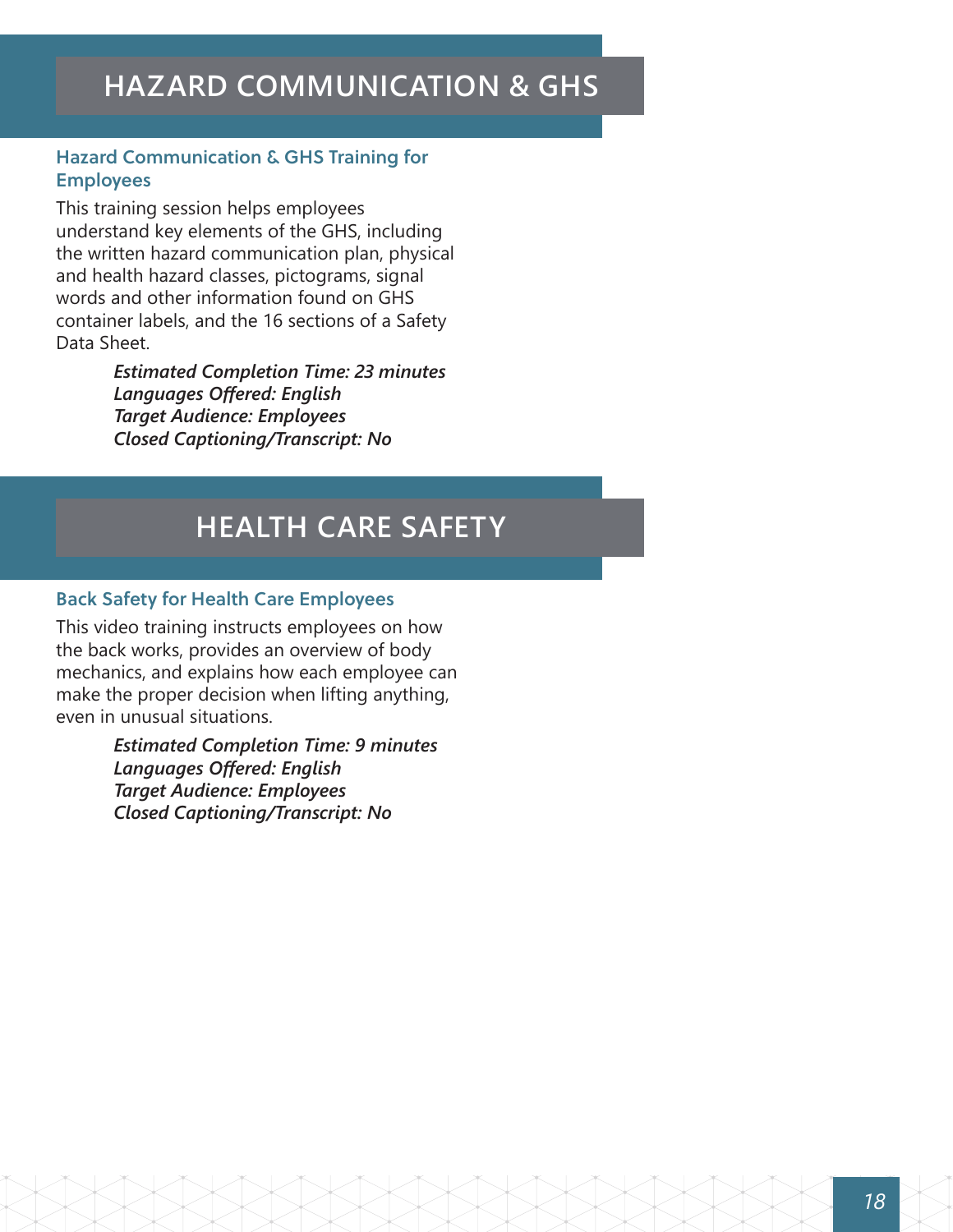## **HIRING AND TERMINATION**

#### How to Hire the Best Employees

Why not stack the odds in your favor the next time—and every time—you hire? This video training shows how to break the interviewing process into manageable stages, gain insight into a candidate's technical skills and work habits, evaluate candidates fairly and completely, and focus on the most important considerations when you interview.

> *Estimated Completion Time: 30 minutes Languages Offered: English Target Audience: Managers Closed Captioning/Transcript: No*

#### Successful Termination Techniques for **Managers**

Terminating employees can be the hardest part of management. This training video shows managers how to terminate problem employees properly, and in compliance with the law. In addition, by teaching performance management techniques for at-risk employees, it will also help managers avoid terminations altogether.

> *Estimated Completion Time: 39 minutes Languages Offered: English Target Audience: Managers Closed Captioning/Transcript: No*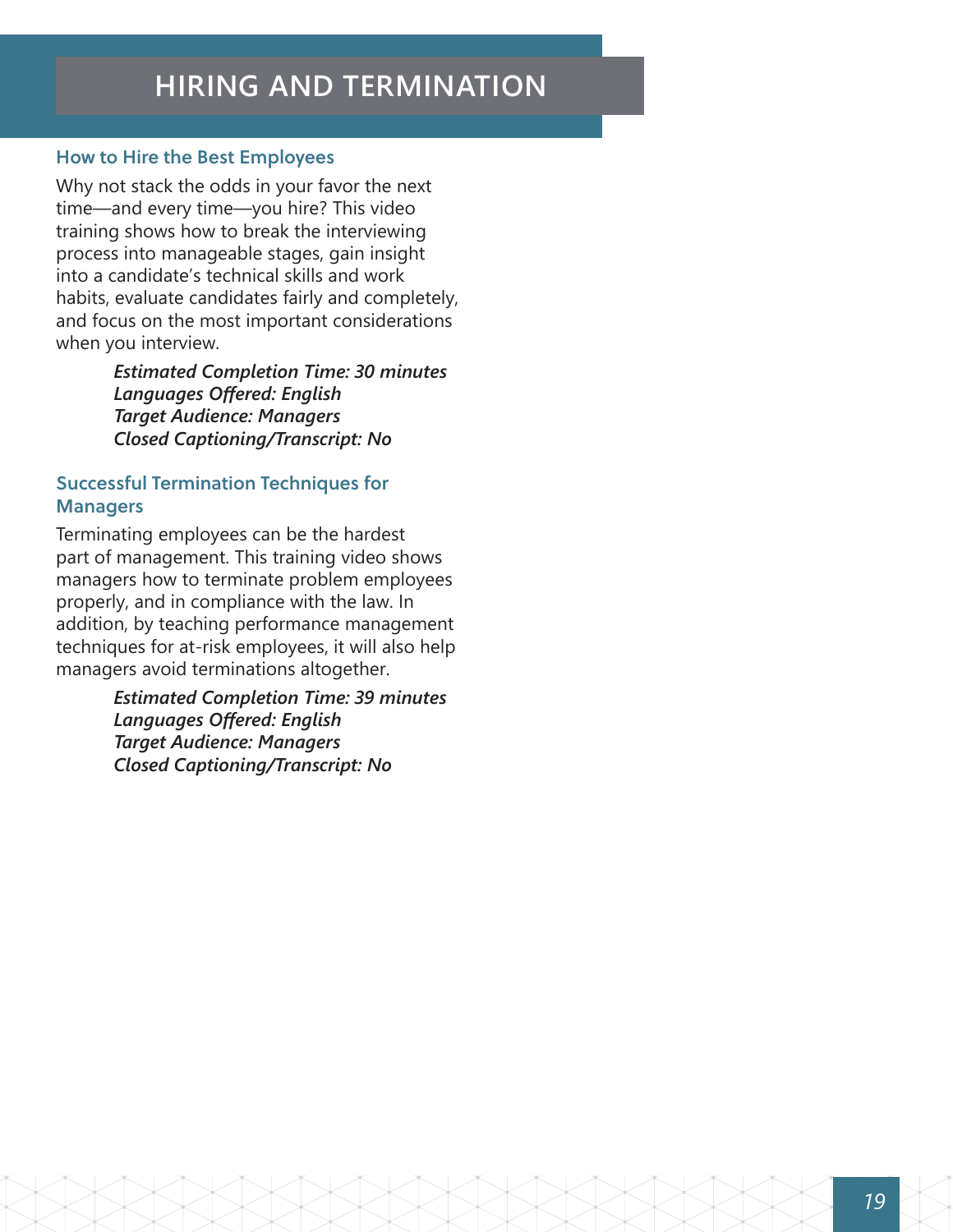#### HIPAA Compliance for Managers and Employees

This course provides individuals who come in contact with protected health information a thorough understanding of how HIPAA applies to their job responsibilities and workplace.

> *Estimated Completion Time: 40 minutes Languages Offered: English Target Audience: Managers & Employees Closed Captioning/Transcript: Yes*

#### Wage & Hour Training – California

This presentation will provide a general overview of some of California's key wage and hour requirements to assist employers and employees alike in developing a greater understanding of basic compliance obligations and workplace rights. There will be a short quiz at the conclusion of the presentation.

> *Estimated Completion Time: 32 minutes Languages Offered: English Target Audience: Managers & Employees Closed Captioning/Transcript: Yes*

#### Wage & Hour Training - Fair Labor Standards Act

This presentation will provide a general overview of some of the key wage and hour requirements to assist employers and employees alike in developing a greater understanding of basic compliance obligations and workplace rights. There will be a short quiz at the conclusion of the presentation.

> *Estimated Completion Time: 22 minutes Languages Offered: English Target Audience: Managers & Employees Closed Captioning/Transcript: Yes*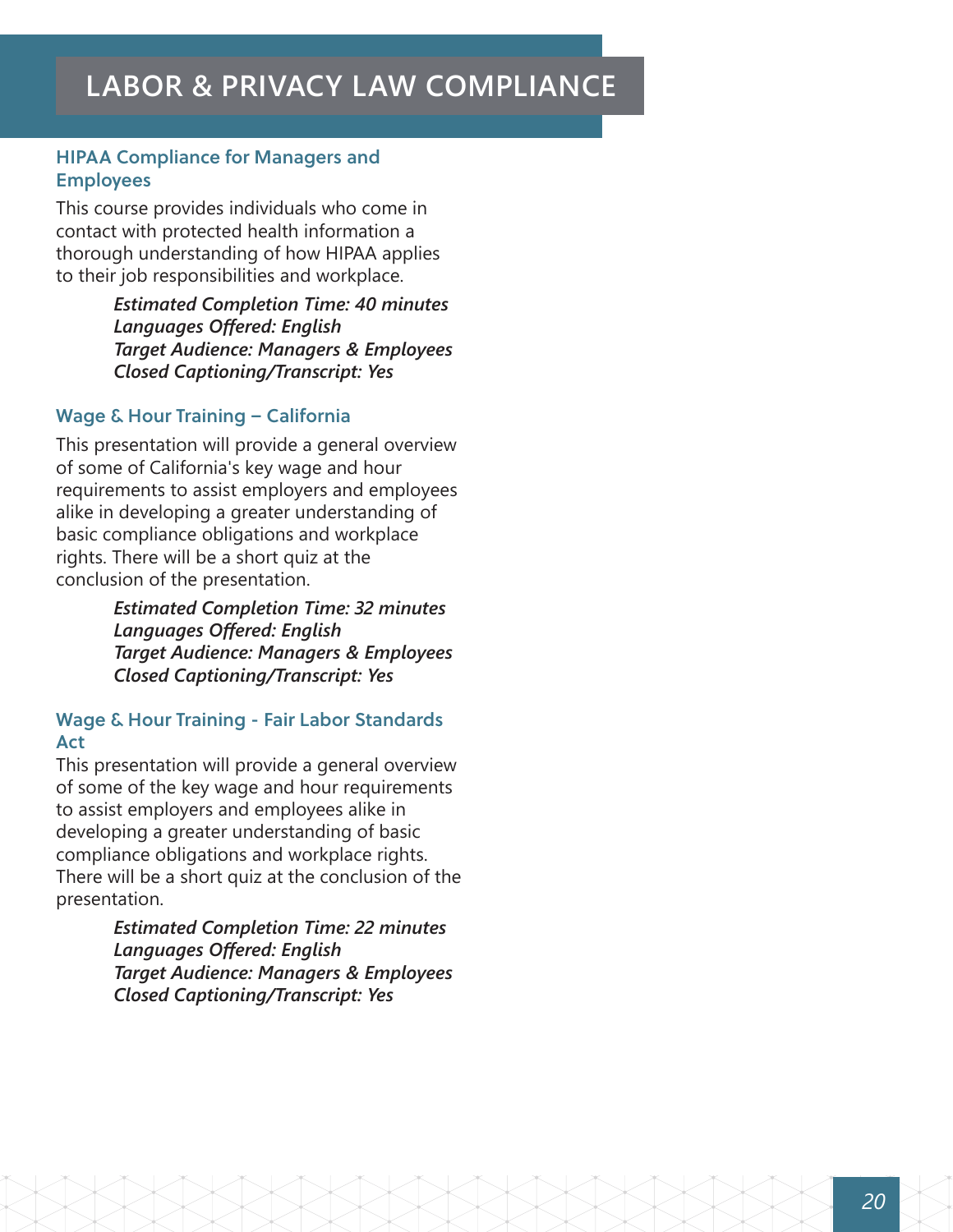## **MANAGER SUCCESS**

#### ADA Americans with Disabilities Act

The Americans with Disabilities Act (ADA) was signed into law on July 26, 1990. The goal of the ADA is to allow Americans with disabilities to lead productive lives by providing minor accommodations. It is designed as a federal antidiscrimination statute to make public and private entities accessible to people with disabilities. This program addresses the sections of this law and how employers, employment agencies, and labor unions must not discriminate.

> *Estimated Completion Time: 7 minutes Languages Offered: English Target Audience: Managers Closed Captioning/Transcript: No*

#### Employee Communication for Managers

Communicating clearly and effectively is probably the most important--and perhaps most difficult--responsibility of any manager. In this training session, managers learn to deliver praise that motivates your entire staff, offer criticism that challenges employees to improve, delegate important tasks, and prevent misunderstandings by improving listening skills.

> *Estimated Completion Time: 21 minutes Languages Offered: English Target Audience: Managers Closed Captioning/Transcript: No*

#### First -Time Manager Tips

As a first-time manager, you will discover it takes time to find your footing and know your direction. This program discusses the four components to effective management and what behaviors to avoid. Viewers will also learn how to build a healthy workplace culture.

> *Estimated Completion Time: 7 minutes Languages Offered: English Target Audience: Managers Closed Captioning/Transcript: Yes*

#### HR Compliance Essentials for Managers

This course equips managers with an essential understanding of key workplace laws related to their job responsibilities. Topics including interviewing and hiring, wage and hour laws, handling harassment complaints, preventing retaliation, FMLA basics, and reasonable accommodations.

> *Estimated Completion Time: 25 minutes Languages Offered: English Target Audience: Managers Closed Captioning/Transcript: Yes*

#### Leadership Training for Managers

This training demonstrates successful management styles, explains steps every leader must take, and discusses personal qualities employees should develop to become good leaders.

> *Estimated Completion Time: 21 minutes Languages Offered: English Target Audience: Managers Closed Captioning/Transcript: No*

#### Management and Leadership Skills for **Managers**

Narratives spoken from experience punctuate this feature film-quality production portraying people skills managers must have. These important, but often subtle, skills are key to managing people the right way.

> *Estimated Completion Time: 17 minutes Languages Offered: English Target Audience: Managers Closed Captioning/Transcript: No*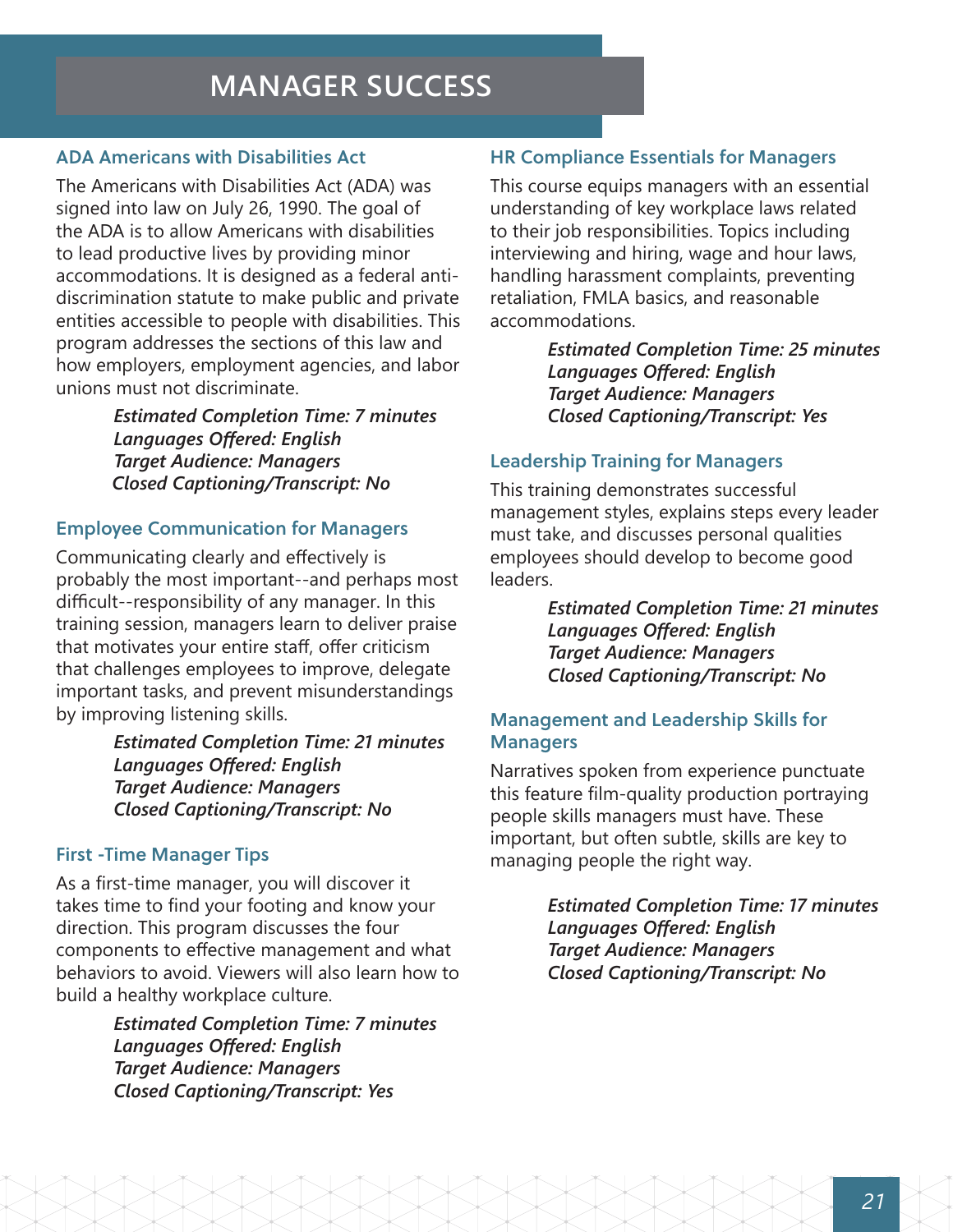#### Performance Review Tips for Managers

Effective performance appraisals motivate your top employees to do even better. They also tell under performers exactly what is expected and how to improve. This video follows two manager storylines, highlighting elements to include in your performance evaluation process, the advantages of sticking to a regular schedule, the importance of fairness and consistency, tips for formats and record keeping, skills for faceto- face reviews, and the value of employee feedback.

> *Estimated Completion Time: 18 minutes Languages Offered: English Target Audience: Managers Closed Captioning/Transcript: No*

#### Positive Discipline Tips for Managers

How do you handle an employee discipline problem in the best possible way for the employee and your organization? This positive discipline video gives you six steps of progressive discipline. In many cases, employees will respond early in the process. But if not, the later steps help you address continuing performance shortcomings calmly and professionally.

> *Estimated Completion Time: 21 minutes Languages Offered: English Target Audience: Managers Closed Captioning/Transcript: No*

#### Workplace Conflict Response Techniques for **Managers**

In this training, viewers learn about constructive responses to destructive conflict. Techniques covered include responding with empathy, active listening, setting a limit, finding something to agree with, using "I" language instead of "you" language, disengaging to cool off, appealing to mutual self-interest, and attacking the problem, not the person.

> *Estimated Completion Time: 15 minutes Languages Offered: English Target Audience: Managers Closed Captioning/Transcript: No*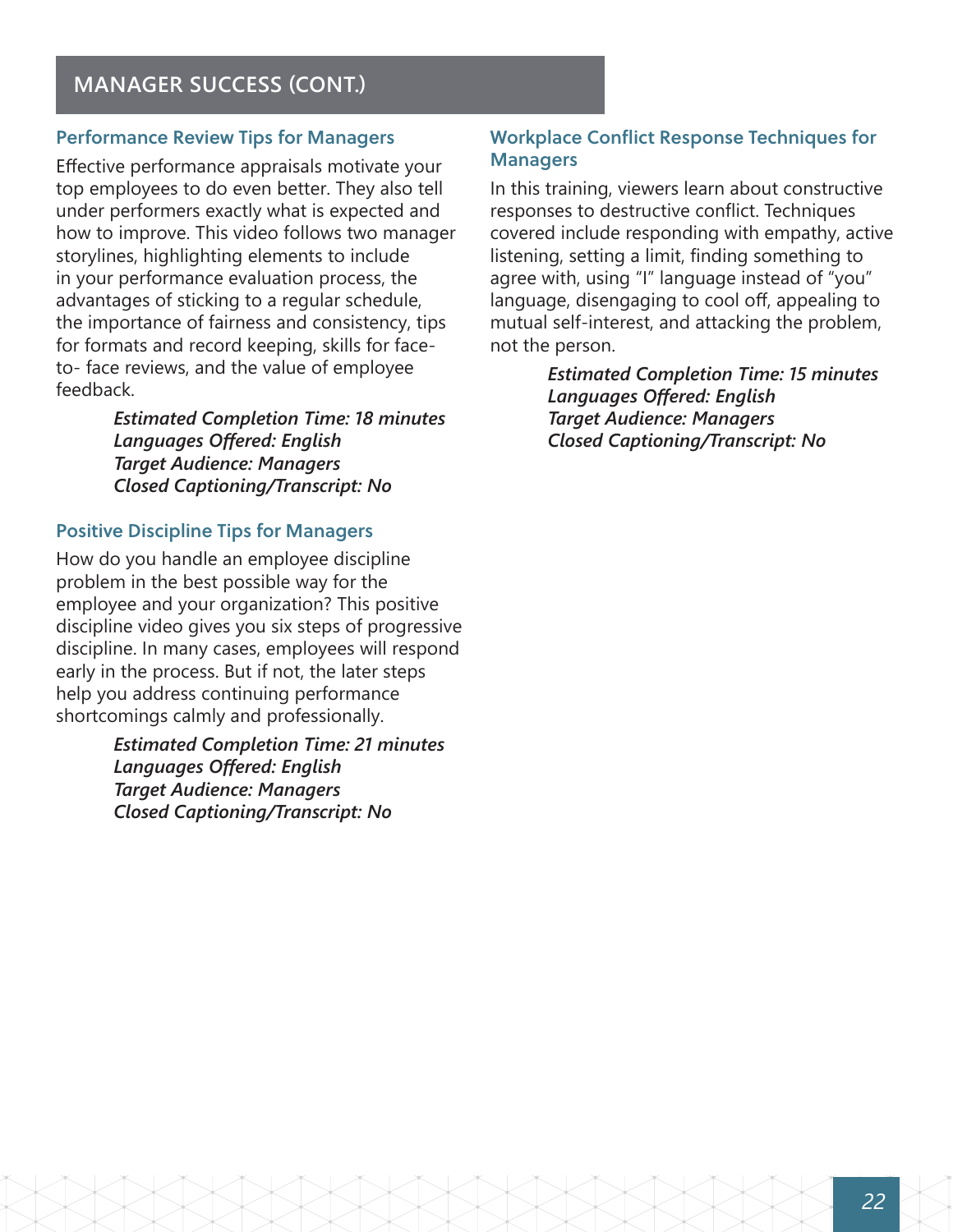## **OSHA COMPLIANCE**

#### Bloodborne Pathogen Awareness for Employees

This video provides general awareness training for all employees on the dangers of bloodborne pathogens, how to protect yourself from them, and ways to minimize the risk of transmission.

> *Estimated Completion Time: 12 minutes Languages Offered: English Target Audience: Employees Closed Captioning/Transcript: Yes*

#### Bloodborne Pathogen Safety for Custodians

This training for custodial and maintenance staff demonstrates how to safely clean up spills of blood or other potentially infectious materials without risking exposure.

> *Estimated Completion Time: 13 minutes Languages Offered: English Target Audience: Employees Closed Captioning/Transcript: Yes*

#### Confined Space Entry Tips for Employees

This training details steps designed to keep confined space workers safe. Topics include the confined space entry permit, atmospheric hazards, atmospheric testing and monitoring, and duties of the entry team members.

> *Estimated Completion Time: 13 minutes Languages Offered: English Target Audience: Employees Closed Captioning/Transcript: Yes*

#### How to Avoid OSHA's Top 10 Violations

This video covers the 10 most common OSHA violations, explaining what your company and employees can do to help avoid an OSHA citation.

> *Estimated Completion Time: 26 minutes Languages Offered: English Target Audience: Managers Closed Captioning/Transcript: No*

#### Lockout/Tagout Steps for Employees

This video clearly outlines each step in the lockout/tagout process. Employees will learn about the most common forms of energy sources, situations that require lockout/tagout procedures, lockout devices, proper lockout/ tagout procedures, safe startup procedures, and tips for special situations.

> *Estimated Completion Time: 8 minutes Languages Offered: English & Spanish Target Audience: Employees Closed Captioning/Transcript: No*

#### Machine Guarding & Operation Safety for Employees

This video for machine operators conveys the importance of understanding the hazards of specific equipment in their work areas. Operators will learn how injuries can be avoided through the proper use of machine guarding, safety devices and safe work practices.

> *Estimated Completion Time: 18 minutes Languages Offered: English Target Audience: Employees Closed Captioning/Transcript: Yes*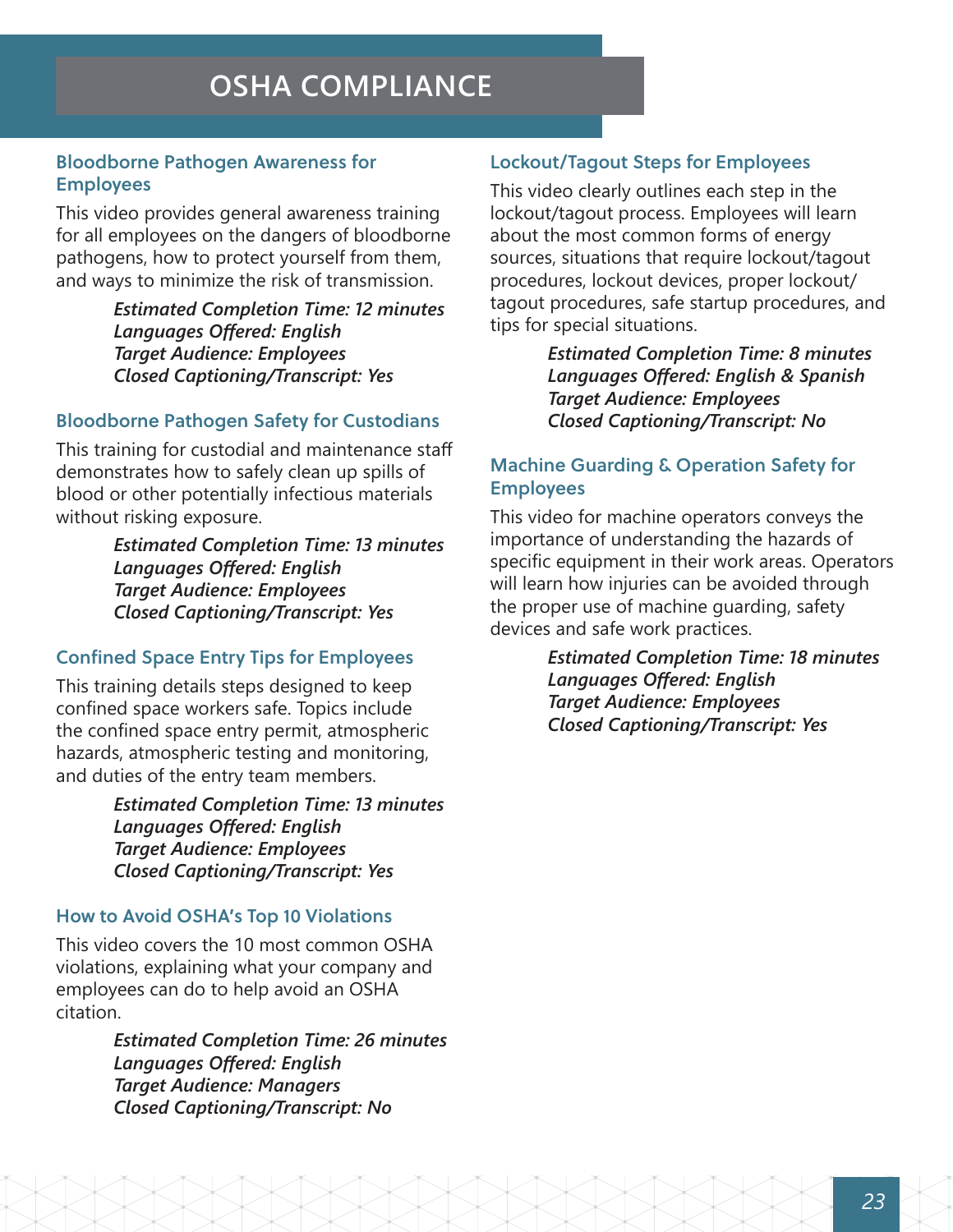## **PERSONAL PROTECTIVE EQUIPMENT (PPE)**

#### Eye Injury Prevention Tips for Employees

This video training explains how to prevent workplace eye injury by taking precautions and using protective devices like safety glasses, goggles, face shields, and laser and welding protection.

> *Estimated Completion Time: 12 minutes Languages Offered: English Target Audience: Employees Closed Captioning/Transcript: No*

#### Hearing Loss Prevention Tips for Employees

Loud equipment can damage workers' hearing on the job. This session explains the essentials of hearing loss prevention programs, including permissible exposure levels, use of earplugs, ear muff use, audiometric testing and more.

> *Estimated Completion Time: 11 minutes Languages Offered: English Target Audience: Employees Closed Captioning/Transcript: Yes*

#### Personal Protective Equipment (PPE) Overview for Employees

This training session provides an easy-to- follow overview of personal protective equipment (PPE). Through the re- enactment of a potentially tragic arc flash incident, the training emphasizes the importance of wearing the proper PPE. In addition, interviews with workers who avoided eye and foot injuries reinforce the safety message.

> *Estimated Completion Time: 15 minutes Languages Offered: English Target Audience: Employees Closed Captioning/Transcript: Yes*

#### Respiratory Protection Tips for Employees

In this course, workers learn how airborne hazards can affect the respiratory system, and how the proper use of air- purifying respirators can guard against such injury.

> *Estimated Completion Time: 17 minutes Languages Offered: English & Spanish Target Audience: Employees Closed Captioning/Transcript: No*

#### Respiratory Protection Training for Employees

Exposure to hazardous chemicals in the form of dusts, fumes, mists and gases may cause lung damage, cancer and other serious ailments. This training video explains respiratory protection programs, covering topics such as employee medical evaluation, respirator selection and assignment protection factors, different types of respirators, hazards of IDLH atmospheres, qualitative and quantitative fit tests, user seal checks, and cleaning and storage of respirators.

> *Estimated Completion Time: 16 minutes Languages Offered: English Target Audience: Employees Closed Captioning/Transcript: Yes*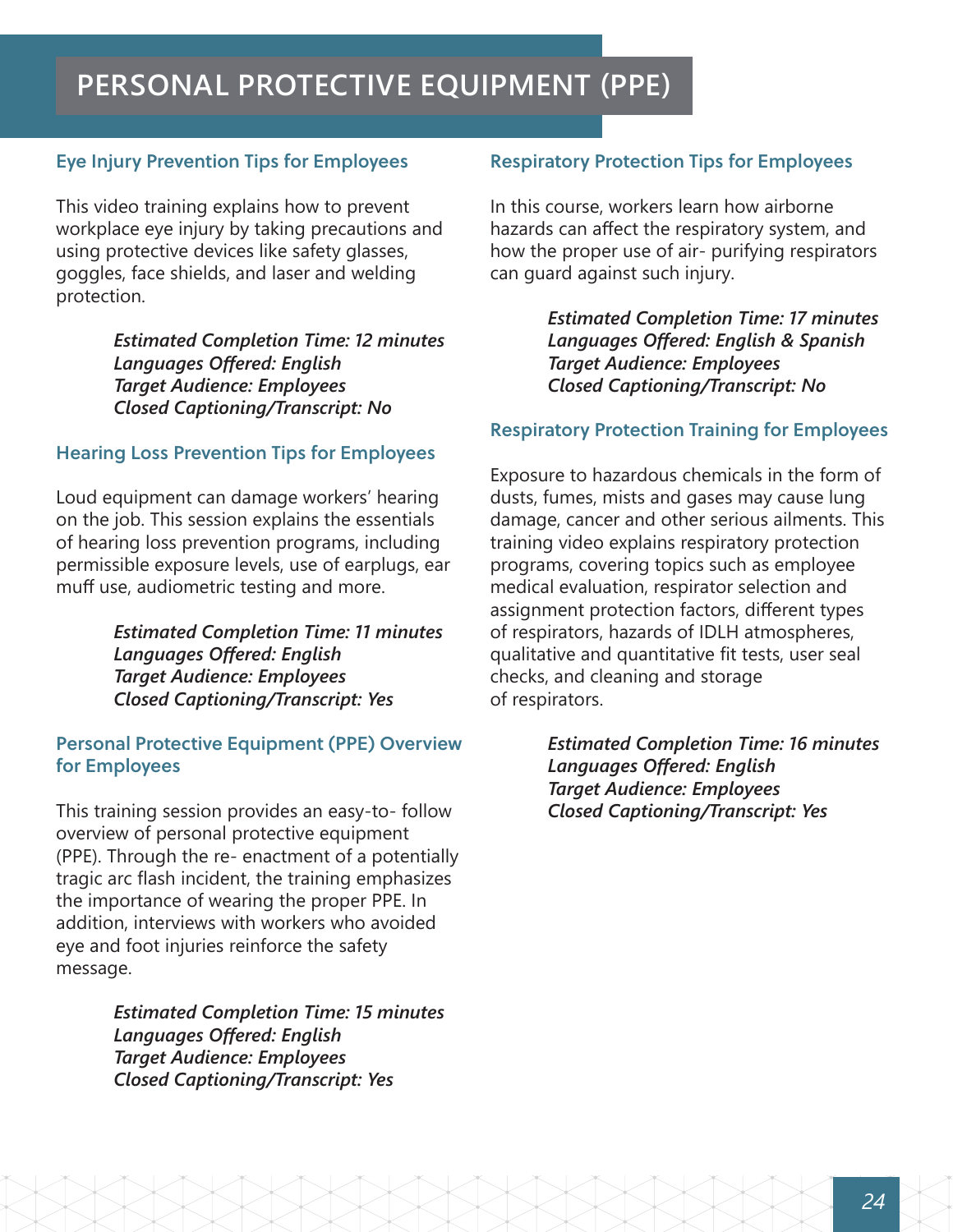#### Aerial Lift Operation Safety for Employees

This course examines different kinds of aerial lifts and their associated hazards. It also explains how to work safely with, or around, a lift.

> *Estimated Completion Time: 15 minutes Languages Offered: English Target Audience: Employees Closed Captioning/Transcript: No*

#### Aerial Work Platform Safety for Employees

This training discusses common hazards aerial work platform operators must consider, as well as safe work practices and operating techniques that must be followed to ensure everyone's safety during the use of an aerial work platform.

> *Estimated Completion Time: 17 minutes Languages Offered: English Target Audience: Employees Closed Captioning/Transcript: Yes*

#### Ensuring Safety Around Forklifts

Forklifts can be dangerous for both operators and employees out on the floor. In this session, viewers will learn how to prevent serious injuries that occur when forklifts come into contact with pedestrians.

> *Estimated Completion Time: 15 minutes Languages Offered: English Target Audience: Employees Closed Captioning/Transcript: No*

#### Forklift Operation Tips for Employees

This training reviews proper operating procedures for forklift operators. Topics include operator training and certification, preoperational inspection, maintaining a truck's stability, lifting and placing loads, safe driving techniques, and loading docks and trailers.

> *Estimated Completion Time: 12minutes Languages Offered: English Target Audience: Employees Closed Captioning/Transcript: No*

#### Forklift Operator Certification Series: Operator Training & Pre-Operational Inspection

The first in a series of four courses, this course focuses on two aspects of safe forklift operation that are required before any worker begins using a forklift: operator training and pre-operational inspection. Topics include how forklifts handle differently than cars, basic forklift characteristics, load characteristics, work environments, inspection of the outside components of a forklift, checking the fluids and fuel system, inspecting cables and belts, and operator compartment checks.

> *Estimated Completion Time: 10 minutes Languages Offered: English Target Audience: Employees Closed Captioning/Transcript: Yes*

#### Forklift Operator Certification Series: Stability

The second in a series of four courses, this course discusses the principles of maintaining forklift stability. Topics include the stability triangle, forward stability, non-uniform loads, lateral stability and maintaining stability in motion.

> *Estimated Completion Time: 10 minutes Languages Offered: English Target Audience: Employees Closed Captioning/Transcript: Yes*

#### Forklift Operator Certification Series: Loading & Operation

The third in a series of four courses, this course discusses the safety practices that must be followed when loading, unloading and operating a forklift. Topics include safe loading techniques, removing a load from a rack or shelf, landing a load, preparing for operation, driving safely, inclines and other hazards, keeping co-workers safe, and entering trailers and railcars.

> *Estimated Completion Time: 12 minutes Languages Offered: English Target Audience: Employees Closed Captioning/Transcript: Yes*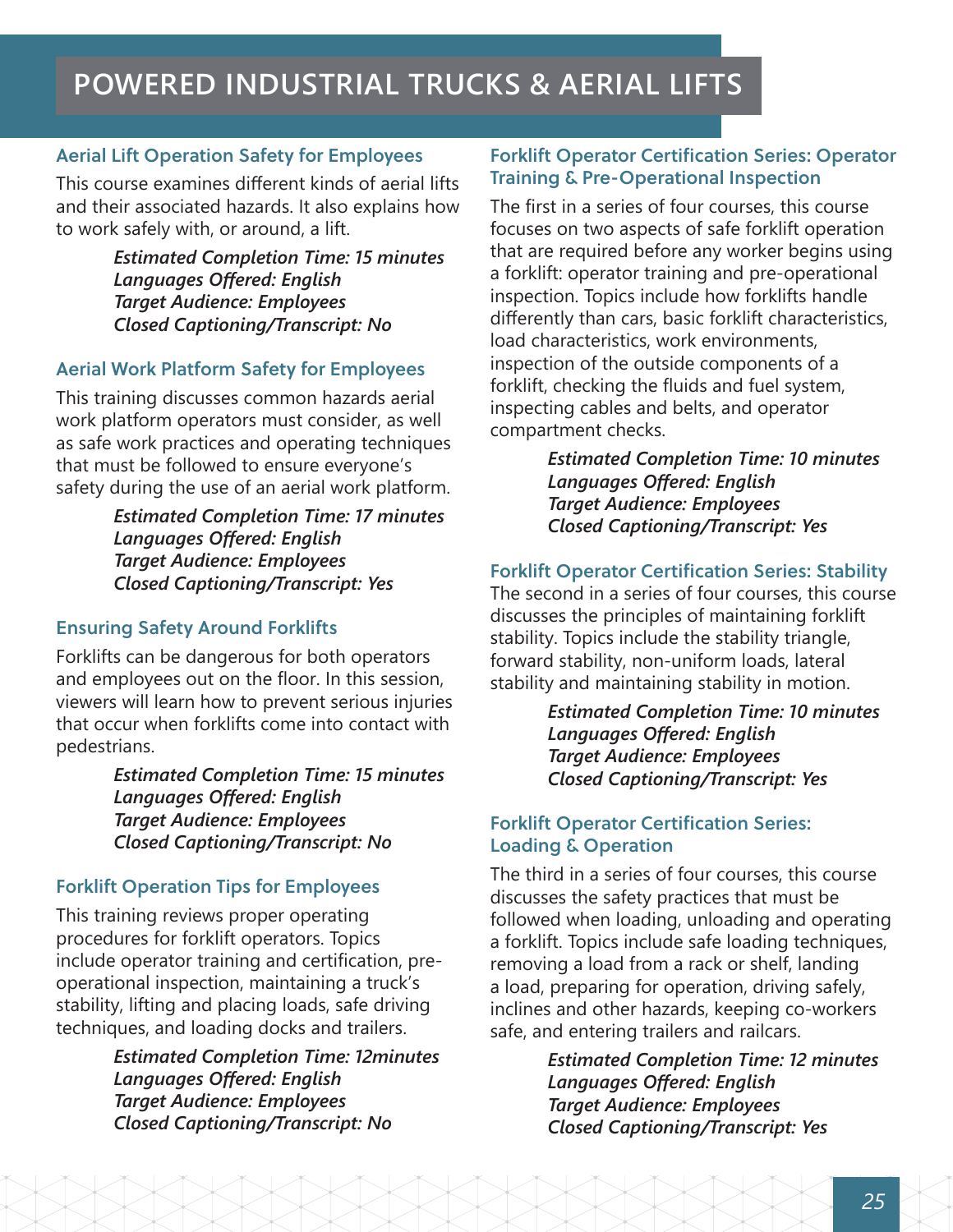#### Forklift Operator Certification Series: Classification, Refueling & Recharging

The fourth in a series of four courses, this course discusses the various classifications of forklifts and the proper procedures for recharging or refueling them.

> *Estimated Completion Time: 13 minutes Languages Offered: English Target Audience: Employees Closed Captioning/Transcript: Yes*

#### Scissor Lift Operation Safety for Employees

This video training introduces employees to scissor lifts, makes them aware of the hazards associated with these lifts, and gives them the information they need to safely use a scissor lift or work near one.

> *Estimated Completion Time: 12 minutes Languages Offered: English Target Audience: Employees Closed Captioning/Transcript: No*

#### Supported Scaffolding Safety In General Industry And Construction Environments

This training discusses supported scaffolds, how they should be constructed, the hazards that are associated with them, the OSHA regulations that address these hazards and the equipment and procedures that employees should use to work with them safely.

> *Estimated Completion Time: 17 minutes Languages Offered: English & Spanish Target Audience: Employees Closed Captioning/Transcript: No*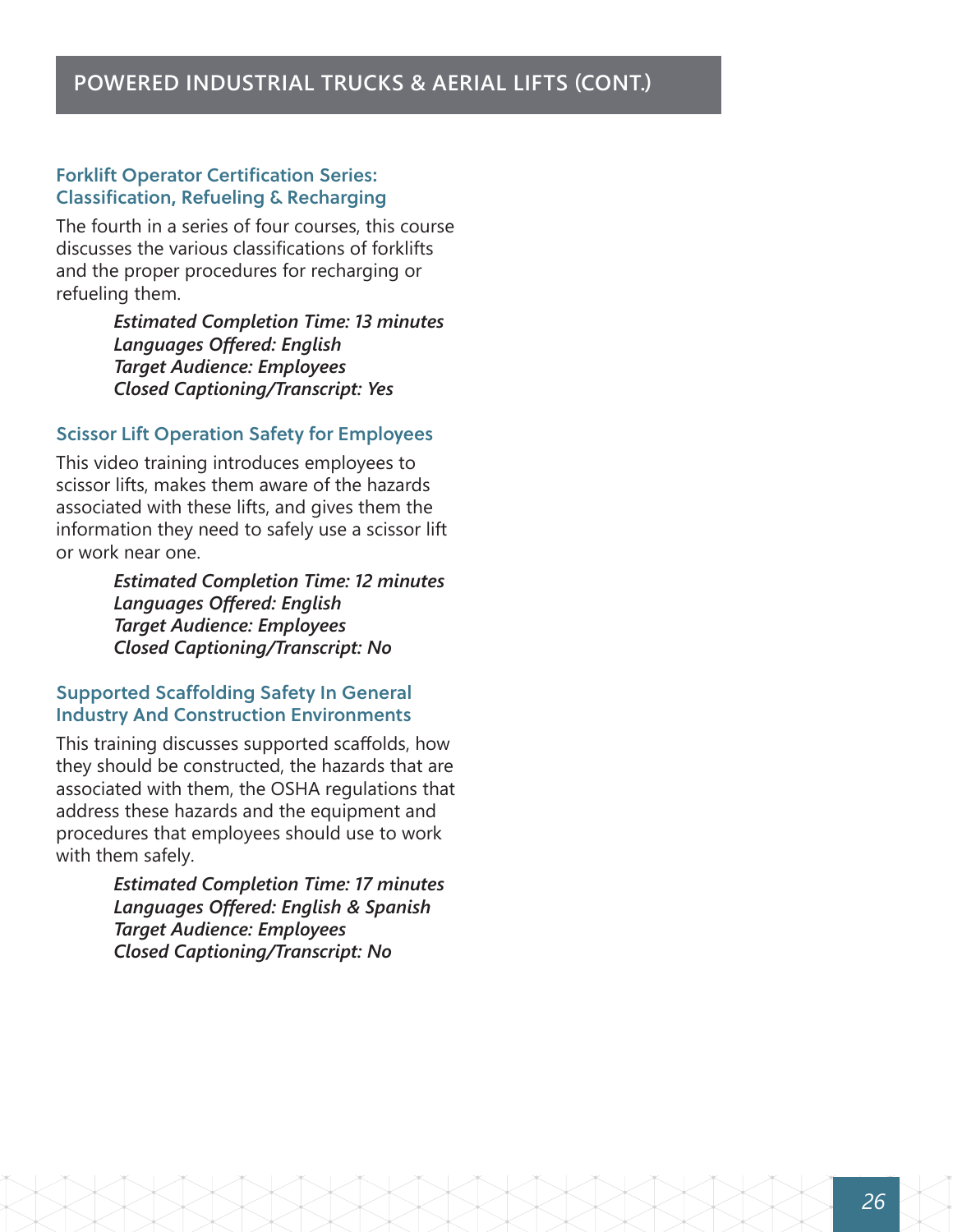## **TRANSPORTATION SAFETY**

#### Defensive Driving Tips for Transportation

Employees This video training looks at how to watch for trouble on the road and avoid it. Every day we share the road with distracted drivers, aggressive drivers, trucks and buses. We drive in bad weather, experience blowouts and more. Driving defensively in all of these situations is covered in this informative safety program.

> *Estimated Completion Time: 17 minutes Languages Offered: English & Spanish Target Audience: Employees Closed Captioning/Transcript: No*

#### Distracted Driving Prevention for Transportation Employees

This video provides the information employees need to drive cars, vans and small trucks free from distractions.

> *Estimated Completion Time: 17 minutes Languages Offered: English Target Audience: Employees Closed Captioning/Transcript: Yes*

#### DOT Training: Hazmat Safety Training

This video provides the safety training required by the Department of Transportation's HAZMAT training regulation on handling and transporting hazardous materials. Employees will learn to be aware of the hazards of the materials they handle and how to work with them safely.

> *Estimated Completion Time: 16 minutes Languages Offered: English Target Audience: Employees Closed Captioning/Transcript: No*

#### DOT Training: Hazmat Security Awareness

This video provides security awareness training to employees of companies that handle hazardous materials, as required by Department of Transportation HAZMAT regulations.

> *Estimated Completion Time: 15 minutes Languages Offered: English Target Audience: Employees Closed Captioning/Transcript: No*

#### DOT Training: Hazmat Transportation Security Risk Prevention

This training teaches employees about security risks associated with transporting hazardous materials. Topics covered include methods to enhance transportation security, how to recognize security risks, and responding to possible security threats.

> *Estimated Completion Time: 13 minutes Languages Offered: English Target Audience: Employees Closed Captioning/Transcript: No*

#### Hang Up & Drive

This first-person account of a fatal car crash caused by a driver on a cell phone can help you change the culture of cell phone use and driving at your organization.

> *Estimated Completion Time: 19 minutes Languages Offered: English Target Audience: Employees Closed Captioning/Transcript: Yes*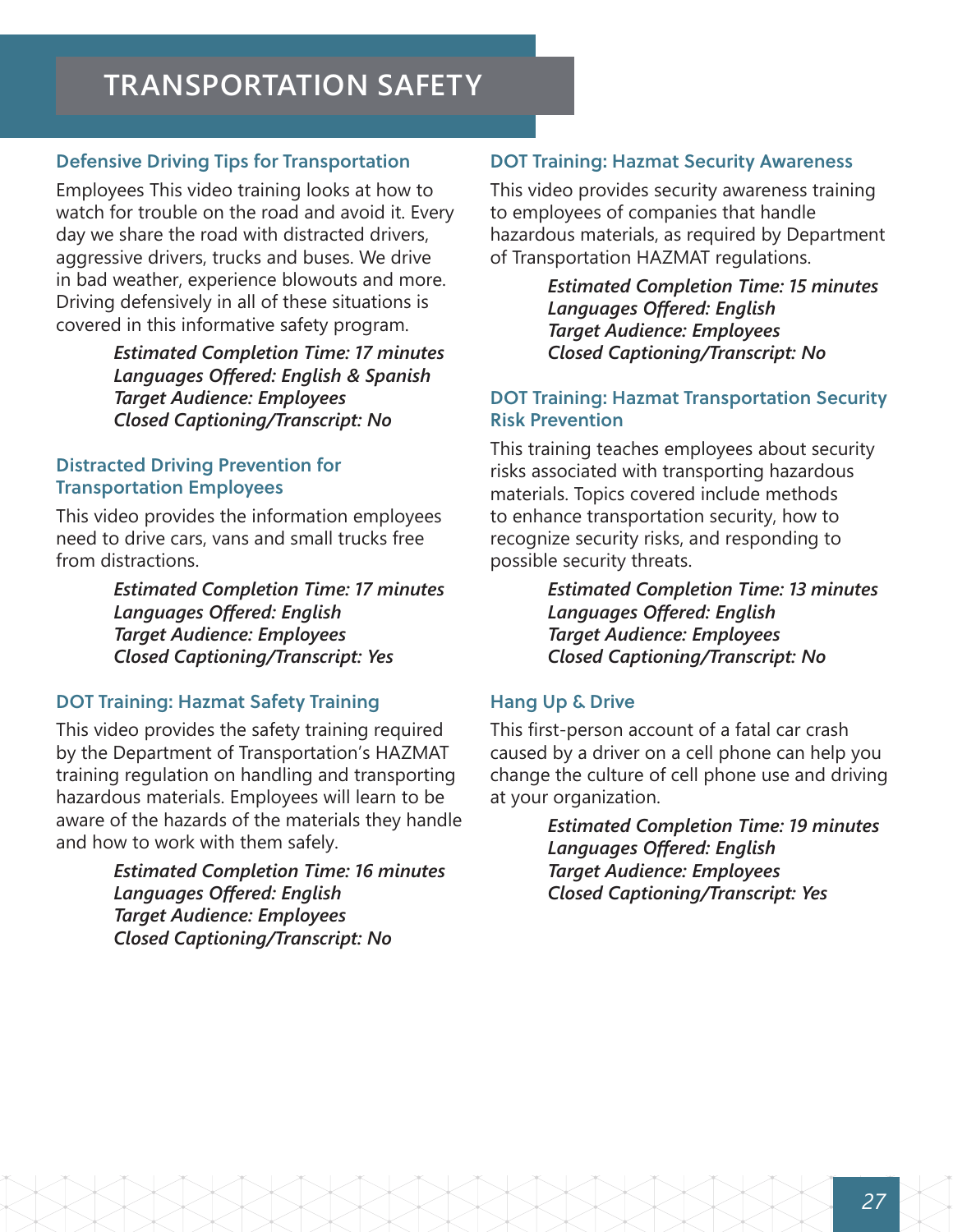#### Safe Driving Tips for Transportation Employees

There are many reasons for the high injury rate related to motor vehicles,including unsafe driving habits, changing traffic and weather conditions, and the unpredictable actions of other drivers. This training highlights three strategies to help drivers navigate safely.

> *Estimated Completion Time: 17 minutes Languages Offered: English Target Audience: Employees Closed Captioning/Transcript: No*

#### Texting & Driving Prevention for Transportation Employees

This safety video covers the three basic ways texting distracts drivers. Through testimonials from drivers who have had personal experiences with texting while driving, the session shows how this dangerous practice affects not only you, but also those around you.

> *Estimated Completion Time: 9 minutes Languages Offered: English Target Audience: Employees Closed Captioning/Transcript: No*

#### Winter Driving Tips for Transportation Employees

This training features live-action sequences of a driver making winter driving mistakes and an interview with a survivor of a fatal winter crash. The video also provides tips and techniques for winter driving.

> *Estimated Completion Time: 15 minutes Languages Offered: English Target Audience: Employees*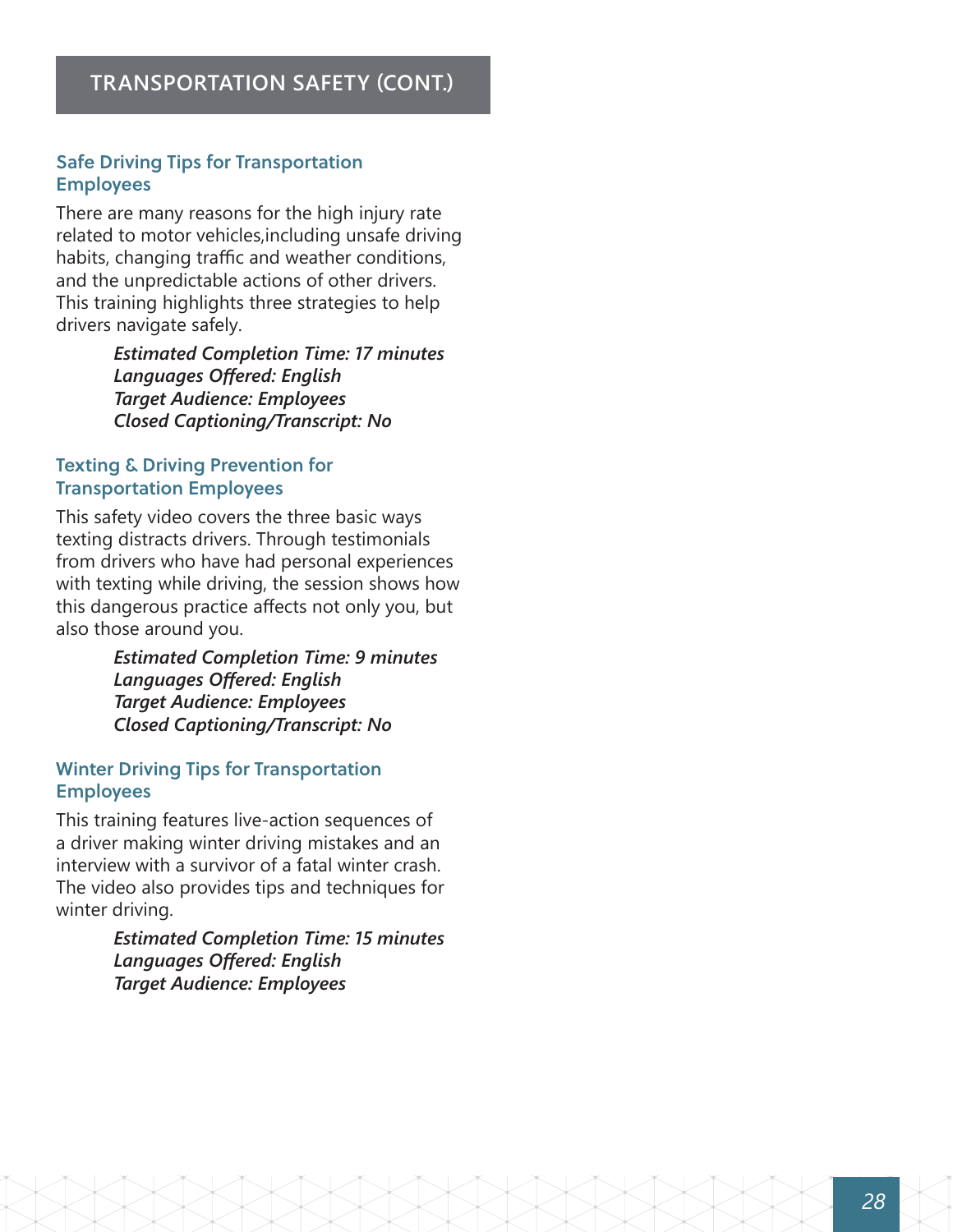## **WORKPLACE HARASSMENT & VIOLENCE - CALIFORNIA**

#### Active Shooter Attack Survival Training for Employees

Too often these days, we hear about active shooter incidents in workplaces. This safety video explains survival techniques recommended by law enforcement to help people get through an active shooter incident safely. Topics covered include preparing for the unpredictable, recognizing and surviving an attack, running from a shooter, hiding from a shooter, fighting a shooter and what to do when the police arrive.

> *Estimated Completion Time: 15 minutes Languages Offered: English & Spanish Target Audience: Employees Closed Captioning/Transcript: No*

#### Anti-Bullying Training for Employees

Fear, anger, frustration, humiliation, helplessness...these feelings should not be part of anyone's job description. But they can be common in workplaces where bullying and other disruptive behavior is a problem. This session discusses how to recognize bullies and disruptive people, explains the impact their behavior can have, and outlines the steps employees can take to help address these problems.

> *Estimated Completion Time: 17 minutes Languages Offered: English Target Audience: Employees Closed Captioning/Transcript: No*

#### Sexual Harassment Investigation Techniques for Managers

Any form of sexual conduct in the workplace is inappropriate, and may constitute sexual harassment if the actions or comments are unwanted or threatening. If action is not taken quickly, and the situation is not resolved fairly, a company can face lawsuits and hefty fines. This training video looks at a company's legal responsibility to prevent and address sexual harassment incidents, examines policies and procedures that should be followed when

investigating allegations of sexual harassment, and discusses how to interview apparent victims, alleged harassers and potential witnesses.

> *Estimated Completion Time: 16 minutes Languages Offered: English Target Audience: Managers Closed Captioning/Transcript: No*

#### Sexual Harassment Prevention Training for California Employees

This course meets California's content requirements for employee-specific sexual harassment prevention training. Topics include sexual harassment, bystander intervention, diversity, and building a workplace free of discrimination, harassment, and bullying.

> *Estimated Completion Time: 60 minutes Languages Offered: English & Spanish Target Audience: Employees Closed Captioning/Transcript: Yes*

#### Sexual Harassment Prevention Training for California Managers

This course meets California's content requirements for manager-specific sexual harassment prevention training. Topics include sexual harassment, discrimination, witness intervention, manager responsibilities, and more.

> *Estimated Completion Time: 120 minutes Languages Offered: English & Spanish Target Audience: Managers Closed Captioning/Transcript: Yes*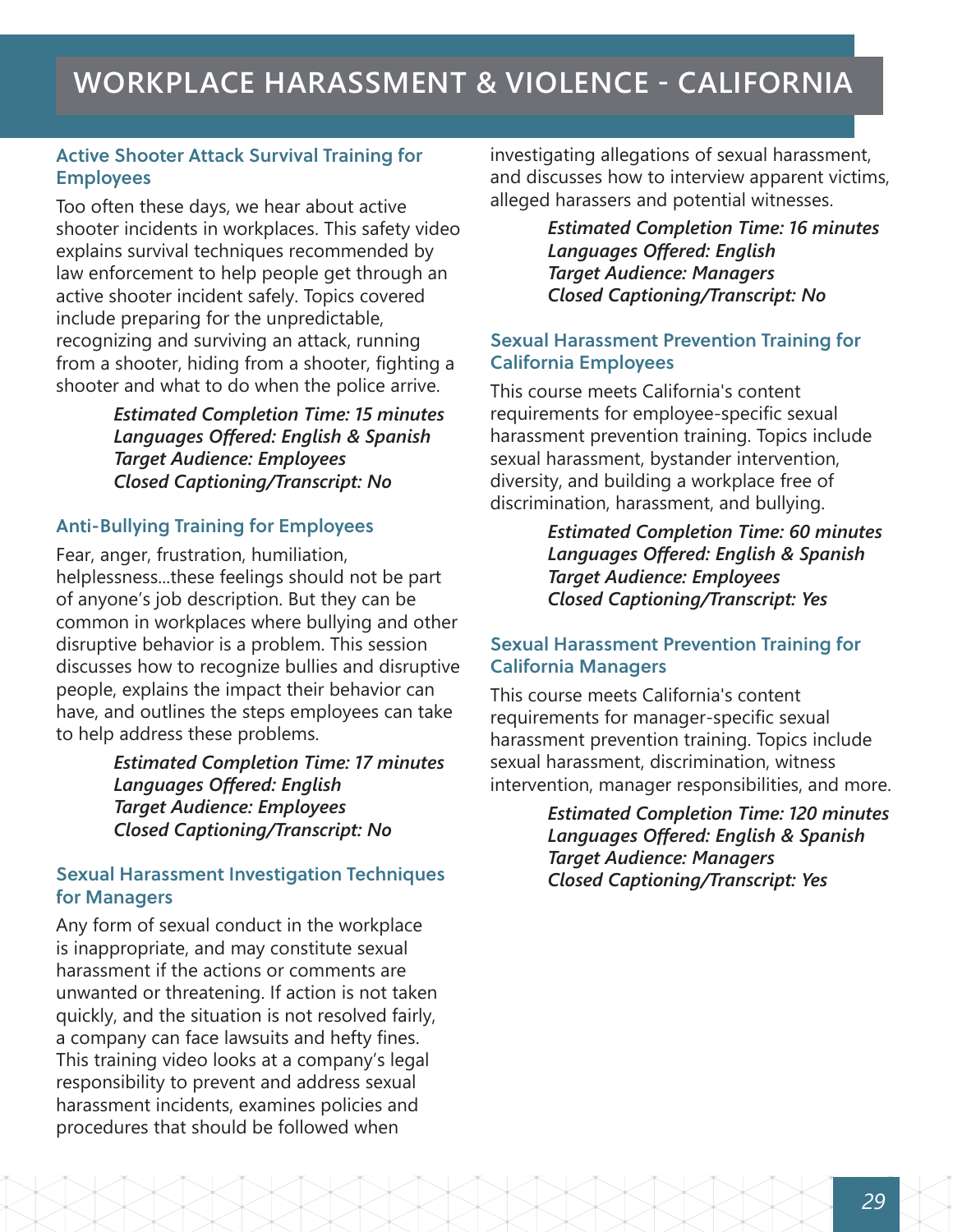#### Workplace Violence Warning Sign Awareness for Employees

Workplace violence can happen in any size organization, in any industry. This video teaches how to help prevent violent workplace incidents by paying attention to warning signs and responding with quick, decisive action.

> *Estimated Completion Time: 24 minutes Languages Offered: English Target Audience: Employees Closed Captioning/Transcript: Yes*

#### Workplace Violence Warning Sign Awareness for Managers

Workplace violence can happen in any size organization, in any industry. This session for managers teaches preventive measures like how to hold informationgathering meetings, confront a bully or terminate a problem employee. Proper training on the appropriate response to warning signs of violence will improve employee comfort levels, show due diligence and help the overall mental health of your organization.

> *Estimated Completion Time: 24 minutes Languages Offered: English Target Audience: Managers Closed Captioning/Transcript: Yes*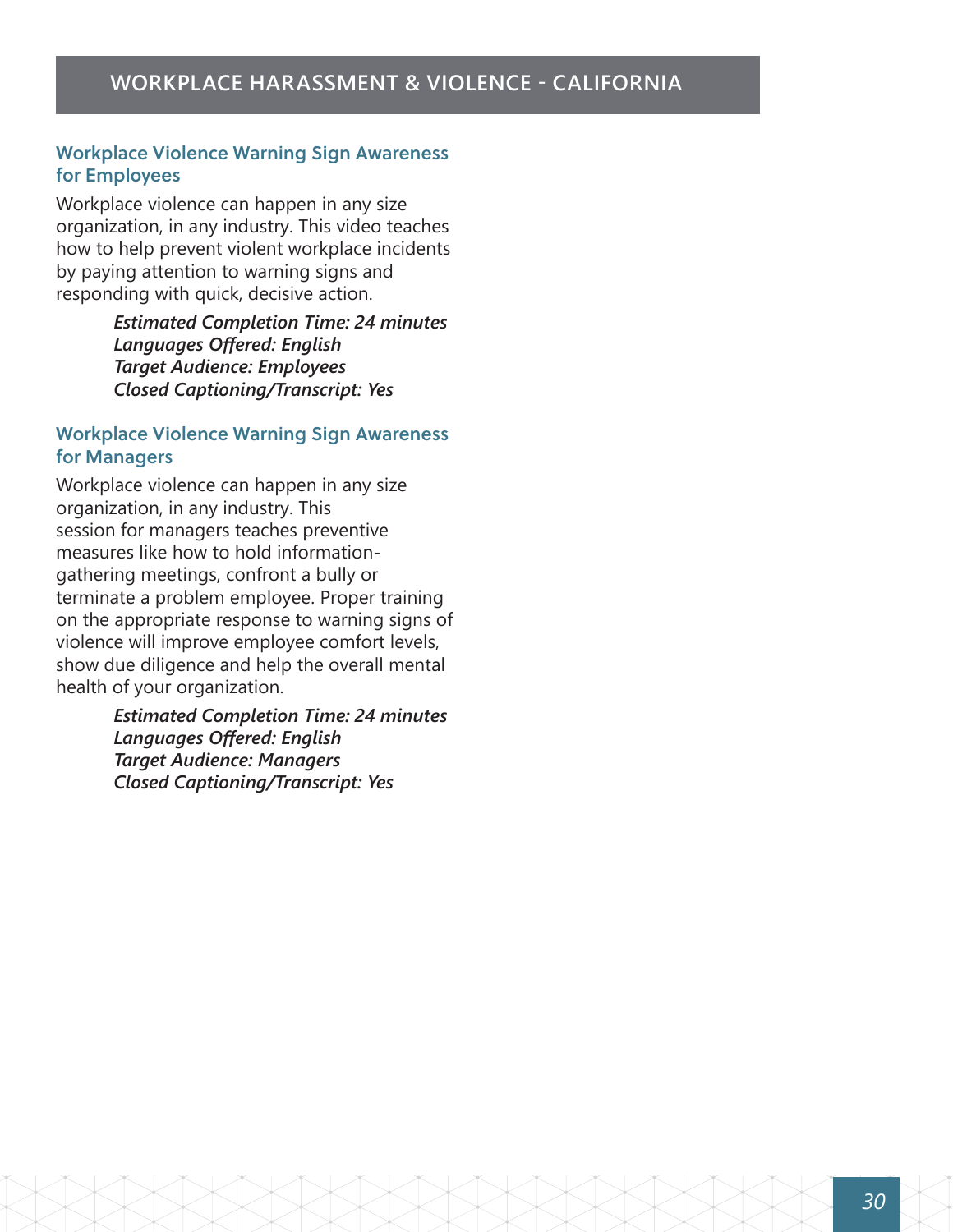## **WORKPLACE HARASSMENT & VIOLENCE - CONNECTICUT**

#### Active Shooter Attack Survival Training for Employees

Too often these days, we hear about active shooter incidents in workplaces. This safety video explains survival techniques recommended by law enforcement to help people get through an active shooter incident safely. Topics covered include preparing for the unpredictable, recognizing and surviving an attack, running from a shooter, hiding from a shooter, fighting a shooter and what to do when the police arrive.

> *Estimated Completion Time: 15 minutes Languages Offered: English & Spanish Target Audience: Employees Closed Captioning/Transcript: No*

#### Anti-Bullying Training for Employees

Fear, anger, frustration, humiliation, helplessness...these feelings should not be part of anyone's job description. But they can be common in workplaces where bullying and other disruptive behavior is a problem. This session discusses how to recognize bullies and disruptive people, explains the impact their behavior can have, and outlines the steps employees can take to help address these problems.

> *Estimated Completion Time: 17 minutes Languages Offered: English Target Audience: Employees Closed Captioning/Transcript: No*

#### Sexual Harassment Investigation Techniques for Managers

Any form of sexual conduct in the workplace is inappropriate, and may constitute sexual harassment if the actions or comments are unwanted or threatening. If action is not taken quickly, and the situation is not resolved fairly, a company can face lawsuits and hefty fines. This training video looks at a company's legal responsibility to prevent and address sexual harassment incidents, examines policies and procedures that should be followed when investigating allegations of sexual harassment,

and discusses how to interview apparent victims, alleged harassers and potential witnesses.

> *Estimated Completion Time: 16 minutes Languages Offered: English Target Audience: Managers Closed Captioning/Transcript: No*

#### Sexual Harassment Prevention Training for Connecticut Employees

This course meets Connecticut's content requirements for employee-specific sexual harassment prevention training. Topics include sexual harassment, bystander intervention, diversity, and building a workplace free of discrimination, harassment, and bullying.

> *Estimated Completion Time: 120 minutes Languages Offered: English & Spanish Target Audience: Managers Closed Captioning/Transcript: Yes*

#### Sexual Harassment Prevention Training for Connecticut Managers

This course meets Connecticut's content requirements for manager-specific sexual harassment prevention training. Topics include sexual harassment, discrimination, witness intervention, manager responsibilities, and more.

> *Estimated Completion Time: 120 minutes Languages Offered: English & Spanish Target Audience: Manager Closed Captioning/Transcript: Yes*

#### Workplace Violence Warning Sign Awareness for Employees

Workplace violence can happen in any size organization, in any industry. This video teaches how to help prevent violent workplace incidents by paying attention to warning signs and responding with quick, decisive action.

> *Estimated Completion Time: 24 minutes Languages Offered: English Target Audience: Employees Closed Captioning/Transcript: No*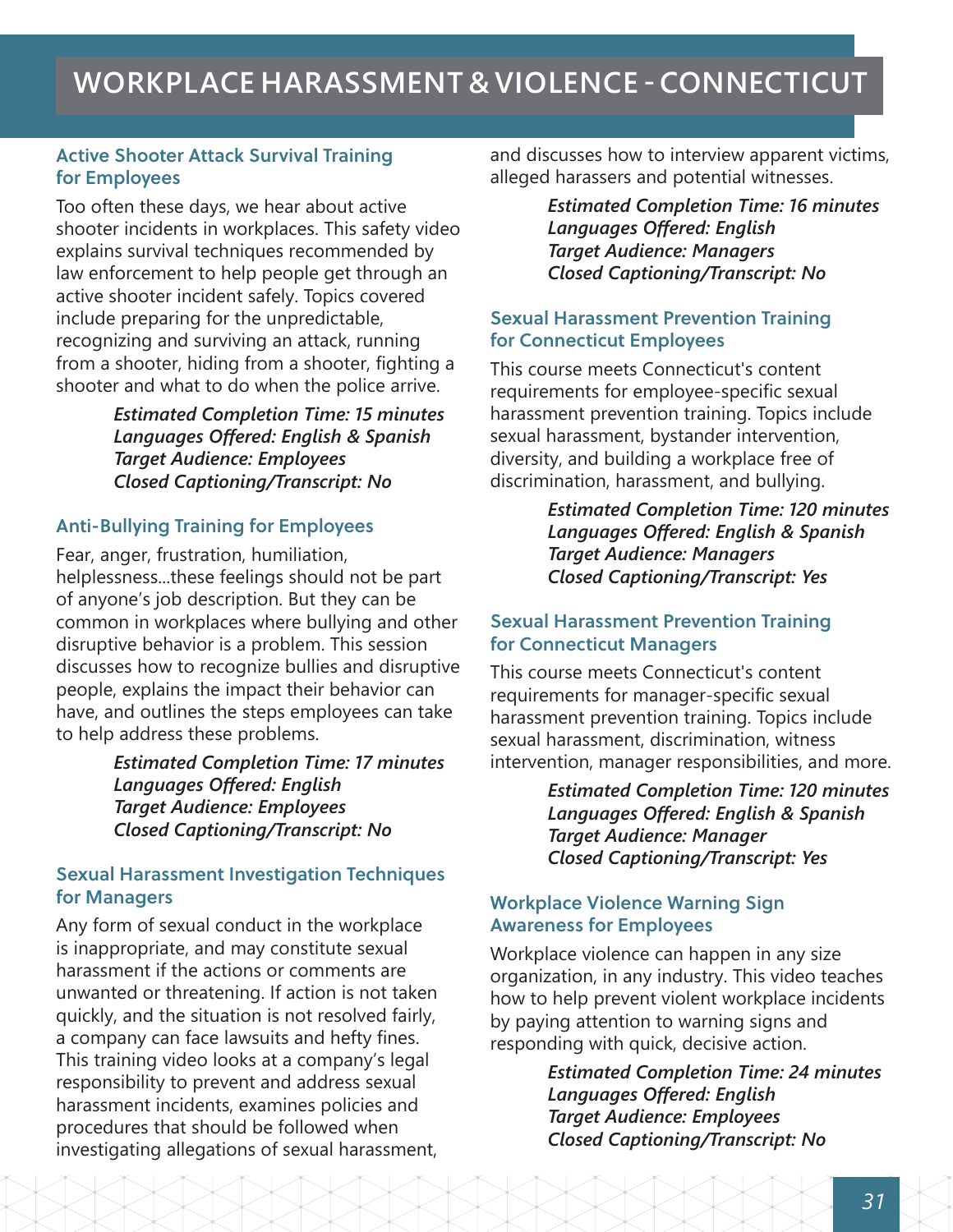#### Workplace Violence Warning Sign Awareness for Managers

Workplace violence can happen in any size organization, in any industry. This session for managers teaches preventive measures like how to hold information- gathering meetings, confront a bully or terminate a problem employee. Proper training on the appropriate response to warning signs of violence will improve employee comfort levels, show due diligence and help the overall mental health of your organization.

> *Estimated Completion Time: 24 minutes Languages Offered: English Target Audience: Managers Closed Captioning/Transcript: No*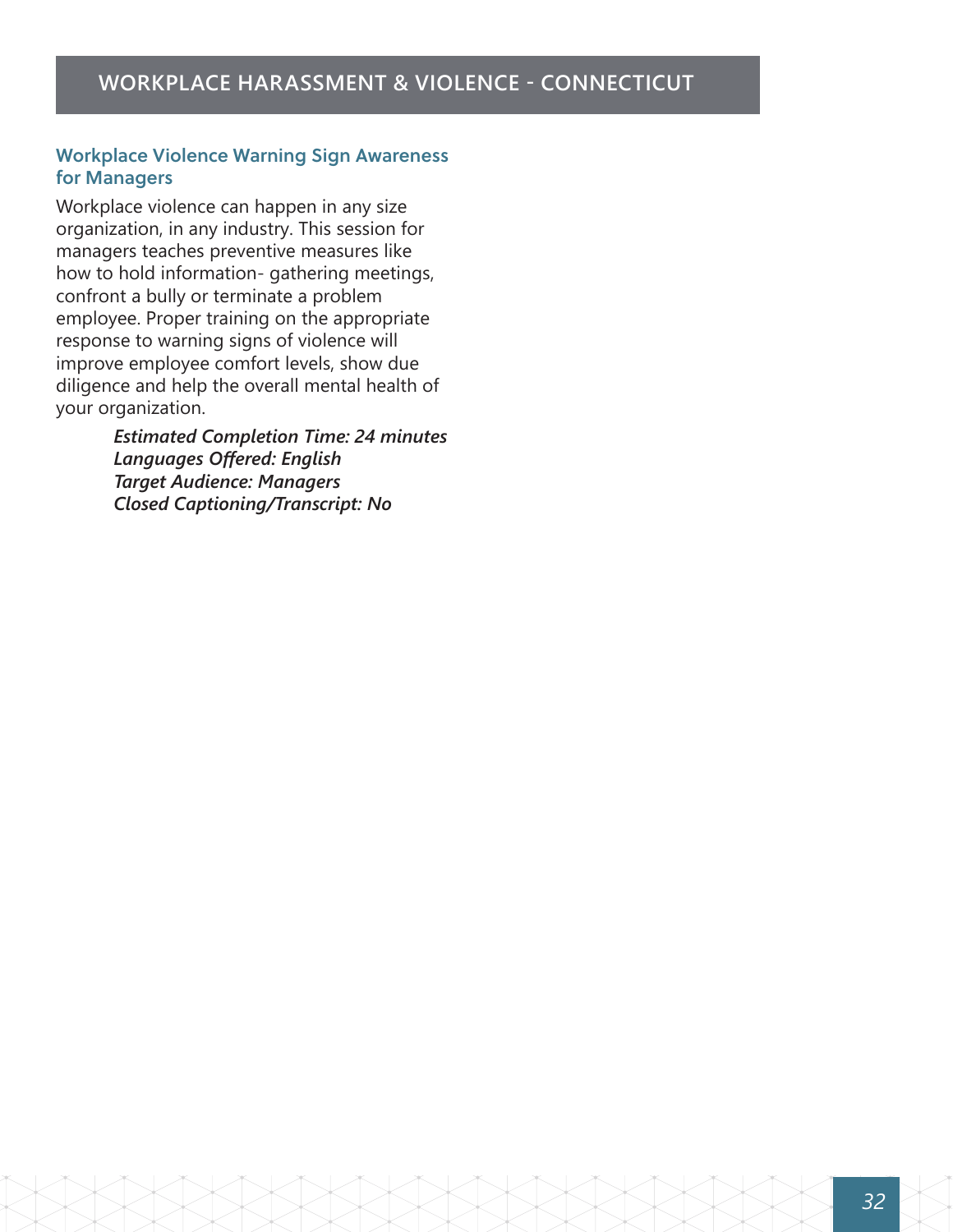#### Active Shooter Attack Survival Training for Employees

Too often these days, we hear about active shooter incidents in workplaces. This safety video explains survival techniques recommended by law enforcement to help people get through an active shooter incident safely. Topics covered include preparing for the unpredictable, recognizing and surviving an attack, running from a shooter, hiding from a shooter, fighting a shooter and what to do when the police arrive.

> *Estimated Completion Time: 15 minutes Languages Offered: English & Spanish Target Audience: Employees Closed Captioning/Transcript: No*

#### Anti-Bullying Training for Employees

Fear, anger, frustration, humiliation, helplessness...these feelings should not be part of anyone's job description. But they can be common in workplaces where bullying and other disruptive behavior is a problem. This session discusses how to recognize bullies and disruptive people, explains the impact their behavior can have, and outlines the steps employees can take to help address these problems.

> *Estimated Completion Time: 17 minutes Languages Offered: English Target Audience: Employees Closed Captioning/Transcript: No*

#### Sexual Harassment Investigation Techniques for Managers

Any form of sexual conduct in the workplace is inappropriate, and may constitute sexual harassment if the actions or comments are unwanted or threatening. If action is not taken quickly, and the situation is not resolved fairly, a company can face lawsuits and hefty fines. This training video looks at a company's legal responsibility to prevent and address sexual harassment incidents, examines policies and procedures that should be followed when

investigating allegations of sexual harassment, and discusses how to interview apparent victims, alleged harassers and potential witnesses.

> *Estimated Completion Time: 16 minutes Languages Offered: English Target Audience: Managers Closed Captioning/Transcript: No*

#### Sexual Harassment Prevention Training for Delaware Employees

This course meets Delaware's content requirements for employee-specific sexual harassment prevention training. Topics include sexual harassment, bystander intervention, diversity, and building a workplace free of discrimination, harassment, and bullying.

> *Estimated Completion Time: 30 minutes Languages Offered: English & Spanish Target Audience: Employees Closed Captioning/Transcript: Yes*

#### Sexual Harassment Prevention Training for Delaware Managers

This course meets Delaware's content requirements for manager-specific sexual harassment prevention training. The course covers sexual harassment, bystander intervention and diversity, and describes the responsibilities of managers to prevent inappropriate conduct, and to respond appropriately should it occur.

> *Estimated Completion Time: 60 minutes Languages Offered: English & Spanish Target Audience: Managers Closed Captioning/Transcript: Yes*

#### Workplace Violence Warning Sign Awareness for Employees

Workplace violence can happen in any size organization, in any industry. This video teaches how to help prevent violent workplace incidents by paying attention to warning signs and responding with quick, decisive action.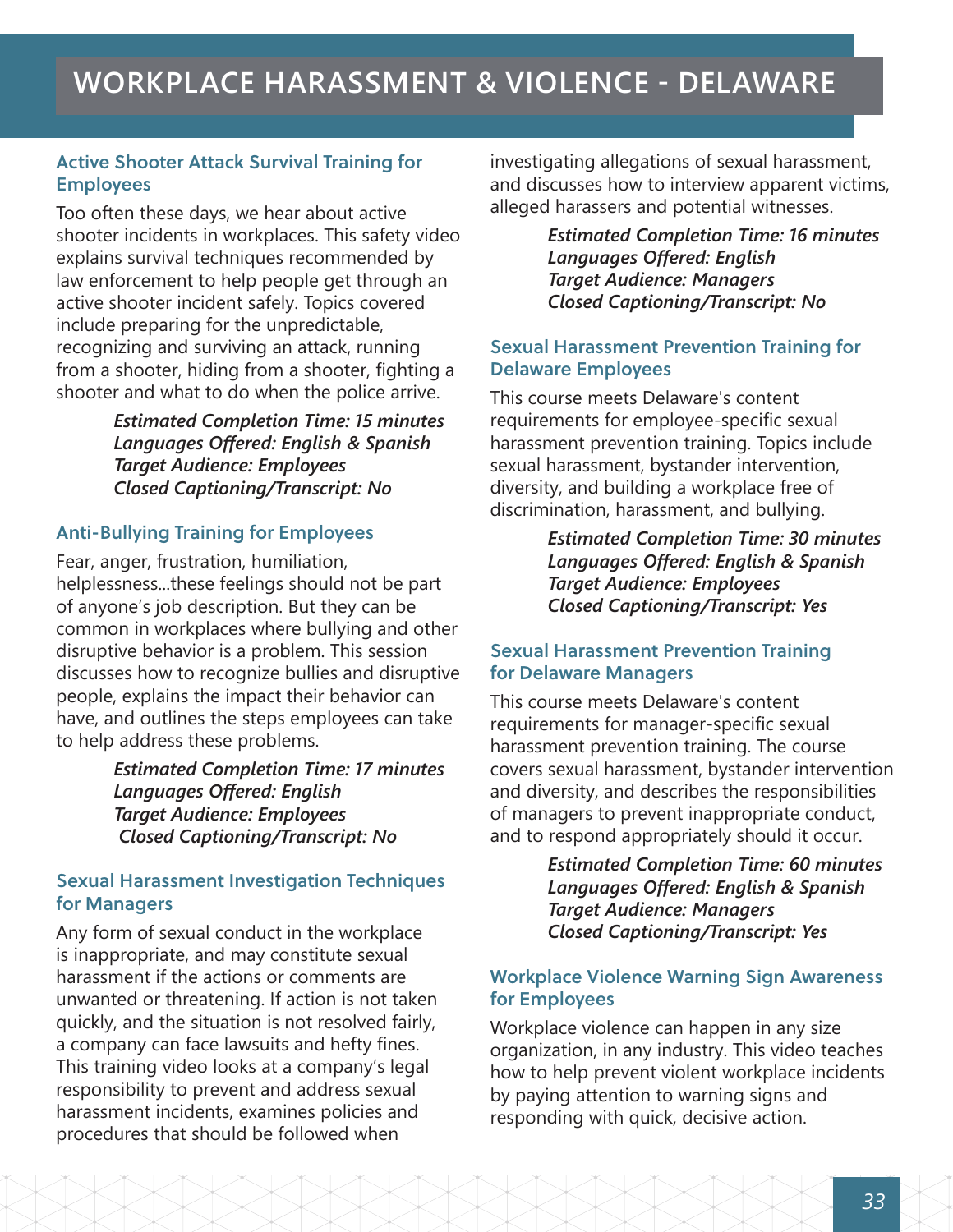#### **WORKPLACE HARASSMENT & VIOLENCE - DELAWARE**

*Estimated Completion Time: 24 minutes Languages Offered: English Target Audience: Employees Closed Captioning/Transcript: No*

#### Workplace Violence Warning Sign Awareness for Managers

Workplace violence can happen in any size organization, in any industry. This session for managers teaches preventive measures like how to hold informationgathering meetings, confront a bully or terminate a problem employee. Proper training on the appropriate response to warning signs of violence will improve employee comfort levels, show due diligence and help the overall mental health of your organization.

> *Estimated Completion Time: 24 minutes Languages Offered: English Target Audience: Managers Closed Captioning/Transcript: No*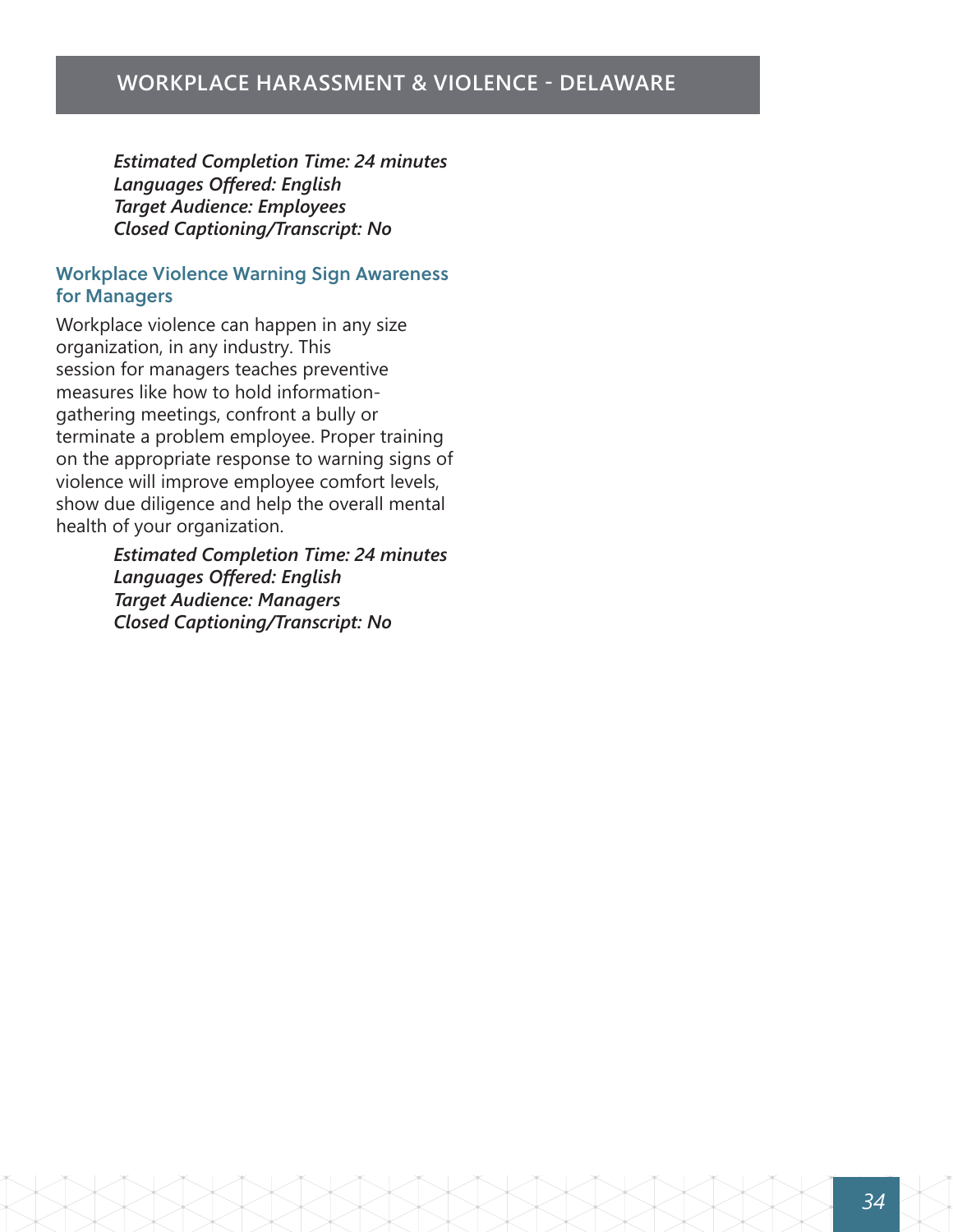## **WORKPLACE HARASSMENT & VIOLENCE - ILLINOIS**

#### Active Shooter Attack Survival Training for Employees

Too often these days, we hear about active shooter incidents in workplaces. This safety video explains survival techniques recommended by law enforcement to help people get through an active shooter incident safely. Topics covered include preparing for the unpredictable, recognizing and surviving an attack, running from a shooter, hiding from a shooter, fighting a shooter and what to do when the police arrive.

> *Estimated Completion Time: 15 minutes Languages Offered: English & Spanish Target Audience: Employees Closed Captioning/Transcript: No*

#### Anti-Bullying Training for Employees

Fear, anger, frustration, humiliation, helplessness...these feelings should not be part of anyone's job description. But they can be common in workplaces where bullying and other disruptive behavior is a problem. This session discusses how to recognize bullies and disruptive people, explains the impact their behavior can have, and outlines the steps employees can take to help address these problems.

> *Estimated Completion Time: 17 minutes Languages Offered: English Target Audience: Employees Closed Captioning/Transcript: No*

#### Sexual Harassment Investigation Techniques for Managers

Any form of sexual conduct in the workplace is inappropriate, and may constitute sexual harassment if the actions or comments are unwanted or threatening. If action is not taken quickly, and the situation is not resolved fairly, a company can face lawsuits and hefty fines. This training video looks at a company's legal responsibility to prevent and address sexual harassment incidents, examines policies and procedures that should be followed when

investigating allegations of sexual harassment, and discusses how to interview apparent victims, alleged harassers and potential witnesses.

> *Estimated Completion Time: 16 minutes Languages Offered: English Target Audience: Managers Closed Captioning/Transcript: No*

#### Sexual Harassment Prevention Training for Illinois General Industry Employees

This course meets Illinois's content requirements for employee-specific sexual harassment prevention training in all industries except restaurants, bars and hospitality. Topics include sexual harassment, bystander intervention, diversity, and building a workplace free of discrimination, harassment, and bullying.

> *Estimated Completion Time: 35 minutes Languages Offered: English & Spanish Target Audience: Employees Closed Captioning/Transcript: Yes*

#### Sexual Harassment Prevention Training for Illinois General Industry Managers

This course meets Illinois's content requirements for manager-specific sexual harassment prevention training in all industries except restaurants, bars and hospitality. Topics include sexual harassment, bystander intervention, diversity, and the responsibilities of managers to prevent and respond to inappropriate conduct.

> *Estimated Completion Time: 60 minutes Languages Offered: English & Spanish Target Audience: Managers Closed Captioning/Transcript: Yes*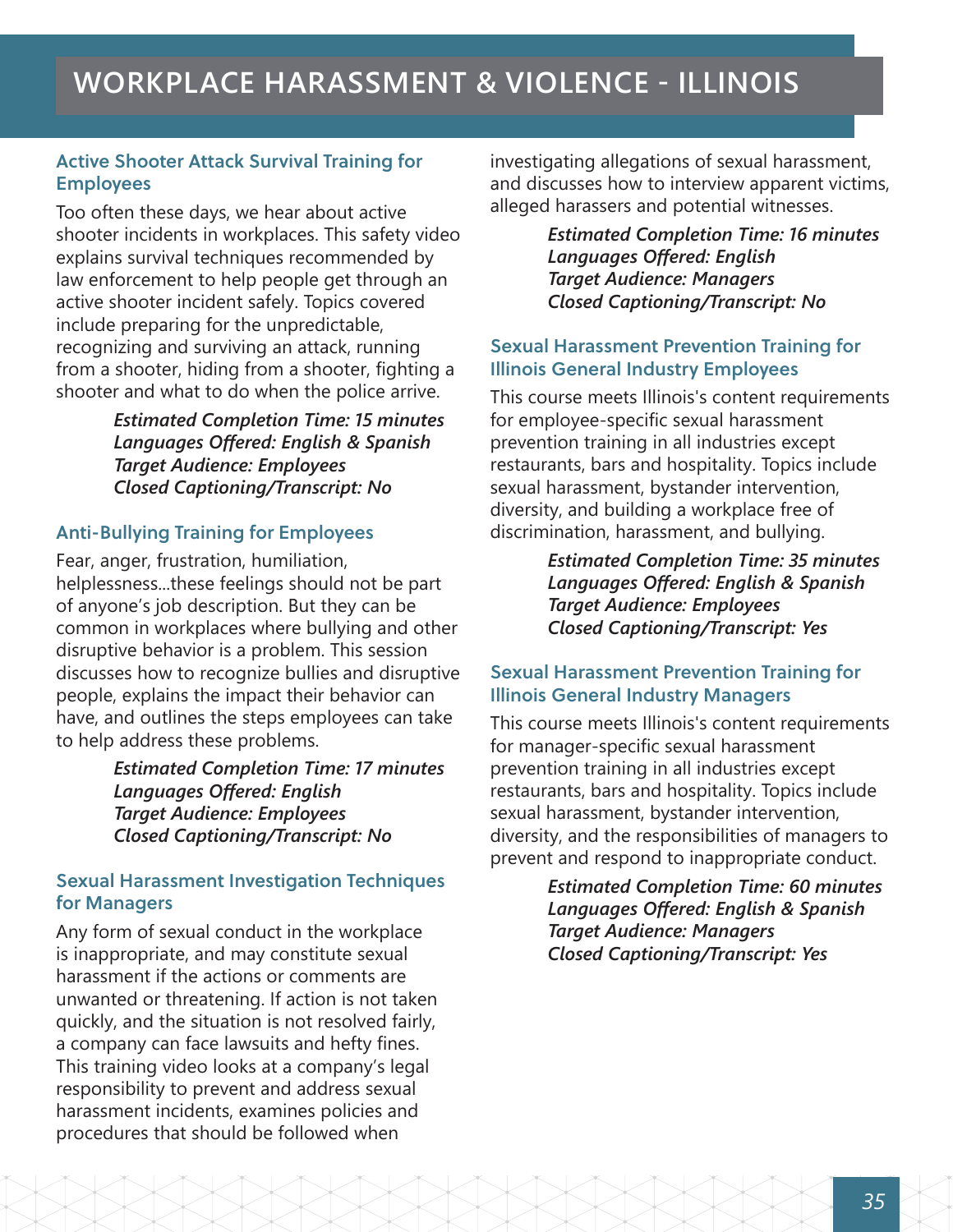#### Sexual Harassment Prevention Training for Illinois Restaurant & Bar Employees

This course meets Illinois's content requirements for employee-specific sexual harassment prevention training in the restaurant and bar industries. Topics include sexual harassment, bystander intervention, diversity, and building a workplace free of discrimination, harassment, and bullying.

> *Estimated Completion Time: 35 minutes Languages Offered: English & Spanish Target Audience: Employees Closed Captioning/Transcript: Yes*

#### Sexual Harassment Prevention Training for Illinois Restaurant & Bar Managers

This course meets Illinois's content requirements for manager-specific sexual harassment prevention training in the restaurant and bar industries. Topics include sexual harassment, bystander intervention, diversity, and the responsibilities of managers to prevent and respond to inappropriate conduct.

> *Estimated Completion Time: 60 minutes Languages Offered: English & Spanish Target Audience: Managers Closed Captioning/Transcript: Yes*

#### Sexual Harassment Prevention Training for Illinois Hospitality Employees

This course meets Illinois's content requirements for employee-specific sexual harassment prevention training in the hospitality industry. Topics include sexual harassment, bystander intervention, diversity, and building a workplace free of discrimination, harassment, and bullying.

> *Estimated Completion Time: 35 minutes Languages Offered: English & Spanish Target Audience: Employees Closed Captioning/Transcript: Yes*

#### Sexual Harassment Prevention Training for Illinois Hospitality Managers

This course meets Illinois's content requirements for manager-specific sexual harassment prevention training in the restaurant and bar industries. Topics include sexual harassment, bystander intervention, diversity, and the responsibilities of managers to prevent and respond to inappropriate conduct.

> *Estimated Completion Time: 60 minutes Languages Offered: English & Spanish Target Audience: Managers Closed Captioning/Transcript: Yes*

#### Workplace Violence Warning Sign Awareness for Employees

Workplace violence can happen in any size organization, in any industry. This video teaches how to help prevent violent workplace incidents by paying attention to warning signs and responding with quick, decisive action.

> *Estimated Completion Time: 24 minutes Languages Offered: English Target Audience: Employees Closed Captioning/Transcript: No*

#### Workplace Violence Warning Sign Awareness for Managers

Workplace violence can happen in any size organization, in any industry. This session for managers teaches preventive measures like how to hold information- gathering meetings, confront a bully or terminate a problem employee. Proper training on the appropriate response to warning signs of violence will improve employee comfort levels, show due diligence and help the overall mental health of your organization.

> *Estimated Completion Time: 24 minutes Languages Offered: English Target Audience: Managers Closed Captioning/Transcript: No*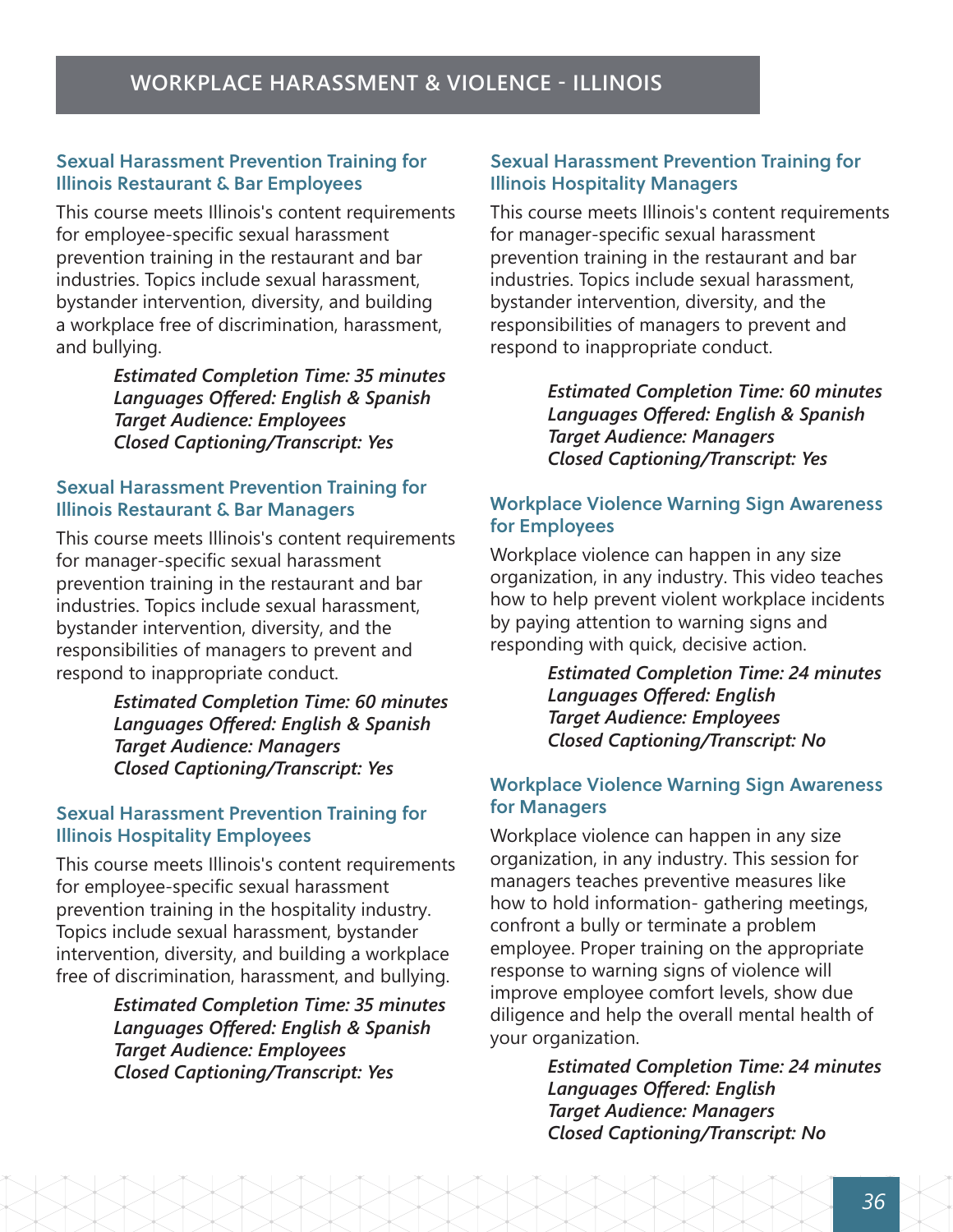## **WORKPLACE HARASSMENT & VIOLENCE - INTERNATIONAL**

#### Active Shooter Attack Survival Training for Employees

Too often these days, we hear about active shooter incidents in workplaces. This safety video explains survival techniques recommended by law enforcement to help people get through an active shooter incident safely. Topics covered include preparing for the unpredictable, recognizing and surviving an attack, running from a shooter, hiding from a shooter, fighting a shooter and what to do when the police arrive.

> *Estimated Completion Time: 15 minutes Languages Offered: English & Spanish Target Audience: Employees Closed Captioning/Transcript: No*

#### Anti-Bullying Training for Employees

Fear, anger, frustration, humiliation, helplessness...these feelings should not be part of anyone's job description. But they can be common in workplaces where bullying and other disruptive behavior is a problem. This session discusses how to recognize bullies and disruptive people, explains the impact their behavior can have, and outlines the steps employees can take to help address these problems.

> *Estimated Completion Time: 17 minutes Languages Offered: English Target Audience: Employees Closed Captioning/Transcript: No*

#### Sexual Harassment Investigation Techniques for Managers

Any form of sexual conduct in the workplace is inappropriate, and may constitute sexual harassment if the actions or comments are unwanted or threatening. If action is not taken quickly, and the situation is not resolved fairly, a company can face lawsuits and hefty fines. This training video looks at a company's legal responsibility to prevent and address sexual harassment incidents, examines policies and procedures that should be followed when

investigating allegations of sexual harassment, and discusses how to interview apparent victims, alleged harassers and potential witnesses.

> *Estimated Completion Time: 16 minutes Languages Offered: English Target Audience: Managers Closed Captioning/Transcript: No*

#### Sexual Harassment Prevention Training for Canadian Employees

This course makes Canadian employees aware of their rights, responsibilities and role in building a workplace that is free of discrimination and harassment. It describes protections under Canadian federal law, and includes additional material covering provincial laws.

> *Estimated Completion Time: 40 minutes Languages Offered: English Target Audience: Employees Closed Captioning/Transcript: Yes*

#### Sexual Harassment Prevention Training for Canadian Managers

This course makes Canadian managers aware of their rights, responsibilities and role in building a workplace that is free of discrimination and harassment. It describes protections under Canadian federal law, and includes additional material covering provincial laws.

> *Estimated Completion Time: 50 minutes Languages Offered: English Target Audience: Managers Closed Captioning/Transcript: Yes*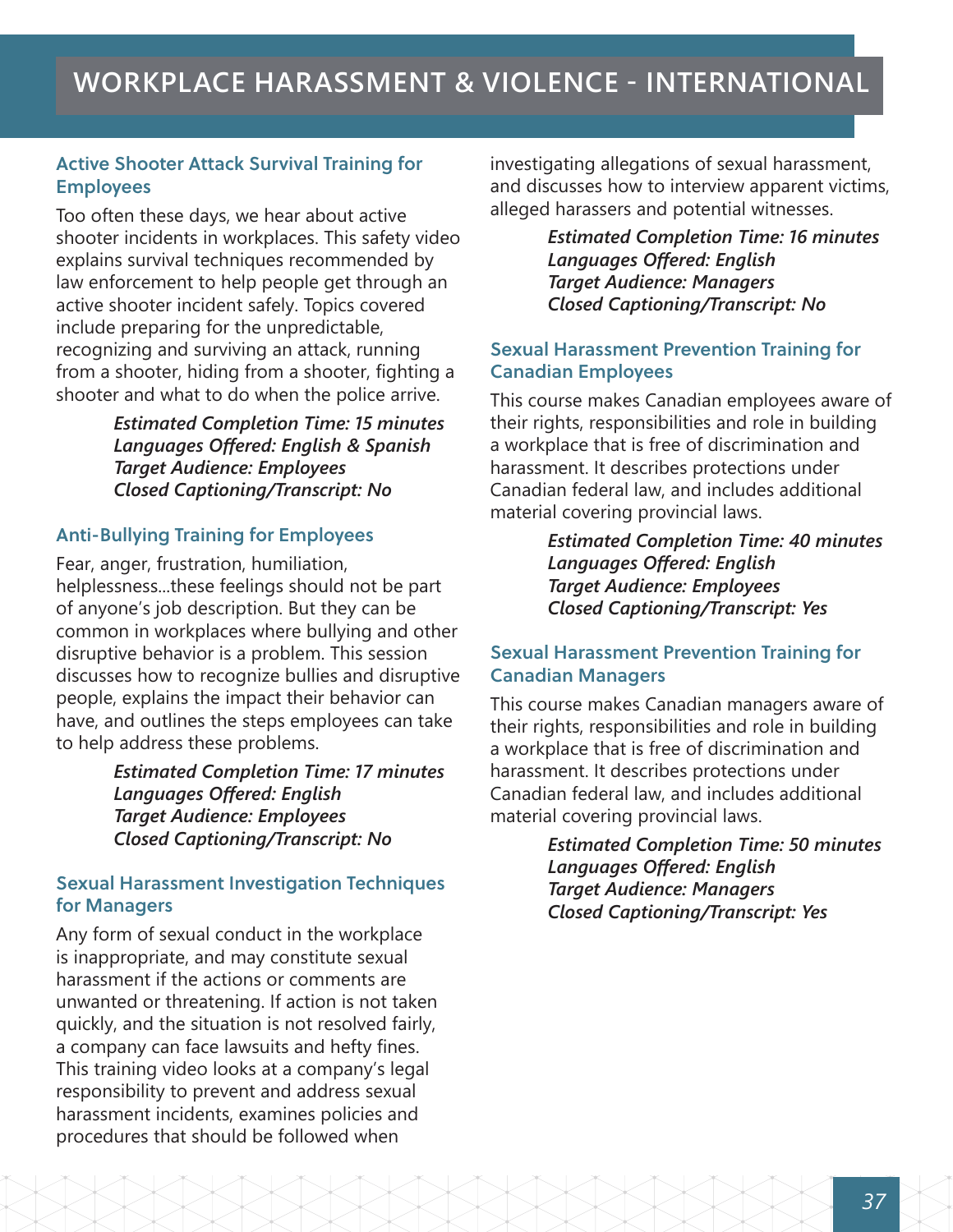#### **WORKPLACE HARASSMENT & VIOLENCE - INTERNATIONAL**

#### Sexual Harassment Prevention Training for Employees

This course explains the expected behaviors for building a workplace that is free of discrimination and harassment. Topics include sexual harassment, discrimination and bystander intervention.

> *Estimated Completion Time: 30 minutes Languages Offered: English & Spanish Target Audience: Employees Closed Captioning/Transcript: Yes*

#### Sexual Harassment Prevention Training for **Managers**

This course makes managers aware of their rights, responsibilities and role in building a workplace that is free of discrimination and harassment. It also describes the responsibilities of managers to prevent inappropriate conduct, and to respond appropriately should it occur.

> *Estimated Completion Time: 45 minutes Languages Offered: English & Spanish Target Audience: Managers Closed Captioning/Transcript: Yes*

#### Workplace Violence Warning Sign Awareness for Employees

Workplace violence can happen in any size organization, in any industry. This video teaches how to help prevent violent workplace incidents by paying attention to warning signs and responding with quick, decisive action.

> *Estimated Completion Time: 24 minutes Languages Offered: English Target Audience: Employees Closed Captioning/Transcript: No*

#### Workplace Violence Warning Sign Awareness for Managers

Workplace violence can happen in any size organization, in any industry. This video teaches how to help prevent violent workplace incidents by paying attention to warning signs and responding with quick, decisive action.

> *Estimated Completion Time: 24 minutes Languages Offered: English Target Audience: Managers Closed Captioning/Transcript: No*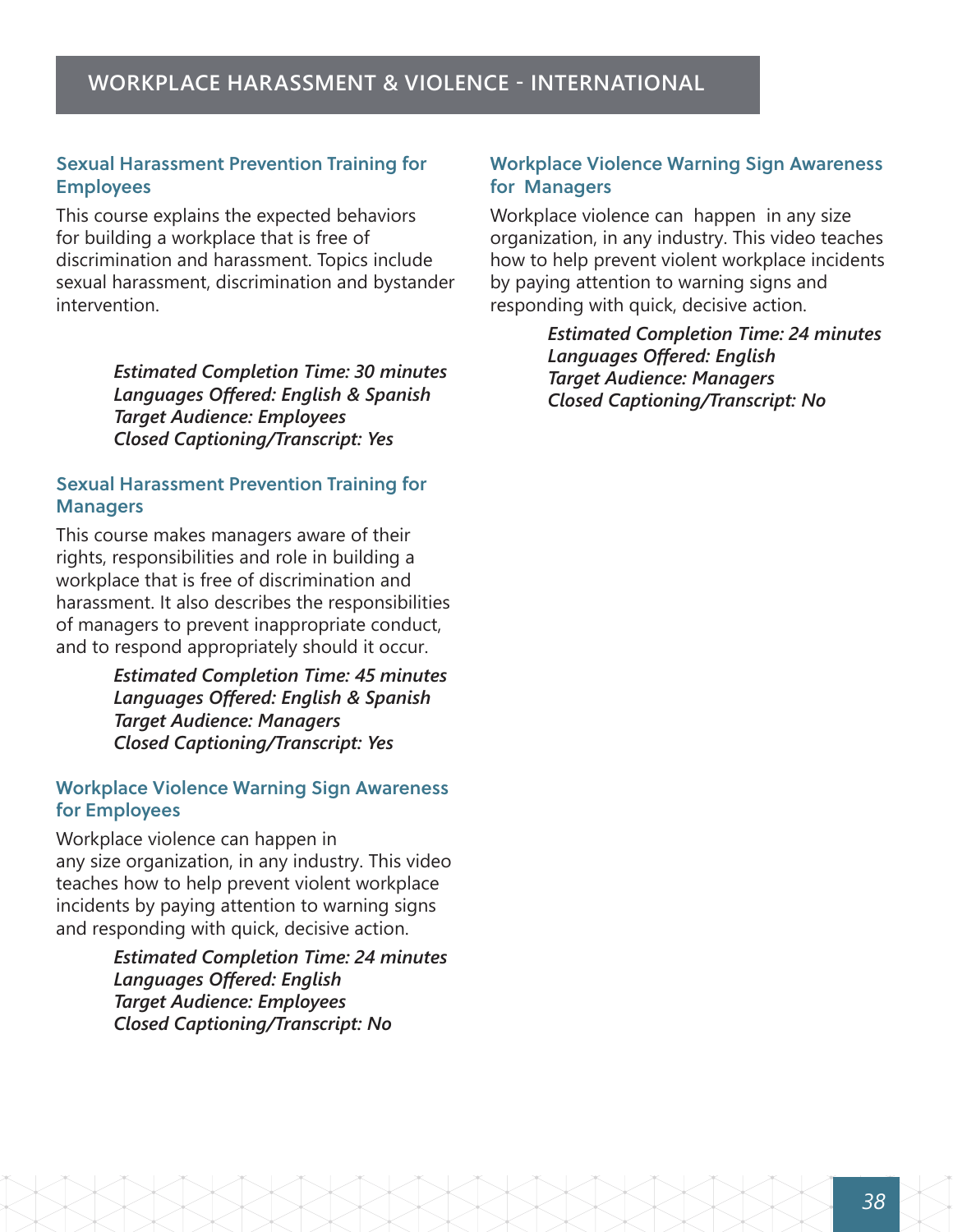#### Active Shooter Attack Survival Training for Employees

Too often these days, we hear about active shooter incidents in workplaces. This safety video explains survival techniques recommended by law enforcement to help people get through an active shooter incident safely. Topics covered include preparing for the unpredictable, recognizing and surviving an attack, running from a shooter, hiding from a shooter, fighting a shooter and what to do when the police arrive.

> *Estimated Completion Time: 15 minutes Languages Offered: English & Spanish Target Audience: Employees Closed Captioning/Transcript: No*

#### Anti-Bullying Training for Employees

Fear, anger, frustration, humiliation, helplessness...these feelings should not be part of anyone's job description. But they can be common in workplaces where bullying and other disruptive behavior is a problem. This session discusses how to recognize bullies and disruptive people, explains the impact their behavior can have, and outlines the steps employees can take to help address these problems.

> *Estimated Completion Time: 17 minutes Languages Offered: English Target Audience: Employees Closed Captioning/Transcript: No*

#### Sexual Harassment Investigation Techniques for Managers

Any form of sexual conduct in the workplace is inappropriate, and may constitute sexual harassment if the actions or comments are unwanted or threatening. If action is not taken quickly, and the situation is not resolved fairly, a company can face lawsuits and hefty fines. This training video looks at a company's legal responsibility to prevent and address sexual harassment incidents, examines policies and procedures that should be followed when

investigating allegations of sexual harassment, and discusses how to interview apparent victims, alleged harassers and potential witnesses.

> *Estimated Completion Time: 16 minutes Languages Offered: English Target Audience: Managers Closed Captioning/Transcript: No*

#### Sexual Harassment Prevention Training for Maine Employees

This course meets Maine's content requirements for employee-specific sexual harassment prevention training. Topics include sexual harassment, bystander intervention, diversity, and building a workplace free of discrimination, harassment, and bullying.

> *Estimated Completion Time: 30 minutes Languages Offered: English & Spanish Target Audience: Employees Closed Captioning/Transcript: Yes*

#### Sexual Harassment Prevention Training for Maine Managers

This course meets Maine's content requirements for manager-specific sexual harassment prevention training. The course covers sexual harassment, bystander intervention and diversity, and describes the responsibilities of managers to prevent inappropriate conduct, and to respond appropriately should it occur.

> *Estimated Completion Time: 60 minutes Languages Offered: English & Spanish Target Audience: Managers Closed Captioning/Transcript: Yes*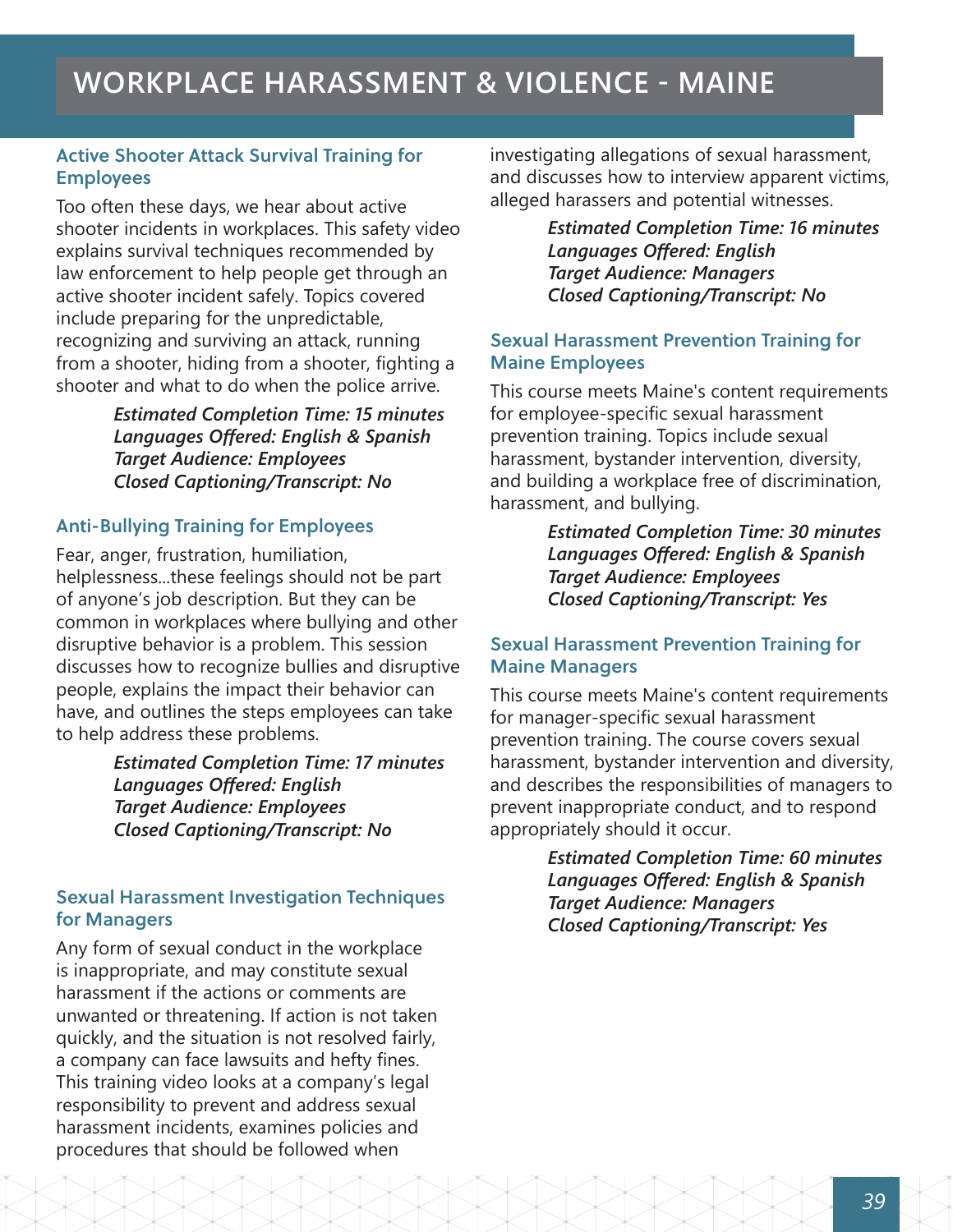#### Workplace Violence Warning Sign Awareness for Employees

Workplace violence can happen in any size organization, in any industry. This video teaches how to help prevent violent workplace incidents by paying attention to warning signs and responding with quick, decisive action.

> *Estimated Completion Time: 24 minutes Languages Offered: English Target Audience: Employees Closed Captioning/Transcript: No*

#### Workplace Violence Warning Sign Awareness for Managers

Workplace violence can happen in any size organization, in any industry. This session for managers teaches preventive measures like how to hold information- gathering meetings, confront a bully or terminate a problem employee. Proper training on the appropriate response to warning signs of violence will improve employee comfort levels, show due diligence and help the overall mental health of your organization.

> *Estimated Completion Time: 24 minutes Languages Offered: English Target Audience: Managers Closed Captioning/Transcript: No*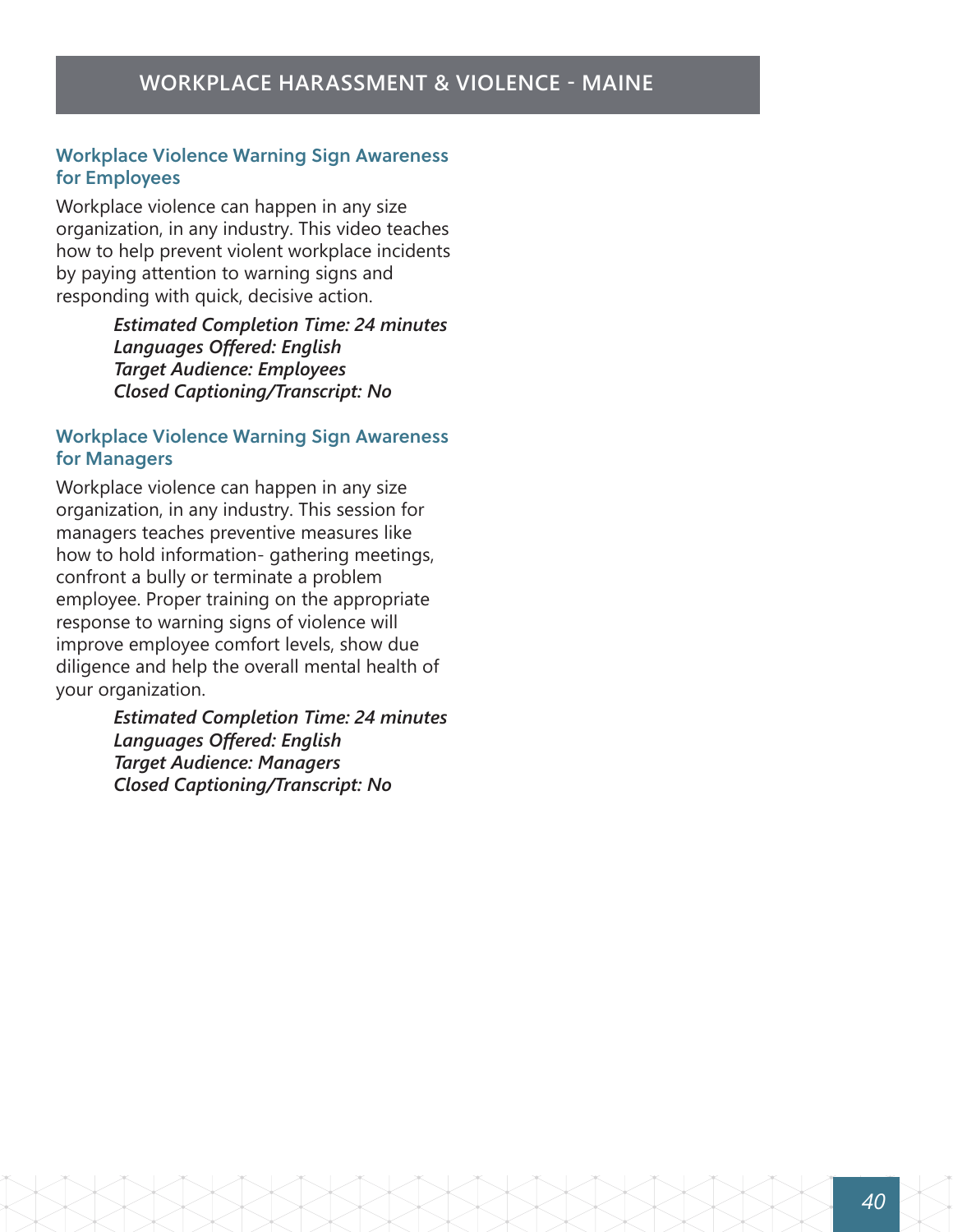## **WORKPLACE HARASSMENT & VIOLENCE - NEW YORK**

#### Active Shooter Attack Survival Training for Employees

Too often these days, we hear about active shooter incidents in workplaces. This safety video explains survival techniques recommended by law enforcement to help people get through an active shooter incident safely. Topics covered include preparing for the unpredictable, recognizing and surviving an attack, running from a shooter, hiding from a shooter, fighting a shooter and what to do when the police arrive.

> *Estimated Completion Time: 15 minutes Languages Offered: English & Spanish Target Audience: Employees Closed Captioning/Transcript: No*

#### Anti-Bullying Training for Employees

Fear, anger, frustration, humiliation, helplessness...these feelings should not be part of anyone's job description. But they can be common in workplaces where bullying and other disruptive behavior is a problem. This session discusses how to recognize bullies and disruptive people, explains the impact their behavior can have, and outlines the steps employees can take to help address these problems.

> *Estimated Completion Time: 17 minutes Languages Offered: English Target Audience: Employees Closed Captioning/Transcript: No*

#### Sexual Harassment Investigation Techniques for Managers

Any form of sexual conduct in the workplace is inappropriate, and may constitute sexual harassment if the actions or comments are unwanted or threatening. If action is not taken quickly, and the situation is not resolved fairly, a company can face lawsuits and hefty fines. This training video looks at a company's legal responsibility to prevent and address sexual harassment incidents, examines policies and procedures that should be followed when

investigating allegations of sexual harassment, and discusses how to interview apparent victims, alleged harassers and potential witnesses.

> *Estimated Completion Time: 16 minutes Languages Offered: English Target Audience: Managers Closed Captioning/Transcript: No*

#### Sexual Harassment Prevention Training for New York Employees

This course meets New York State's and New York City's content requirements for employeespecific sexual harassment prevention training. The course covers sexual harassment, bystander intervention, discrimination, diversity, the actions individuals should take if they experience or witness inappropriate behavior.

> *Estimated Completion Time: 35 minutes Languages Offered: English & Spanish Target Audience: Employees Closed Captioning/Transcript: Yes*

#### Sexual Harassment Prevention Training for New York Managers

This course meet New York State's and New York City's content requirements for managerspecific sexual harassment prevention training. The course covers sexual harassment, bystander intervention, discrimination, diversity, and the responsibilities of managers in preventing and responding to misconduct.

> *Estimated Completion Time: 60 minutes Languages Offered: English & Spanish Target Audience: Managers Closed Captioning/Transcript: Yes*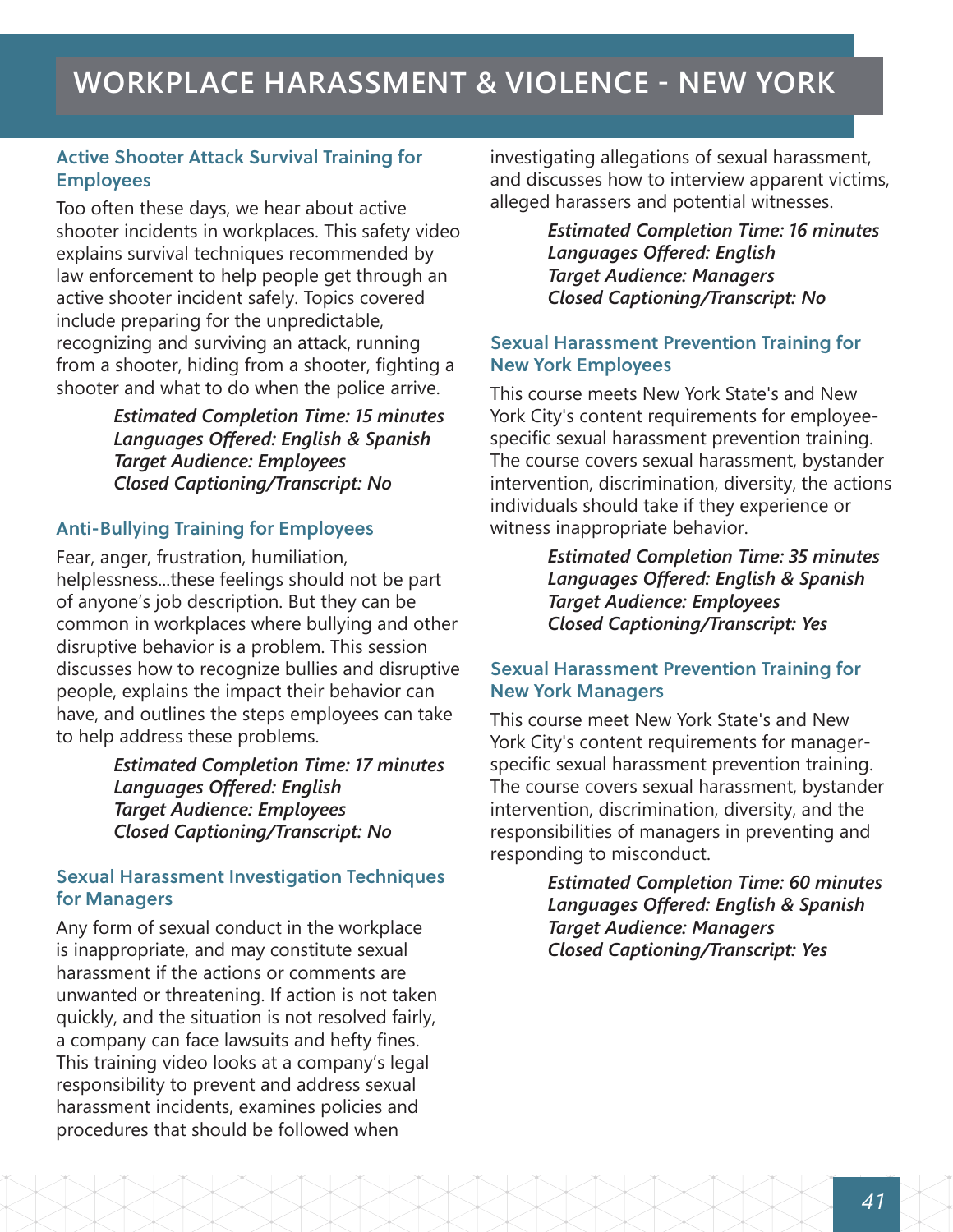#### Workplace Violence Warning Sign Awareness for Employees

Workplace violence can happen in any size organization, in any industry. This video teaches how to help prevent violent workplace incidents by paying attention to warning signs and responding with quick, decisive action.

> *Estimated Completion Time: 24 minutes Languages Offered: English Target Audience: Employees Closed Captioning/Transcript: No*

#### Workplace Violence Warning Sign Awareness for Managers

Workplace violence can happen in any size organization, in any industry. This session for managers teaches preventive measures like how to hold information- gathering meetings, confront a bully or terminate a problem employee. Proper training on the appropriate response to warning signs of violence will improve employee comfort levels, show due diligence and help the overall mental health of your organization.

> *Estimated Completion Time: 24 minutes Languages Offered: English Target Audience: Managers Closed Captioning/Transcript: No*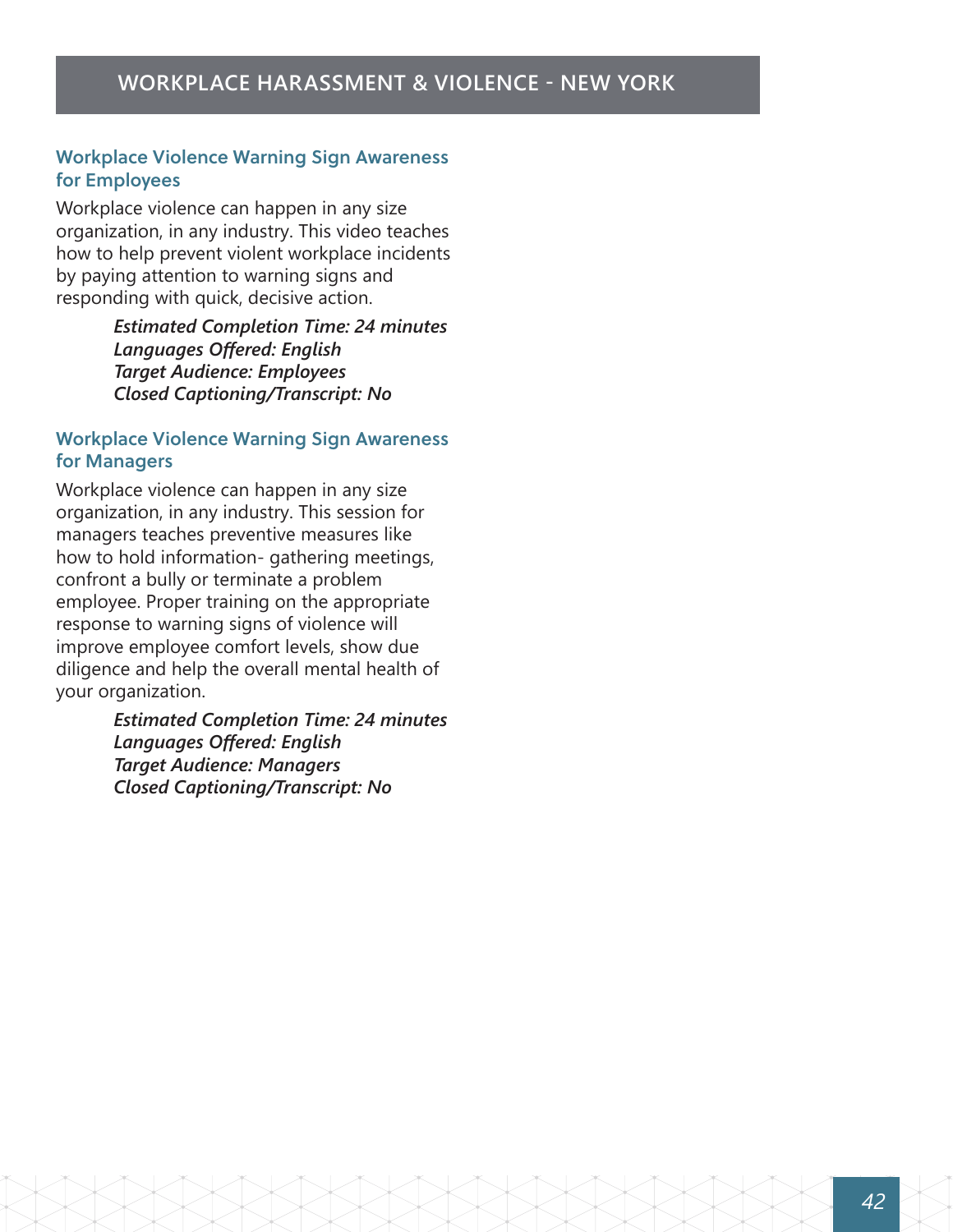## **WORKPLACE HARASSMENT & VIOLENCE - WASHINGTON**

#### Active Shooter Attack Survival Training for Employees

Too often these days, we hear about active shooter incidents in workplaces. This safety video explains survival techniques recommended by law enforcement to help people get through an active shooter incident safely. Topics covered include preparing for the unpredictable, recognizing and surviving an attack, running from a shooter, hiding from a shooter, fighting a shooter and what to do when the police arrive.

> *Estimated Completion Time: 15 minutes Languages Offered: English & Spanish Target Audience: Employees Closed Captioning/Transcript: No*

#### Anti-Bullying Training for Employees

Fear, anger, frustration, humiliation, helplessness...these feelings should not be part of anyone's job description. But they can be common in workplaces where bullying and other disruptive behavior is a problem. This session discusses how to recognize bullies and disruptive people, explains the impact their behavior can have, and outlines the steps employees can take to help address these problems.

> *Estimated Completion Time: 17 minutes Languages Offered: English Target Audience: Employees Closed Captioning/Transcript: No*

#### Sexual Harassment Investigation Techniques for Managers

Any form of sexual conduct in the workplace is inappropriate, and may constitute sexual harassment if the actions or comments are unwanted or threatening. If action is not taken quickly, and the situation is not resolved fairly, a company can face lawsuits and hefty fines. This training video looks at a company's legal responsibility to prevent and address sexual harassment incidents, examines policies and procedures that should be followed when investigating allegations of sexual harassment,

and discusses how to interview apparent victims, alleged harassers and potential witnesses.

> *Estimated Completion Time: 16 minutes Languages Offered: English Target Audience: Managers Closed Captioning/Transcript: No*

#### Sexual Harassment Prevention Training for Washington (WA) Employees

This course meets Washington's (WA) content requirements for employee- specific sexual harassment prevention training. Topics include sexual harassment, bystander intervention, diversity, and building a workplace free of discrimination, harassment, and bullying.

> *Estimated Completion Time: 30 minutes Languages Offered: English & Spanish Target Audience: Employees Closed Captioning/Transcript: Yes*

#### Sexual Harassment Prevention Training for Washington (WA) Managers

This course meets Washington's (WA) content requirements for manager-specific sexual harassment prevention training. The course covers sexual harassment, bystander intervention and diversity, and describes the responsibilities of managers to prevent inappropriate conduct, and to respond appropriately should it occur.

> *Estimated Completion Time: 45 minutes Languages Offered: English & Spanish Target Audience: Managers Closed Captioning/Transcript: Yes*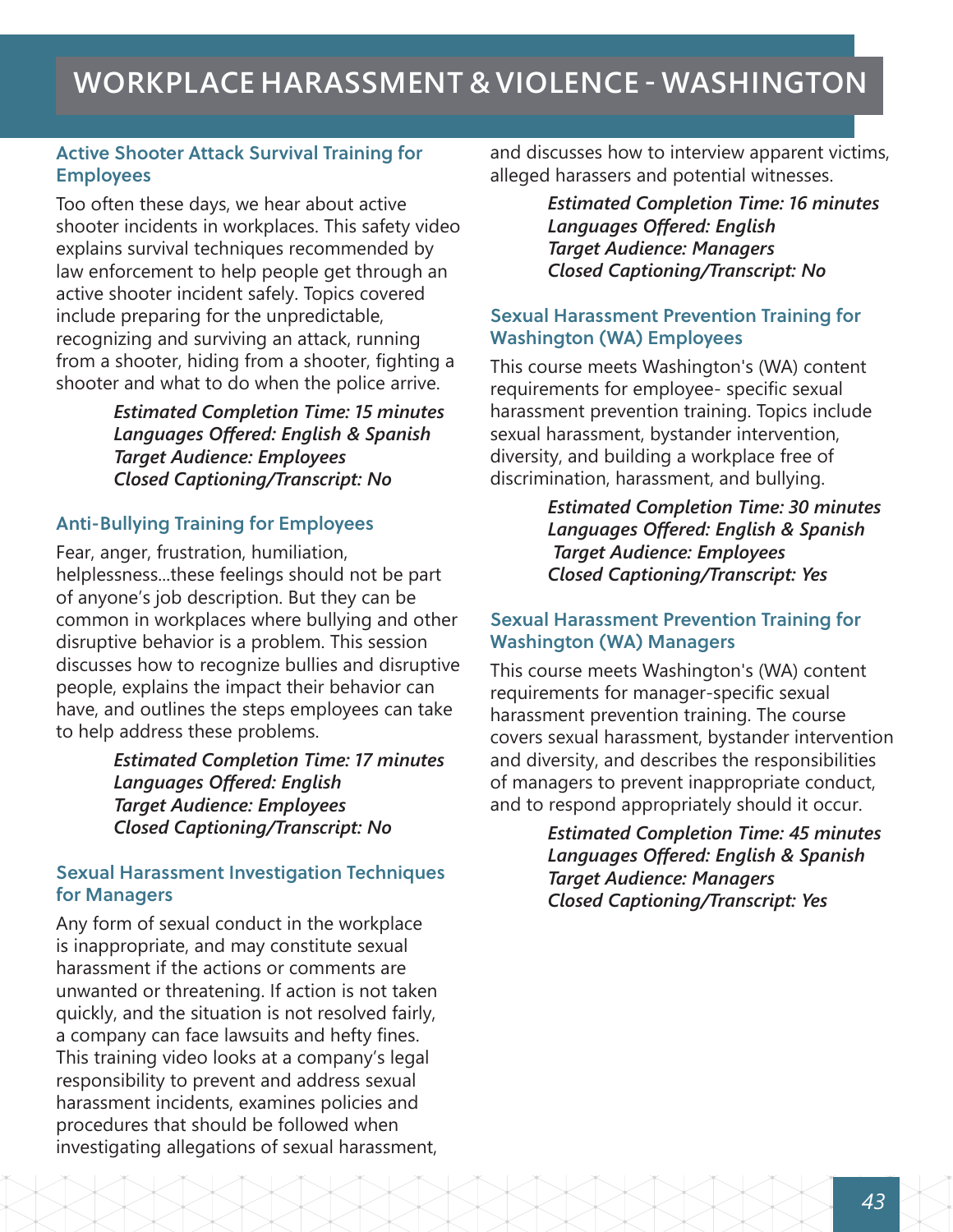#### Workplace Violence Warning Sign Awareness for Employees

Workplace violence can happen in any size organization, in any industry. This video teaches how to help prevent violent workplace incidents by paying attention to warning signs and responding with quick, decisive action.

> *Estimated Completion Time: 24 minutes Languages Offered: English Target Audience: Employees Closed Captioning/Transcript: No*

#### Workplace Violence Warning Sign Awareness for Managers

Workplace violence can happen in any size organization, in any industry. This session for managers teaches preventive measures like how to hold information- gathering meetings, confront a bully or terminate a problem employee. Proper training on the appropriate response to warning signs of violence will improve employee comfort levels, show due diligence and help the overall mental health of your organization.

> *Estimated Completion Time: 24 minutes Languages Offered: English Target Audience: Managers Closed Captioning/Transcript: No*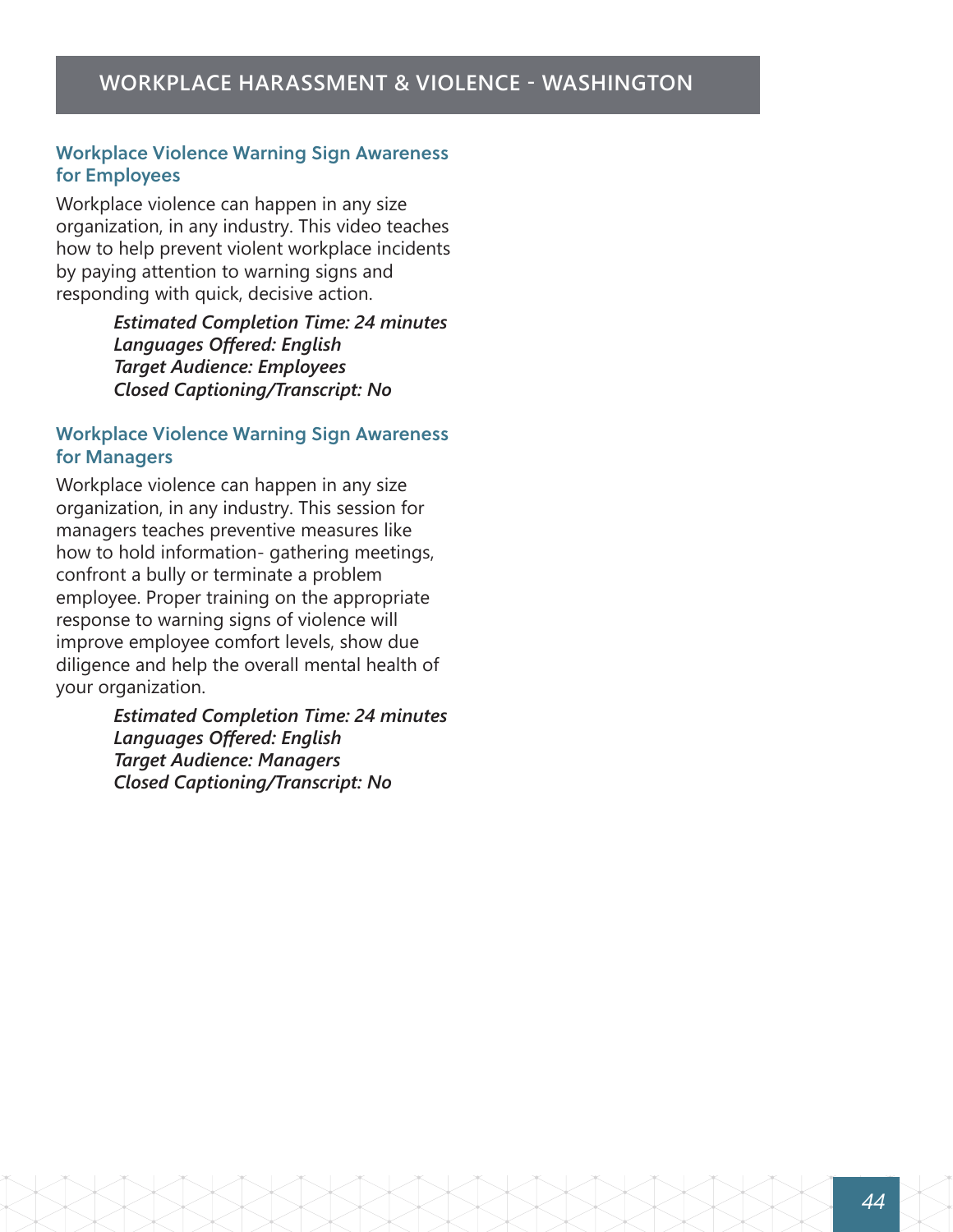## **WORKPLACE HARASSMENT & VIOLENCE - OTHER STATES**

#### Active Shooter Attack Survival Training for Employees

Too often these days, we hear about active shooter incidents in workplaces. This safety video explains survival techniques recommended by law enforcement to help people get through an active shooter incident safely. Topics covered include preparing for the unpredictable, recognizing and surviving an attack, running from a shooter, hiding from a shooter, fighting a shooter and what to do when the police arrive.

> *Estimated Completion Time: 15 minutes Languages Offered: English & Spanish Target Audience: Employees Closed Captioning/Transcript: No*

#### Anti-Bullying Training for Employees

Fear, anger, frustration, humiliation, helplessness...these feelings should not be part of anyone's job description. But they can be common in workplaces where bullying and other disruptive behavior is a problem. This session discusses how to recognize bullies and disruptive people, explains the impact their behavior can have, and outlines the steps employees can take to help address these problems.

> *Estimated Completion Time: 17 minutes Languages Offered: English Target Audience: Employees Closed Captioning/Transcript: No*

#### Sexual Harassment Investigation Techniques for Managers

Any form of sexual conduct in the workplace is inappropriate, and may constitute sexual harassment if the actions or comments are unwanted or threatening. If action is not taken quickly, and the situation is not resolved fairly, a company can face lawsuits and hefty fines. This training video looks at a company's legal responsibility to prevent and address sexual harassment incidents, examines policies and procedures that should be followed when investigating allegations of sexual harassment,

and discusses how to interview apparent victims, alleged harassers and potential witnesses.

> *Estimated Completion Time: 16 minutes Languages Offered: English Target Audience: Managers Closed Captioning/Transcript: No*

#### Sexual Harassment Prevention Training for Employees

This course covers sexual harassment, bystander intervention, diversity, and building a workplace free of discrimination, harassment, and bullying.

> *Estimated Completion Time: 30 minutes Languages Offered: English & Spanish Target Audience: Employees Closed Captioning/Transcript: Yes*

#### Sexual Harassment Prevention Training for **Managers**

While they are the first lines of defense in preventing sexual harassment incidents, many managers do not know what constitutes harassment, or what they should do if it occurs. Conduct that might appear harmless to one person could be harassment to others. This training video explains what sexual harassment is, examines managers' responsibilities, and provides instruction on how to recognize, prevent and respond to sexual harassment in the workplace.

> *Estimated Completion Time: 14 minutes Languages Offered: English & Spanish Target Audience: Managers Closed Captioning/Transcript: No*